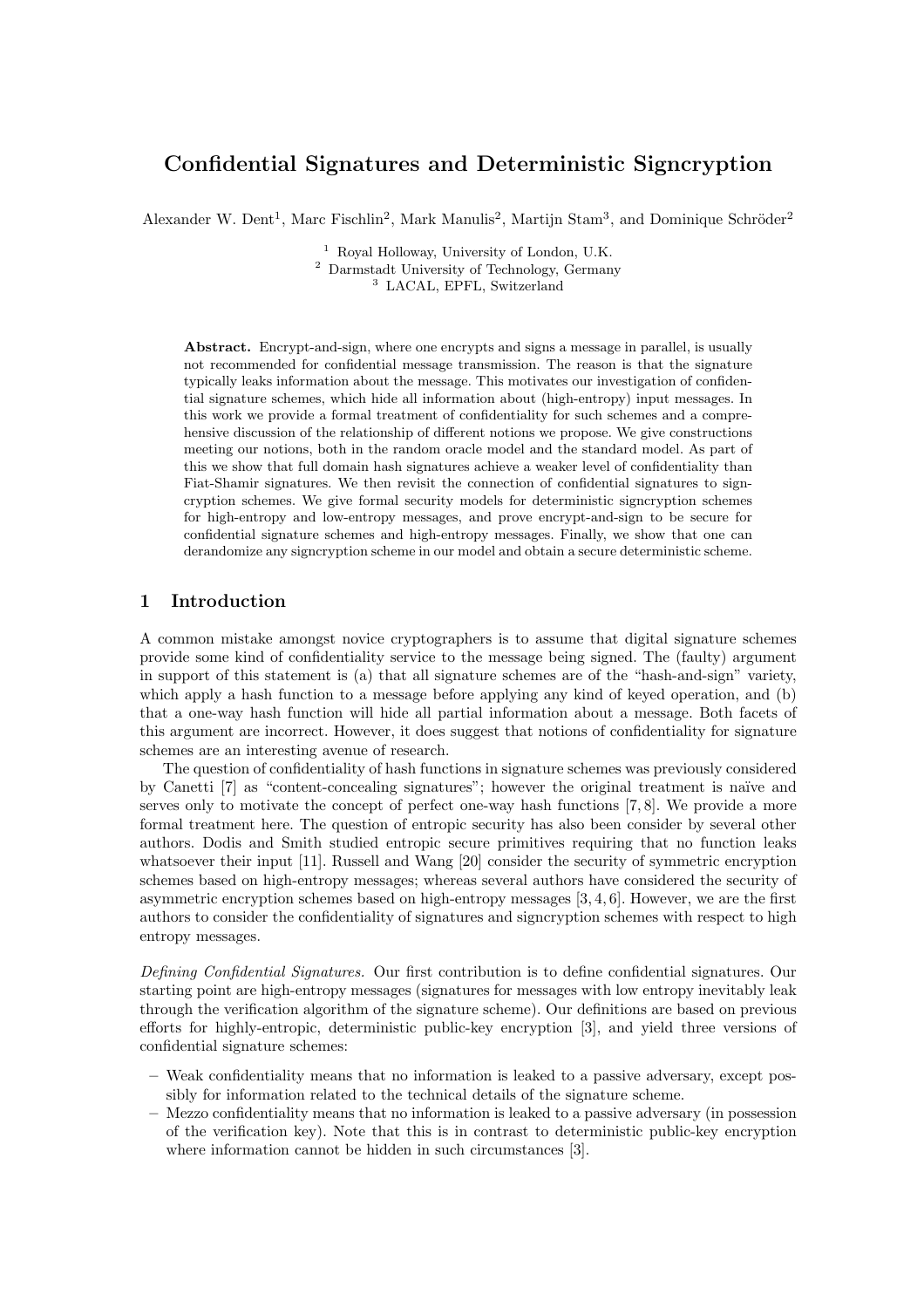– Strong confidentiality means that no information is leaked to an active adversary.

Our definition is general enough to cover probabilistic and deterministic signature schemes, although we need an additional stipulation in the latter case, preventing the case where the information to be leaked is the unique signature itself.

For deterministic public-key encryption several definitions have now been investigated and their equivalence has been shown by Bellare et al. [4]. Here we adapt their notions and introduce corresponding definitions for confidential signatures. We also discuss the relationship among the notions, showing that our original notion is robust with respect to such variations.

Constructing Confidential Signatures. We then show how to obtain confidential signatures. To this end, we first introduce the related concept of confidential hash functions, akin to hiding hash functions [3]. We prove that random oracles are confidential hash functions, as are perfectly one-way hash functions [7, 8] in a weaker form.

We then show that the use of weakly confidential hash functions in full domain hash (FDH) signature schemes yields weakly confidential signatures. In particular, this means that FDH signature schemes are weakly confidential in the random oracle model. We show that Fiat-Shamir signatures are strongly confidential in the random oracle model. We also show that strongly secure confidential signatures can be obtained in the standard model via the use of a randomness extractor [18, 17] (provided the entropy of the messages lie above some fixed bound).

Applications to Signcryption. Secure message transmission is usually performed via the encryptthen-sign paradigm, where the sender encrypts the message under the receiver's public encryption key and then signs the ciphertext with his own signing key. The idea behind signcryption schemes, introduced by [21], aims to gain efficiency by somehow combining the two operations. One consequence of previous security definitions for signcryption schemes  $[1, 2]$  is that the encrypt-and-sign approach, where one encrypts the message and signs the message in parallel, does not provide a secure signcryption in general as the signature may reveal information about the message.

We introduce security notions for (possibly deterministic) signcryption schemes with highentropy messages, along the lines of deterministic public-key encryption and confidential signatures. In case of signcryption schemes we can also give a low-entropy version (explicitly prohibiting the adversary to signcrypt either challenge message) and show that this definition is strictly stronger than the definitions for high-entropy messages. We show that the parallelizable encryptand-sign is high-entropy confidential if the underlying encryption scheme is IND-CCA2 and the signature scheme is confidential (and deterministic). We finally prove that we can derandomize any signcryption scheme to derive a secure deterministic scheme.

### 2 Confidential Signature Schemes

We formalise the notion of a confidential signature in three ways and give constructions. These confidentiality notions can be applied to either probabilistic or deterministic signature schemes.

#### 2.1 Definition of Confidential Signature Schemes

A digital signature scheme is a tuple of efficient algorithms  $SS = (SS. Setup, SS. Kg, SS. Sign,$ SS.Ver). The parameter generation algorithm produces a set of parameters common to all users  $\lambda_{ss} \leftarrow \texttt{SS}\texttt{Setup}(1^k)$ , subsequently the key generation algorithm produces a public/private key pair  $(pk, sk) \leftarrow R$  SS.Kg( $\lambda_{ss}$ ). The signing algorithm takes a message  $m \in \{0, 1\}^*$  and the private key, and outputs a signature  $\sigma \stackrel{R}{\leftarrow} \text{SS}.Sign(k, m)$ . The verification algorithm takes as input a message, signature and public key, and outputs either a valid symbol  $\top$  or an invalid symbol  $\bot$ . This is written SS.Ver( $pk, m, \sigma$ ). The standard notion for signature security is that of unforgeability under chosen message attacks (see Appendix A.1 for formal definitions).

We present three confidentiality notions for a digital signature scheme  $\sim$  see Figure 1. These notions are split depending on the adversaries capabilities, which corresponds in a natural way to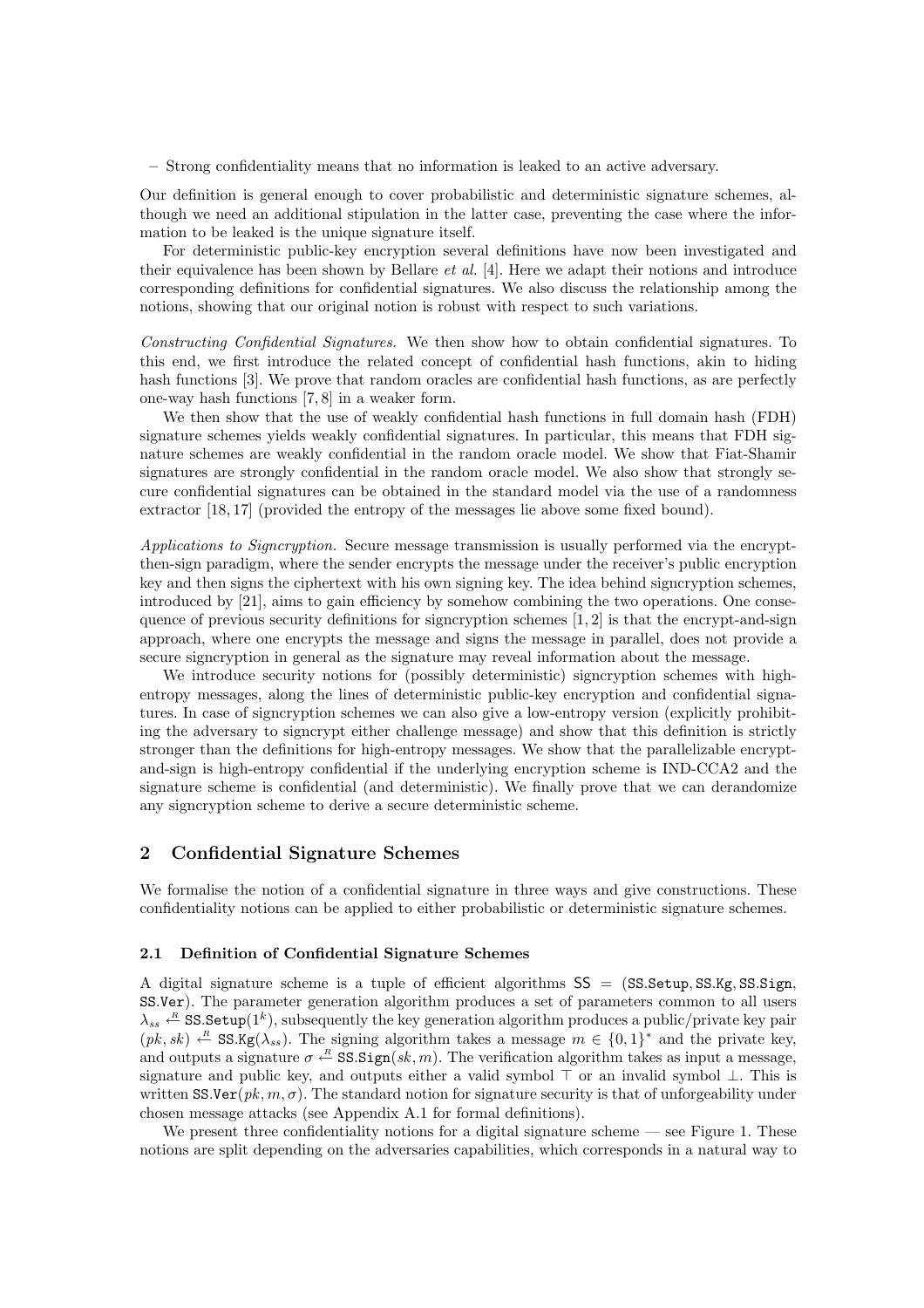| $Expt^{wSig-b}_{A}(k)$ :                                             | $Expt^{mSig-b}_{A}(k)$ :                                                                  | $Expt^{sSig-b}_{A}(k)$ :                                                                  |
|----------------------------------------------------------------------|-------------------------------------------------------------------------------------------|-------------------------------------------------------------------------------------------|
| $\lambda_{ss} \stackrel{R}{\leftarrow}$ SS. Setup $(1^k)$            | $\lambda_{ss} \stackrel{R}{\leftarrow}$ SS. Setup $(1^k)$                                 | $\lambda_{ss} \stackrel{R}{\leftarrow}$ SS. Setup $(1^k)$                                 |
| $(pk, sk) \stackrel{R}{\leftarrow}$ SS.Kg( $\lambda_{ss}$ )          | $(pk, sk) \stackrel{R}{\leftarrow}$ SS.Kg( $\lambda_{ss}$ )                               | $(pk, sk) \stackrel{R}{\leftarrow}$ SS.Kg( $\lambda_{ss}$ )                               |
| $(\boldsymbol{m}_0,t_0) \stackrel{R}{\leftarrow} \mathcal{A}_1(1^k)$ | $(m_0, t_0) \stackrel{R}{\leftarrow} \mathcal{A}_1(1^k, pk)$                              | $(m_0, t_0) \stackrel{R}{\leftarrow} \mathcal{A}_1^{\text{SS.Sign}(sk, \cdot)}(1^k, pk)$  |
| $(m_1,t_1) \stackrel{R}{\leftarrow} \mathcal{A}_1(1^k)$              | $(m_1, t_1) \stackrel{R}{\leftarrow} \mathcal{A}_1(1^k, pk)$                              | $(m_1, t_1) \leftarrow R$ $\mathcal{A}_1^{\text{SS.Sign}(sk, \cdot)}(1^k, pk)$            |
| $\sigma^* \leftarrow \texttt{SS.Sign}(sk, m_b)$                      | $\sigma^* \leftarrow \texttt{SS.Sign}(sk, m_b)$                                           | $\sigma^* \leftarrow \texttt{SS.Sign}(sk, m_b)$                                           |
| $t' \leftarrow A_2^{\text{SS.Sign}(sk,.)}(1^k, pk, \sigma^*)$        | $t' \stackrel{R}{\leftarrow} \mathcal{A}_2^{\text{SS.Sign}(sk,\cdot)}(1^k, pk, \sigma^*)$ | $t' \stackrel{R}{\leftarrow} \mathcal{A}_2^{\text{SS.Sign}(sk,\cdot)}(1^k, pk, \sigma^*)$ |
| If $t' = t_0$ then output 1                                          | If $t' = t_0$ then output 1                                                               | If $t' = t_0$ then output 1                                                               |
| $E$ lse return $0$                                                   | $E$ lse return $0$                                                                        | $E$ lse return $0$                                                                        |

Fig. 1. Notions of confidentiality for (a) weakly confidential signature schemes; (b) mezzo confidential signature schemes; (c) strongly confidential signature schemes

real-life scenarios where it may be possible to derive some information about a message from a signature which might be deemed practically useless, e.g., the value of the hash of the message, but leakage of which cannot be avoided.

In the weak confidentiality notion, the attacker should not be able to determine any information about the messages apart from that which can be obtained directly from the signature itself. The mezzo confidentiality notion models the scenario where the attacker is able to retrieve public-key of the users (before attempting to influence their behaviour), but cannot interact directly with their communication network and obtain signatures of messages. In the strong notion of security, the attacker should not be able to determine any information about the messages apart from the signature itself.

For  $x \in \{w, m, s\}$ , the attacker A's advantage in the xSig game is defined to be:

$$
Adv_{\mathcal{A}}^{xSig}(k) = |\Pr[Exp t_{\mathcal{A}}^{xSig - \theta}(k) = 1] - \Pr[Exp t_{\mathcal{A}}^{xSig - 1}(k) = 1]|.
$$

A signature scheme is weakly confidential (resp. mezzo confidential/strongly confidential) if all PPT attackers  $A = (A_1, A_2)$  have negligible advantage  $Adv_{\mathcal{A}}^{xSig}(k)$  in the wSig (resp.  $mSig/sSig$ ) security game, subject to the following restraints:

- Pattern preserving: there exists a length function  $\ell(k)$  and equality functions  $\diamond_{ij} \in \{=, \neq\}$  $(1 \leq i, j \leq \ell(k))$  such that for any admissible input a in the corresponding game and all possible  $(m, t) \stackrel{R}{\leftarrow} \mathcal{A}_1(a)$  we have that  $|m| = \ell(k)$  and  $m_i \diamond_{ij} m_j$ .
- High entropy: the function  $\mu(k) = \max_{m \in \{0,1\}^*} Pr[m_i = m : (m, t) \leftarrow R A_1(a)]$  is negligible for all  $i \in \mathbb{N}$  and for any admissible input a in the corresponding game. This is termed the adversary's min entropy.

For deterministic schemes we need the following additional constraint, ruling out trivial attacks:

– Signature free:  $A_1$  does not output a message  $m_i \in \mathbf{m}$  where it has queried the signature oracle on  $m_i$ . (This security requirement only affects strongly confidential signature schemes.)

The latter condition prevents an attacker against a deterministic scheme from "winning" by setting  $t \leftarrow \mathcal{S}(sk,m) - i.e.,$  it prevents the attacker from "winning" the game simply by determining that the message m has the property that its unique signature is  $S(sk, m)$ .

The notions of confidentiality are strictly increasing in strength. If SS is a weakly confidential signature schemes, then Figure 2 is a scheme which is weakly confidential but not mezzo confidential. Similarly, if SS is a mezzo confidential signature scheme, then Figure 3 is a scheme which is mezzo confidential but not strongly confidential. The appropriate proofs of security for these constructions are given in Appendix B.

### 2.2 Relation to Other Notions of Confidentiality

In this section, we investigate the relationship between the notion of confidentiality that we have proposed to other possible notions of confidentiality in a manner similar to Bellare et al. [4]. We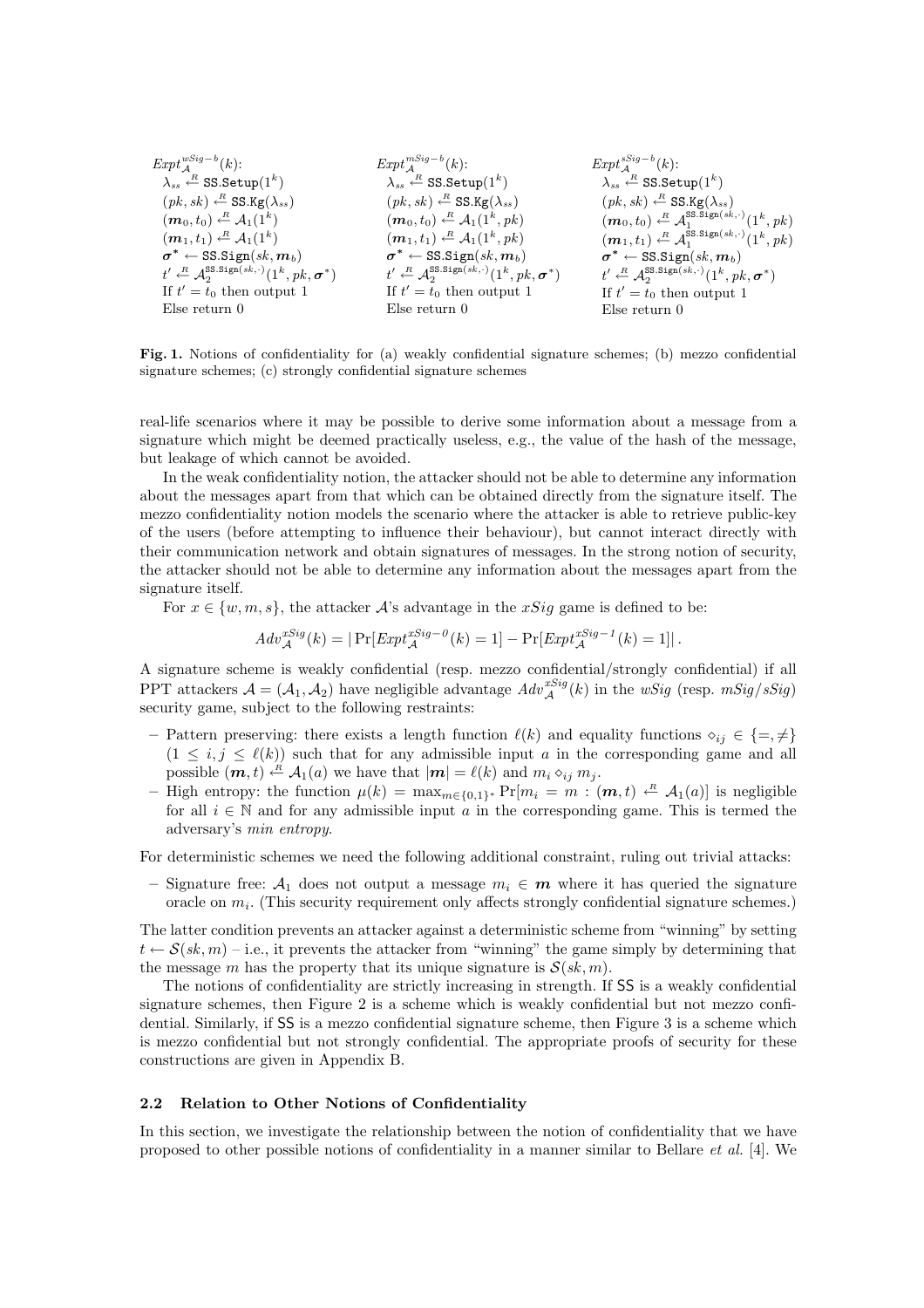| SS.Kg'( $\lambda_{ss}$ ):                                   | SS.Sign'(sk  r, m):          | SS.Ver' $(\textit{pk}  r, m, \sigma)$ : |
|-------------------------------------------------------------|------------------------------|-----------------------------------------|
| $r \leftarrow R \{0,1\}^k$                                  | If $m = m'  r$               | If $m = m'  r$                          |
| $(pk, sk) \stackrel{R}{\leftarrow}$ SS.Kg( $\lambda_{ss}$ ) | Return $SS. Sign(sk, m)$   m | Parse $\sigma$ as $\sigma'$   m         |
| Return $(\rho k  r, sk  r)$                                 | Else                         | $\sigma \leftarrow \sigma'$             |
|                                                             | Return $SS. Sign(sk, m)$     | Return SS.Ver $(pk, m, \sigma)$         |

Fig. 2. A signature scheme which is weakly confidential but not mezzo confidential

SS.Kg'( $\lambda_{ss}$ ):  $r \stackrel{R}{\leftarrow} \{0,1\}^k$  $(pk, sk) \stackrel{R}{\leftarrow}$  SS.Kg( $\lambda_{ss}$ ) Return  $(pk, sk||r)$ SS.Sign'( $sk$ || $r, m$ ): Return SS.Sign $(sk, m||r)$ SS.Ver' $(pk, m, \sigma)$ : Parse  $\sigma$  as  $\sigma' || z$  for  $|z| = k$ Return SS.Ver $(pk, m||z, \sigma)$ 

Fig. 3. A signature scheme which is mezzo confidential but not strongly confidential

define simulator-based notions of security  $xSig'$  for  $x \in \{w, m, s\}$  and boolean/balanced versions of both the computational and simulation-based security notions. We give relations between these notions which show that these notions are equivalent.

We start by defining simulation-based security notions. These are given in Figure 4. We define an attacker/simulator advantage to be

$$
Adv_{\mathcal{A},S}^{xSig'}(k) = |\Pr[Exp t_{\mathcal{A},S}^{xSig'-1}(k) = 1] - \Pr[Exp t_{\mathcal{A},S}^{xSig'-0}(k) = 1]|
$$

and a scheme is declared to be  $xSig'$  secure if for all PPT attackers  $\mathcal{A} = (\mathcal{A}_1, \mathcal{A}_2)$  there exists a PPT simulator S such that  $Adv_{\mathcal{A},S}^{Sig'}(k)$  is negligible (subject to the restriction that A is pattern preserving, high entropy, and possibly signature free).

We define a scheme to be boolean  $xSig$ -secure (resp. boolean  $xSig$ -secure) if it is  $xSig$ -secure (resp. xSig'-secure) for PPT attackers  $\mathcal{A} = (\mathcal{A}_1, \mathcal{A}_2)$  where  $\mathcal{A}_1(a)$  outputs  $(m, t)$  with  $|t| = 1$ . A scheme is δ-balanced xSig-secure (resp. δ-balanced xSig'-secure) if it is xSig-secure (resp. xSig'secure) for PPT attackers  $\mathcal{A} = (\mathcal{A}_1, \mathcal{A}_2)$  with  $\mathcal{A}_1(a)$  outputs  $(m, t)$  where  $|t| = 1$  and

$$
|\Pr[t = b] - 1/2| \le \delta
$$
 for any  $b \in \{0, 1\}$ .

It is clear (by inspection) that a scheme which is  $xSig'$  secure is necessarily boolean  $xSig'$ -secure and that a scheme which is boolean  $xSig'$ -secure is necessarily  $\delta$ -balanced  $xSig'$ -secure for any value of  $\delta$ .

Proposition 1. We establish equivalence using the following results:

- 1. A scheme is  $\delta$ -balanced xSig secure if it is  $\delta$ -balanced xSig' secure for some negligible value  $\delta(k)$  where  $x \in \{w, m, s\}.$
- 2. A scheme is  $\delta$ -balanced xSig secure for any fixed value of  $\delta$  if it is 0-balanced xSig secure where  $x \in \{w, m, s\}.$
- 3. A scheme is boolean xSig secure if it is  $\delta$ -balanced xSig for some  $\delta(k) \geq 1/p(k)$  where  $x \in$  $\{w, m, s\}$  and  $p(k)$  is some positive polynomial.
- 4. A scheme is xSig secure if it is boolean xSig where  $x \in \{w, m, s\}$ .
- 5. A scheme is xSig' secure if it is xSig secure where  $x \in \{w, m, s\}$ .

This proposition is proven in Appendix C.

## 3 Confidential Hash Functions and Signature Schemes

### 3.1 Confidential Hash Functions

We recap the notion of a *hiding* hash function by Bellare *et al.* [3], but call such functions confidential here. For our purposes, a hash function  $H = (H \cdot Kg, H)$  is a pair of algorithms for key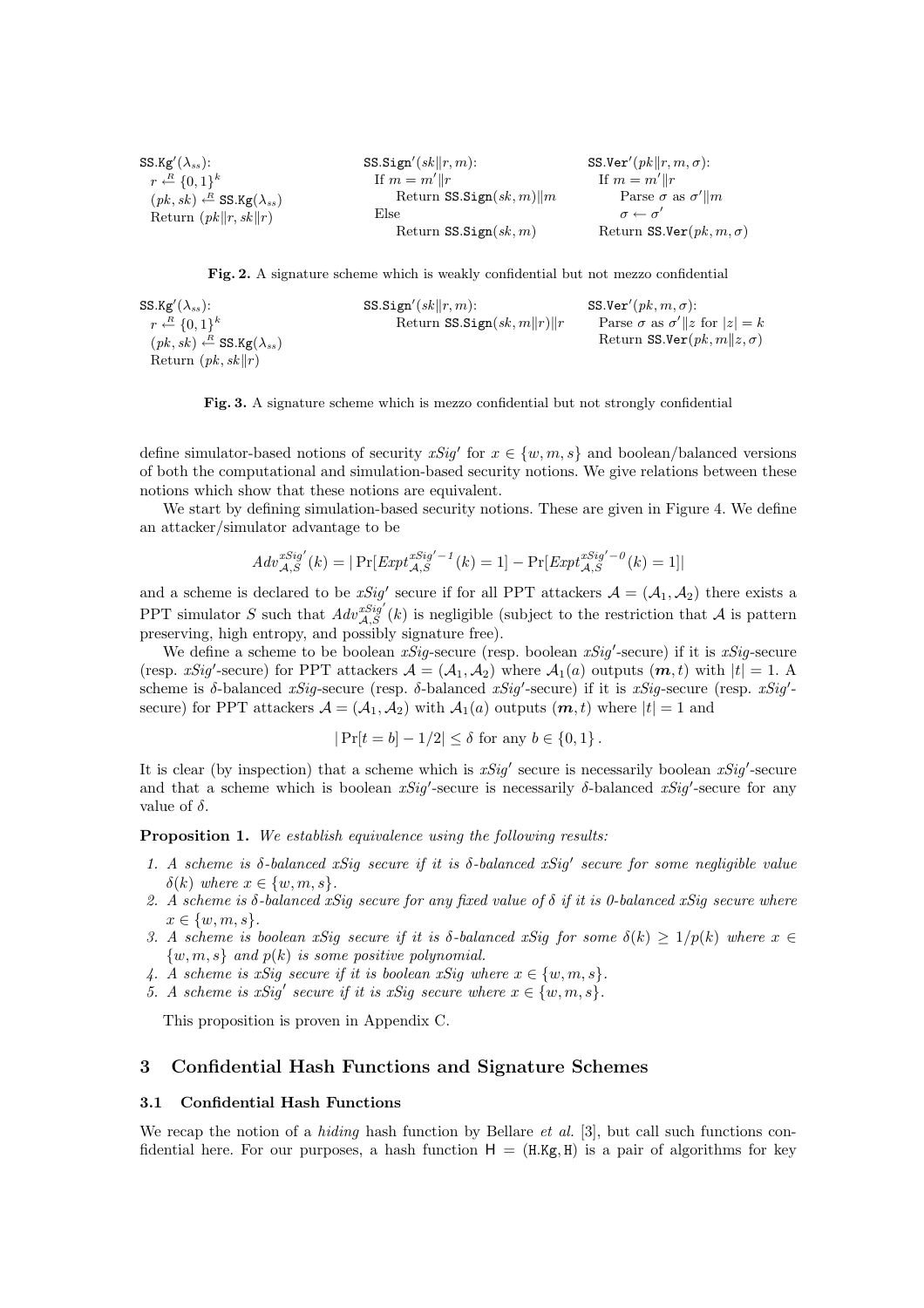| Expt $\lim_{A,S}$ | Expt $\lim_{A,S}$ | Expt $\lim_{A,S}$ | Expt $\lim_{A,S}$ | Expt $\lim_{A,S}$ | Expt $\lim_{A,S}$ | Expt $\lim_{A,S}$ | Expt $\lim_{A,S}$ | Expt $\lim_{A,S}$ | Expt $\lim_{A,S}$ | Expt $\lim_{A,S}$ | Expt $\lim_{A,S}$ | Expt $\lim_{A,S}$ | Expt $\lim_{A,S}$ | Expt $\lim_{A,S}$ | Expt $\lim_{A,S}$ | Expt $\lim_{A,S}$ | Expt $\lim_{A,S}$ | Expt $\lim_{A,S}$ | Expt $\lim_{A,S}$ | Expt $\lim_{A,S}$ | Expt $\lim_{A,S}$ | Expt $\lim_{A,S}$ | Expt $\lim_{A,S}$ | Expt $\lim_{A,S}$ | Expt $\lim_{A,S}$ | Expt $\lim_{A,S}$ | Expt $\lim_{A,S}$ | Expt $\lim_{A,S}$ | Expt $\lim_{A,S}$ | Expt $\lim_{A,S}$ | Expt $\lim_{A,S}$ | Expt $\lim_{A,S}$ | Expt $\lim_{A,S}$ | Expt $\lim_{A,S}$ | Expt $\lim_{A,S}$ | Expt $\lim_{A,S}$ | Expt $\lim_{A,S}$ | Expt $\lim_{A,S}$ | Expt $\lim_{A,S}$ | Expt $\lim_{A,S}$ | Expt $\lim_{A,S}$ | Expt $\lim_{A,S}$ | Expt $\lim_{A,S}$ | Expt $\lim$ |
|-------------------|-------------------|-------------------|-------------------|-------------------|-------------------|-------------------|-------------------|-------------------|-------------------|-------------------|-------------------|-------------------|-------------------|-------------------|-------------------|-------------------|-------------------|-------------------|-------------------|-------------------|-------------------|-------------------|-------------------|-------------------|-------------------|-------------------|-------------------|-------------------|-------------------|-------------------|-------------------|-------------------|-------------------|-------------------|-------------------|-------------------|-------------------|-------------------|-------------------|-------------------|-------------------|-------------------|-------------------|-------------|
|-------------------|-------------------|-------------------|-------------------|-------------------|-------------------|-------------------|-------------------|-------------------|-------------------|-------------------|-------------------|-------------------|-------------------|-------------------|-------------------|-------------------|-------------------|-------------------|-------------------|-------------------|-------------------|-------------------|-------------------|-------------------|-------------------|-------------------|-------------------|-------------------|-------------------|-------------------|-------------------|-------------------|-------------------|-------------------|-------------------|-------------------|-------------------|-------------------|-------------------|-------------------|-------------------|-------------------|-------------------|-------------|

Fig. 4. Simulation-based security notions for confidentiality for (a) weakly confidential signature schemes; (b) mezzo confidential signature schemes; (c) strongly confidential signature schemes

| $Expt_A^{\text{wHash-b}}(k)$ :                                           | $Expt_A^{\text{sHash-b}}(k)$ :                                               |
|--------------------------------------------------------------------------|------------------------------------------------------------------------------|
| $H \stackrel{R}{\leftarrow} H.Kg(1^k)$                                   | $H \stackrel{R}{\leftarrow} H.Kg(1^k)$                                       |
| $(\boldsymbol{x}_0, t_0) \stackrel{R}{\leftarrow} \mathcal{A}_1(1^k)$    | $(\boldsymbol{x}_0, t_0) \stackrel{R}{\leftarrow} \mathcal{A}_1(\mathbf{H})$ |
| $(\boldsymbol{x}_1, t_1) \leftarrow^R \mathcal{A}_1(1^k)$                | $(\boldsymbol{x}_1,t_1) \stackrel{R}{\leftarrow} \mathcal{A}_1(H)$           |
| $\boldsymbol{h} \leftarrow \texttt{H}(\boldsymbol{x}_b)$                 | $h \leftarrow H(x_h)$                                                        |
| $t' \stackrel{R}{\leftarrow} \mathcal{A}_2(1^k, \mathbf{H}, \mathbf{h})$ | $t' \stackrel{R}{\leftarrow} \mathcal{A}_2(1^k, H, h)$                       |
| If $t' = t_0$ then output 1                                              | If $t' = t_0$ then output 1                                                  |
| $E$ lse return $0$                                                       | $E$ lse return 0                                                             |

Fig. 5. Notions of confidentiality for (a) weakly confidential hash functions; (b) strongly confidential hash functions

generation and hashing, respectively (where we usually identify the description output by the key generation algorithm H.Kg with the hash function H itself). The collision-finding advantage  $Adv_{\mathcal{A}}^{col}$ of an attacker A against a hash function H is defined as

$$
Adv_{\mathcal{A}}^{col}(k) = \left[\mathbf{H}(x;r) = \mathbf{H}(x';r'): (x,x',r,r') \stackrel{\textit{R}}{\leftarrow} \mathcal{A}(\mathbf{H}); \mathbf{H} \stackrel{\textit{R}}{\leftarrow} \mathbf{H}.\mathbf{Kg}(1^k)\right].
$$

The hash function H is called *collision-resistant* if all PPT attacker  $A$  running in time  $t$ , have negligible advantage  $Adv_{\mathcal{A}}^{col}(k)$  (as a function of k). We require that the hash function is hiding/confidential against an attacker  $A = (A_1, A_2)$  playing one of the games in Figure 5. For  $x \in \{w, s\}$  the attacker's advantage is defined to be

$$
Adv_{\mathcal{A}}^{\times \text{Hash}}(k) = |\Pr[Exp_{\mathcal{A}}^{\times \text{Hash-0}}(k) = 1] - \Pr[Exp_{\mathcal{A}}^{\times \text{Hash-1}}(k) = 1]|.
$$

A hash function is weakly (resp. strongly) confidential if every PPT attacker  $A$  has negligible advantage in the corresponding game subject to the following restraints:

- Pattern preserving: there exists a length function  $\ell(k)$  and equality functions  $\diamond_{ij} \in \{=, \neq\}$  $(1 \leq i, j \leq \ell(k))$  such that for all possible  $(x, t) \leftarrow R$   $\mathcal{A}_1(1^k)$  we have that  $|x| = \ell(k)$  and  $x_i \diamond_{ij} x_j$ .
- High entropy: the function  $\mu(k) = \max_{x \in \{0,1\}^*} \Pr[x_i = x : (x, t) \stackrel{R}{\leftarrow} \mathcal{A}_1(a)]$  is negligible for all  $i \in \mathbb{N}$  and possible inputs a defined by the security notion. We define  $\mu(k)$  to be the adversary's minimum entropy.

Note that deterministic hash functions cannot achieve strong confidentiality because an adversary  $A_1$  can set  $t = H(x)$  for some message x and  $A_2$  can easily obtain this value from the hash vector h. We also note that for "unkeyed" hash functions both notions are equivalent and so no unkeyed, deterministic hash function can be considered confidential.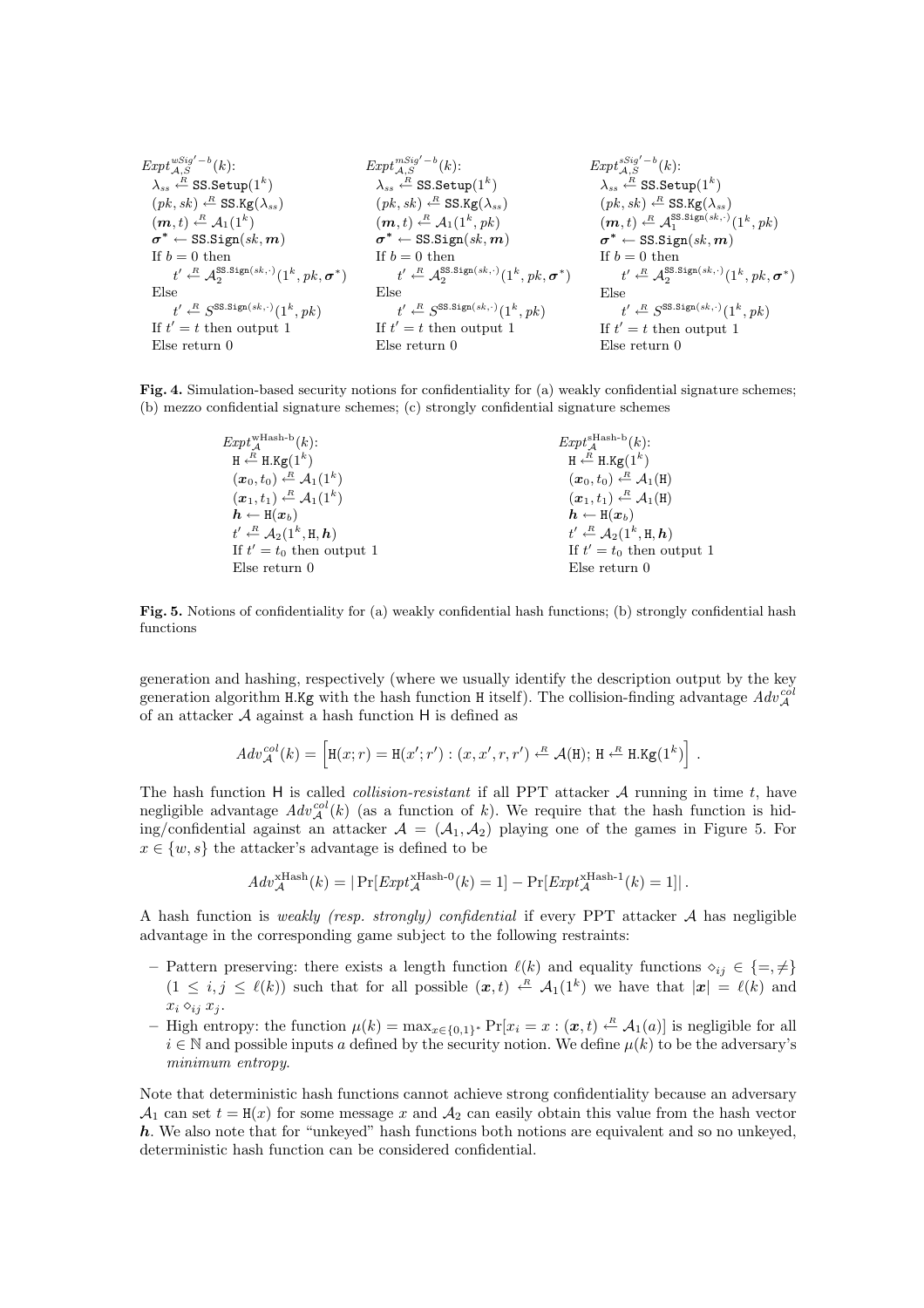In the random oracle model, where the adversary is granted oracle access to the hash function H instead of receiving the description as input, we give  $A_1$  in the strong case access to the random oracle, but deny  $A_1$  access to H in the weak case. It is easy to see that a random oracle thus achieves weak confidentiality, whereas the above attack on deterministic functions still applies in the strong case. However, under the additional constraint that  $A_1$  does not query H about any x in its output  $x$  (hash-free adversaries) a random oracle is also strongly confidential:

**Proposition 2** (Confidentiality of Random Oracles). For any adversary  $A = (A_1, A_2)$  where  $\mathcal{A}_1$  outputs vectors of length  $\ell(k)$  and with min-entropy  $\mu(k)$ , and where  $\mathcal{A}_2$  makes at most  $q_h(k)$ queries to the random oracle, we have

$$
Adv_{\mathcal{A}}^{Hash}(k) \le 2 \cdot q_h(k) \cdot \ell(k) \cdot \mu(k)
$$

for  $x \in \{w, s\}$  where A in the strong case  $x = s$  is assumed to be hash-free.

This proposition is proven in Appendix D.

As for constructions in the standard model, we note that perfectly one-way functions (POWs) [7, 8] provide a partial solution. POWs have been designed to hide all information about preimages, akin to our confidentiality notion. However, all known constructions of POWs are only good for fixed (sets of) input distributions where the distributions can depend only on the security parameter but not the hash function description. Furthermore, known POWs usually require the conditional entropy of any  $x_i$  to be high, given the other  $x_j$ 's. In light of this, any  $\ell(k)$ -valued perfectly one-way function [8] is a weakly confidential hash function under the aforementioned restrictions. Hence, we can build such hash functions based, for example, on claw-free permutations [8] or one-way permutations [8, 14].

### 3.2 Full-Domain Hash Signatures

A full-domain hash (FDH) signature scheme FDH for hash function H is a signature scheme in which the signing algorithm computes a signature as  $\sigma = f(H(m))$  for some secret function f, and the verification algorithm checks that  $g(\sigma) = H(m)$  for public function g. More formally (assuming that FDH.Setup(1<sup>k</sup>) outputs  $\lambda_{ss} = 1^k$  and that there exists a PPT algorithm which generates the functions  $(f, g) \leftarrow \text{FDH.Kg}'(\lambda_{ss})$ :

| FDH.Kg( $\lambda_{ss}$ ):                        | FDH.Sign $(sk, m)$ :      | FDH.Ver $(pk, m, \sigma)$ :         |
|--------------------------------------------------|---------------------------|-------------------------------------|
| $(f, g) \leftarrow \text{FDH.Kg}'(\lambda_{ss})$ | Parse sk as $(f, H)$      | Parse <i>pk</i> as $(q, H)$         |
| $H \leftarrow H.Kg(1^k)$                         | Return $\sigma = f(H(m))$ | Return $\top$ if $H(m) = g(\sigma)$ |
| $(pk, sk) = ((g, H), (f, H))$                    |                           | Otherwise return $\perp$            |
| Return $(pk, sk)$                                |                           |                                     |

Unforgeability of FDH signatures has been shown in [5, 9]. Concerning confidentiality we prove the following proposition.

Proposition 3 (Weak Confidentiality of FDH). The FDH-signature scheme FDH for hash function H is weakly confidential if H is weakly confidential. More precisely, for any adversary  $\mathcal{A} = (\mathcal{A}_1, \mathcal{A}_2)$  against the weak confidentiality of FDH, where  $\mathcal{A}_1$  outputs  $\ell(k)$  messages and  $\mathcal{A}_2$ makes at most  $q_s(k)$  signature queries, there exists an adversary  $\mathcal{B} = (\mathcal{B}_1, \mathcal{B}_2)$  against the weak confidentiality of the hash function such that

$$
Adv_{\mathcal{A}}^{wFDH}(k) \leq Adv_{\mathcal{B}}^{wH}(k),
$$

where  $\mathcal{B}_1$ 's running time is identical to the one of  $\mathcal{A}_1$ , and  $\mathcal{B}_2$ 's running time is the one of  $\mathcal{A}_2$  plus  $Time_{\text{FDH.Kg}}(k) + (q_s + \ell(k)) \cdot Time_{\text{FDH.Sign}}(k) + O(k).$ 

The proof actually shows that the signature scheme remains confidential for an adversarial chosen key pair  $(f, g)$ , i.e., confidentiality only relies on the confidentiality of the hash function. Moreover, by Proposition 2, we have that FDH-signature schemes are weakly confidential in the random oracle model.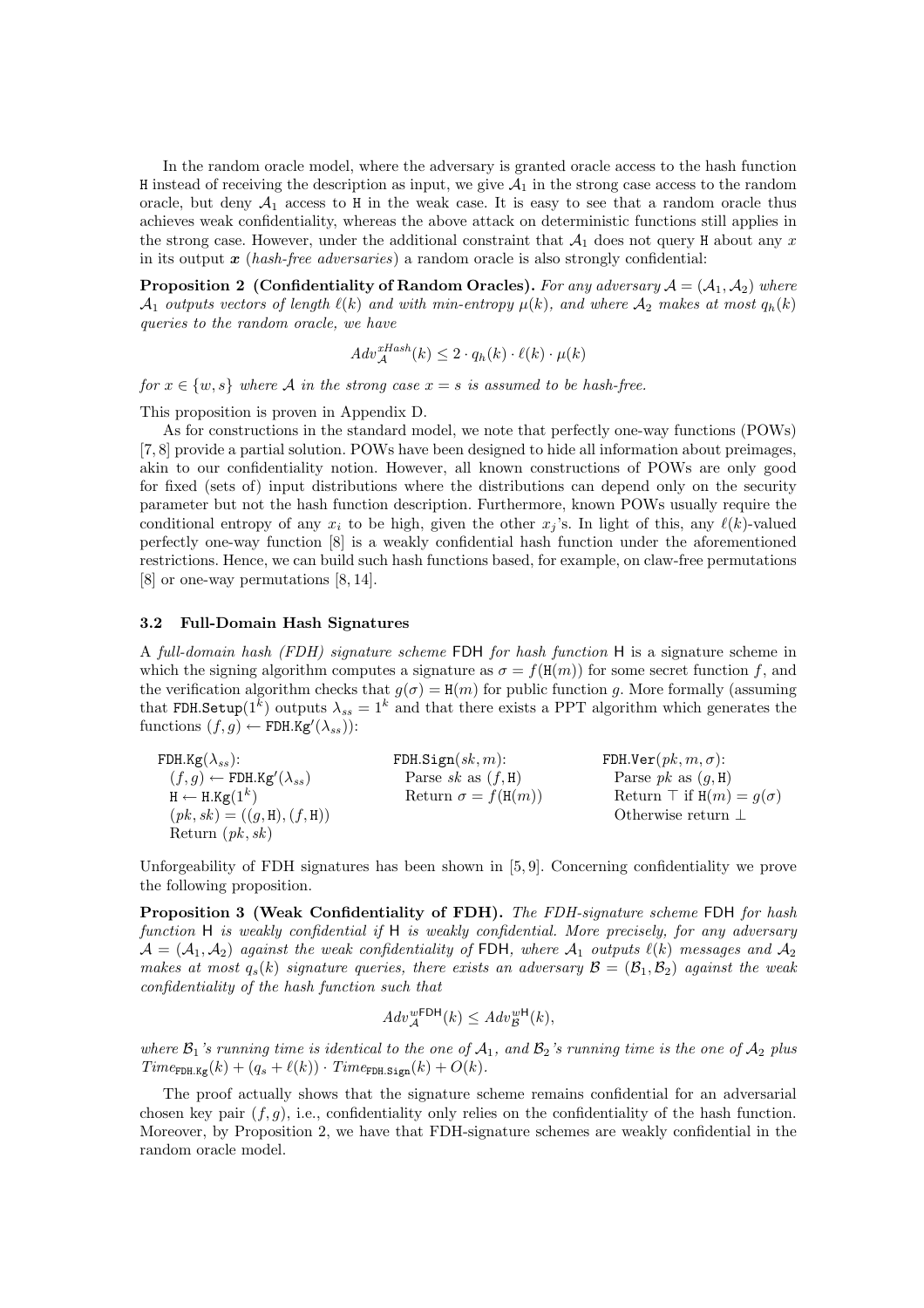Suppose SS = (SS.Setup, SS.Kg, SS.Sign, SS.Ver) is a signature scheme. We define a new signature scheme SS' as follows (where  $SS.$  Setup'  $\equiv$  SS. Setup):

SS.Kg'( $\lambda_{ss}$ ):  $(pk, sk) \leftarrow$  SS.Kg( $\lambda_{ss}$ )  $H \stackrel{R}{\longleftarrow} H.Kg(1^k)$  $pk' \leftarrow (pk, H); sk' \leftarrow (sk, H)$ Return  $(pk', sk')$  $SS.Sign'(sk', m)$ : Parse  $sk'$  as  $(sk, H)$  $r \stackrel{R}{\leftarrow} \{0,1\}^k$  $h \leftarrow H(r, m)$  $\sigma' \leftarrow \texttt{SS.Sign}(sk, h)$  $\sigma \leftarrow (\sigma', r)$ Return  $\sigma$ SS.Ver' $(pk', m, \sigma)$ : Parse  $pk'$  as  $(pk, H)$ Parse  $\sigma$  as  $(\sigma', r)$ Return SS.Ver $(\mathit{pk}, H(r, m), \sigma')$ 



*Proof.* Assume that FDH is not weakly confidential and that there exists an adversary  $A =$  $(\mathcal{A}_1, \mathcal{A}_2)$  successfully breaking this property. Then we construct an adversary  $\mathcal{B} = (\mathcal{B}_1, \mathcal{B}_2)$  against the weak confidentiality of the hash function as follows. Adversary  $\mathcal{B}_1$  on input  $1^k$  runs  $\mathcal{A}_1$  on input  $1^k$  and outputs this algorithm's answer  $(m, t)$ .

Algorithm  $\mathcal{B}_2$  receives as input a description H of the confidential hash function and a vector h of hash values.  $\mathcal{B}_2$  runs  $(f, g) \leftarrow \text{FDH.Kg}'(1^k)$ , sets  $pk \leftarrow (g, H)$  and  $sk \leftarrow (f, H)$ , and computes signatures  $\sigma^* = f(h)$ . It invokes  $\mathcal{A}_2$  on  $(1^k, pk, \sigma^*)$  and answers each subsequent signature request for message m by computing  $\sigma = \text{FDH}.\text{Sign}(sk, m)$ . When  $\mathcal{A}_2$  outputs t' algorithm  $\mathcal{B}_2$  copies this output and stops.

It is easy to see that  $\mathcal{B}'$ 's advantage attacking the confidentiality of the hash function is identical to  $\mathcal{A}$ 's advantage attacking the confidentiality of the FDH signature scheme (the fact that  $\mathcal{A}_1$ preserves pattern and produces high-entropy messages carries over to  $\mathcal{B}_1$ ).

No (unforgeable) FDH-signature scheme is mezzo confidential, because a signature on the message m leaks the value  $H(m)$ . More formally, an attacker  $\mathcal{A}_1$  can pick a message  $m \stackrel{R}{\leftarrow} \{0,1\}^k$  and set  $t \leftarrow H(m)$ . Adversary  $\mathcal{A}_2$  then receives  $\sigma \leftarrow f(H(m))$  and can recover  $t = H(m)$  by computing  $g(\sigma)$ . Hence, as long as finding collisions for the hash functions is hard —which is required for unforgeability— the experiment outputs 1 significantly more often in one case.

### 3.3 Strongly Confidential Signatures in the ROM

Recall from the previous section that FDH signatures leak the hash value of a message. To prevent this, we make the hashing process probabilistic and compute  $H(r, m)$  for public randomness r. Then  $\mathcal{A}_1$  cannot predict the hash values of the challenge messages due to r (which becomes public only afterwards) and  $A_2$  cannot guess the hash values due to the entropy in the message m (even though r is then known). Our instantiation is shown in Figure 6. One can easily prove that  $H(r, m)$ is collision-resistant (according to our definition in Section 3.1) if we assume that  $(r, m)$  is always encoded such that one can recover  $r$  (see Appendix D.5).

**Proposition 4 (Random Oracle Instantiation).** If  $H$  is a hash function modeled as a random oracle, then the signature scheme SS' is strongly confidential. That is, for any attacker  $A =$  $(A_1, A_2)$  against the strong confidentiality of the signature scheme SS', defined in Figure 6, where  $\mathcal{A}_1$  outputs a vector of length  $\ell(k)$  and with min-entropy  $\mu(k)$ , and where  $\mathcal{A}_2$  asks at most  $q_h$  oracle queries (signing queries and direct hash oracle queries), we have

$$
Adv_{\mathcal{A}}^{sSig}(k) \leq 2 \cdot q_h(k) \cdot \ell(k) \cdot (2^{-k} + \mu(k)).
$$

The proof is given in Appendix D.2.

### 3.4 Fiat-Shamir Signature Schemes

Our second instantiation is based upon the Fiat-Shamir paradigm [13] that turns every identification scheme into a signature scheme. An identification scheme (ID scheme) is defined by a triplet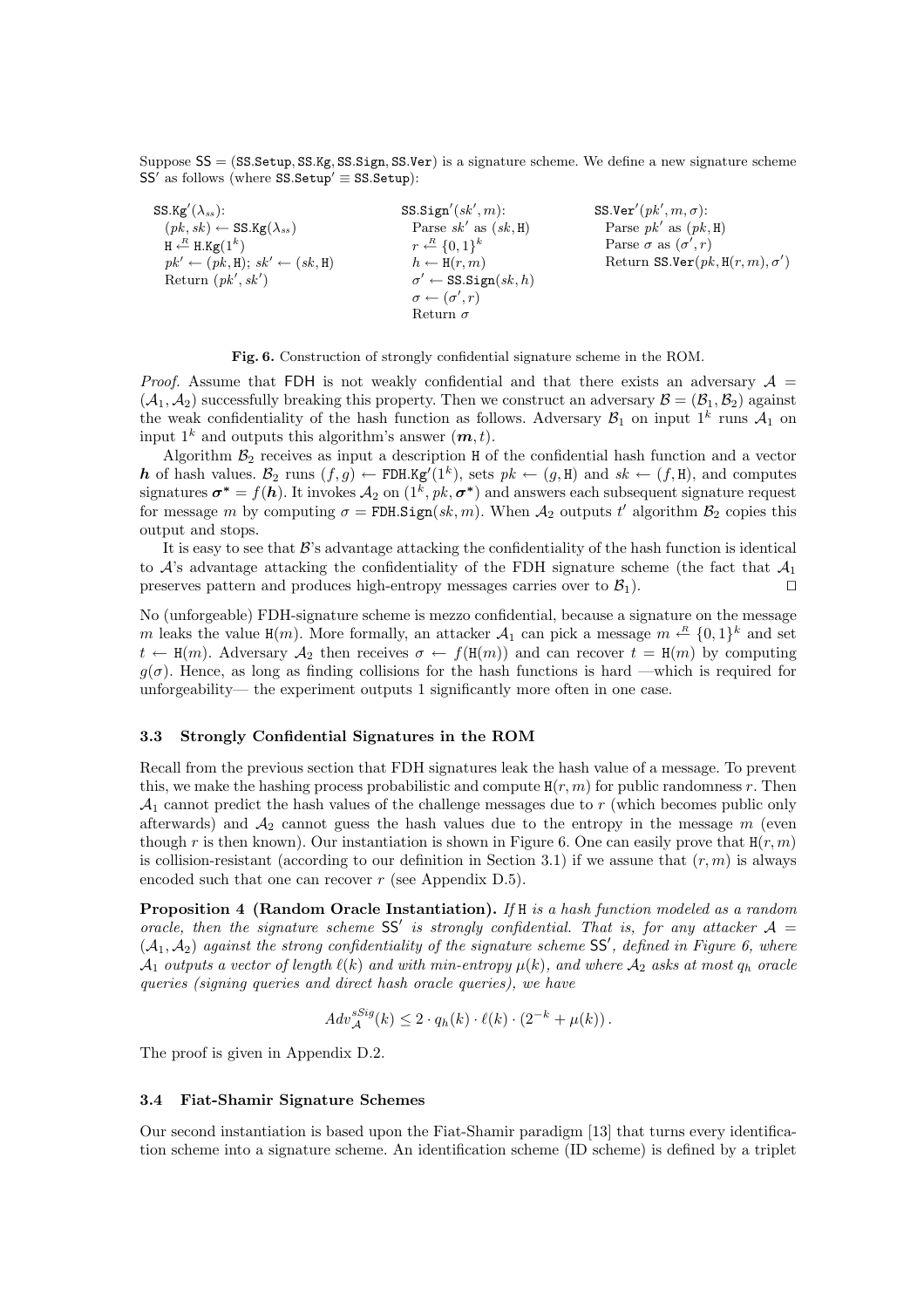$(G, S, R)$ , where G is a key generation algorithm and the sender S wishes to prove his identity to the receiver R. More formally:  $G(1^k)$  is an efficient algorithm that outputs a key pair (*ipk, isk*).  $(S(isk), R(jnk))$  are interactive algorithms and it is required that  $Pr[(S(sk), R(pk)) = 1] = 1$ (where the probability is taken over the coin tosses of  $S$  and  $R$ ). A canonical ID scheme is a 3-round ID scheme  $(\alpha; \beta; \gamma)$  in which  $\alpha$  is sent by the sender S,  $\beta$  by the receiver R and consists of R's random coins, and  $\gamma$  is sent by the sender. For a sender S with randomness r, we denote  $\alpha = S(isk; r)$  and  $\gamma = S(isk, \alpha, \beta; r)$ . The construction is given in Figure 7. To apply the idea

Suppose  $(G, S, R)$  is a canonical identification scheme and H a hash function family. We define the signature  $\text{scheme SS}'' = (\text{SS}. \text{Setup}'', \text{SS}. \text{Kg}'', \text{SS}. \text{Sign}'', \text{SS}. \text{Ver}'') \text{ as follows (where } \text{SS}. \text{Setup}(1^{\lambda}) \text{ returns } \lambda_{ss} = 1^{\lambda})$ :

| SS.Kg'' $(\lambda_{ss})$ :                       | SS. Sign''(sk,m):                            | SS.Ver" $(pk', m, \sigma)$ :                |
|--------------------------------------------------|----------------------------------------------|---------------------------------------------|
| $(ipk, isk) \leftarrow G(\lambda_{ss})$          | Parse $sk'$ as $(isk, H)$                    | Parse $pk'$ as $(ipk, H)$                   |
| $H \stackrel{R}{\leftarrow} H.Kg(1^k)$           | $r \stackrel{R}{\leftarrow} \{0,1\}^k$       | Parse $\sigma$ as $(\alpha, \beta, \gamma)$ |
| $pk \leftarrow (ipk, H); sk \leftarrow (isk, H)$ | $\alpha \leftarrow S(isk;r)$                 | $\beta' \leftarrow H(\alpha, m)$            |
| Return $(pk, sk)$                                | $\beta \leftarrow H(\alpha, m)$              | Return 1 iff $\beta = \beta'$               |
|                                                  | $\gamma \leftarrow S(isk, \alpha, \beta; r)$ | and $R(ipk, \alpha, \beta, \gamma) = 1$     |
|                                                  | $\sigma \leftarrow (\alpha, \beta, \gamma)$  |                                             |
|                                                  | Return $\sigma$                              |                                             |

Fig. 7. The Fiat-Shamir paradigm that turns every ID scheme into a signature scheme

from the plain random oracle case we need to assume that the commitment  $\alpha$  of the Fiat-Shamir scheme has non-trivial entropy. This can always be achieved by appending public randomness.

Proposition 5 (Fiat-Shamir Instantiation). If H is a hash function modeled as a random oracle, then the Fiat-Shamir instantiation of  $SS''$  for non-trivial commitments is strongly confidential. More precisely, for any attacker  $\mathcal{A} = (\mathcal{A}_1, \mathcal{A}_2)$  against the strong confidentiality of the signature scheme SS", defined in Table 7, where  $A_1$  outputs a vector of length  $\ell(k)$  and with min-entropy  $\mu(k)$ , where  $\alpha$  for any pk has min-entropy  $\mu'(k)$ , and where  $\mathcal{A}_2$  asks at most  $q_h$  oracle queries (signing queries and direct hash oracle queries), we have

$$
Adv_{\mathcal{A}}^{sSig}(k) \leq 2 \cdot q_h(k) \cdot \ell(k) \cdot (\mu(k) + \mu'(k)).
$$

The proof is given in Appendix D.3.

#### 3.5 Strongly Confidential Signatures from Randomness Extraction

Our instantiation in the standard model relies on randomness extractors [18, 17] and is depicted in Figure 8. The main idea is to smooth the distribution of the message via an extractor, and to sign the almost uniform value h.

Recall that a strong  $(a, b, n, t, \epsilon)$ -extractor is an efficient algorithm Ext :  $\{0, 1\}^a \times \{0, 1\}^b \rightarrow$  $\{0,1\}^n$  which takes some random input  $m \in \{0,1\}^a$  (sampled according to some distribution with min-entropy at least t) and some randomness  $r \in \{0,1\}^b$ . It outputs  $h \leftarrow \text{Ext}(m, r)$  such that the statistical distance between  $(r, h)$  and pairs  $(r, u)$  for uniform random values  $r \in \{0, 1\}^b$  and  $u \in \{0,1\}^n$  is at most  $\epsilon$ .

To ensure unforgeability we need to augment the extractor's extraction property by collisionresistance, imposing the requirement that the extractors be keyed and introducing dependency of the extractor's parameters  $a, b, n, t, \epsilon$  on the security parameter k (see Appendix D.5). For a survey about very efficient constructions of such collision-resistant extractors see [10].

WIn order to use extractors, we need a stronger assumption on the message distribution: we assume that the adversary  $A_1$  now outputs vectors of messages such that each message in the vector has min-entropy at least  $\mu$  for some fixed bound  $\mu(k)$  given the other messages. Observe that the collision-resistance requirement on the extractor implies that  $\mu$  must be super-logarithmic. We say that the output has *conditional min-entropy*  $\mu(k)$ .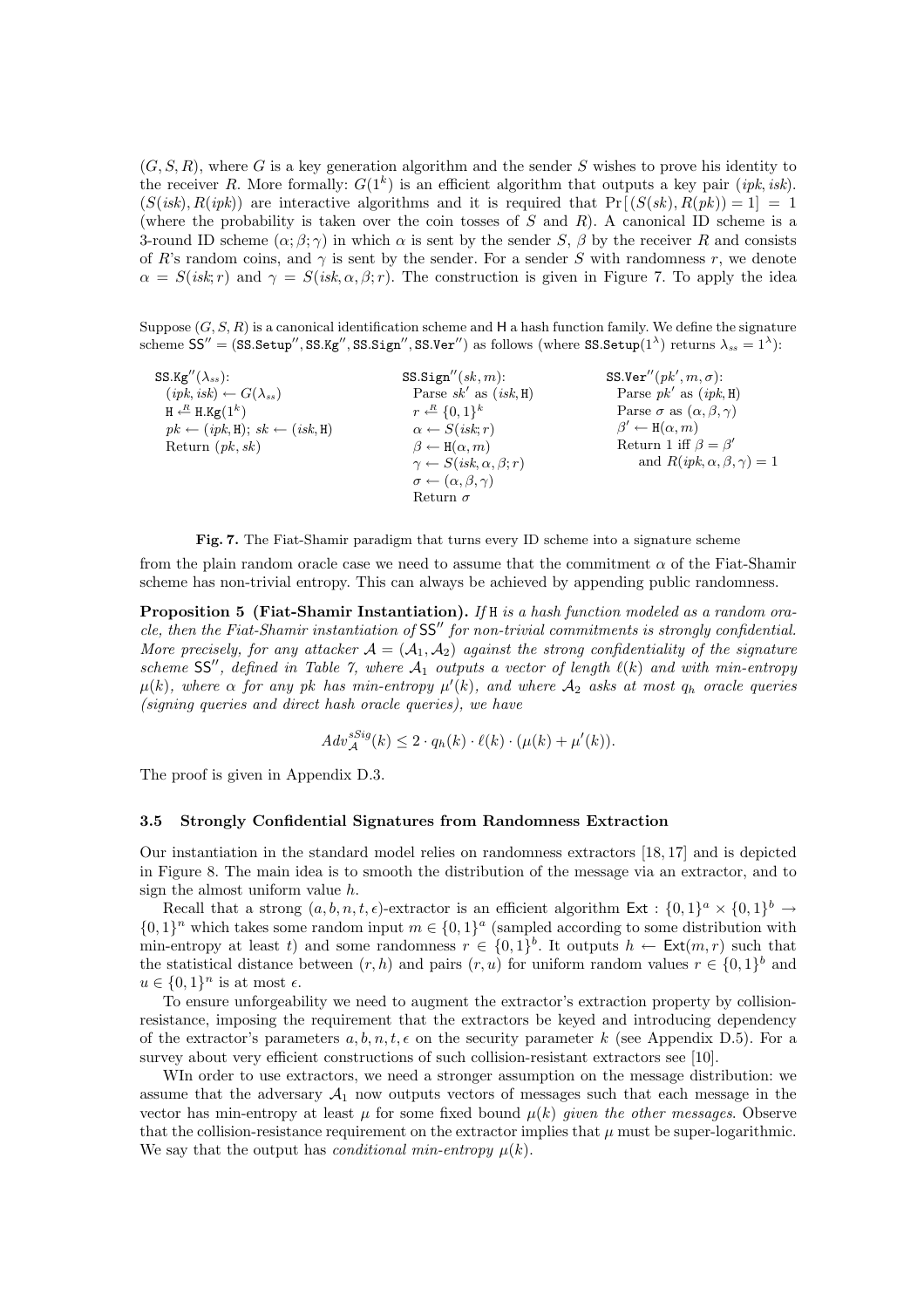Suppose SS = (SS.Setup, SS.Kg, SS.Sign, SS.Ver) is a signature scheme. We define a new signature scheme  $SS'''$  as follows (where SS.Setup<sup>00</sup> ≡ SS.Setup):

| $\texttt{SS.Kg}'''(\lambda_{ss})$ :           | $SS.$ Sign''' $(sk', m)$ :             | SS.Ver''' $(pk', m, \sigma)$ :      |
|-----------------------------------------------|----------------------------------------|-------------------------------------|
| $(pk, sk) \leftarrow$ SS.Kg( $\lambda_{ss}$ ) | Parse $sk'$ as $(sk, H, Ext)$          | Parse $pk'$ as $(pk, H, Ext)$       |
| Choose an extractor Ext                       | $r \stackrel{R}{\leftarrow} \{0,1\}^b$ | Parse $\sigma$ as $(r, \sigma')$    |
| $H \stackrel{R}{\leftarrow} H.Kg(1^k)$        | $h \leftarrow \textsf{Ext}(m, r)$      | Set $h \leftarrow \text{Ext}(m, r)$ |
| $pk' \leftarrow (pk, H, Ext)$                 | $\sigma' \leftarrow$ SS.Sign $(sk, h)$ | Return SS.Ver $(pk, h, \sigma')$    |
| $sk' \leftarrow (sk, H, Ext)$                 | $\sigma \leftarrow (\sigma', r)$       |                                     |
| Return $(pk', sk')$                           | Return $\sigma$                        |                                     |

Fig. 8. Construction of strongly confidential signature scheme based on randomness extractors.

**Proposition 6 (Extractor Instantiation).** If Ext is an  $(a, b, n, t, \epsilon)$ -extractor then the extractor instantiation of SS<sup>II</sup> is strongly confidential. More specifically, for any attacker  $A = (A_1, A_2)$ against the strong confidentiality of the signature scheme  $SS'''$ , defined in Table 8, where  $\mathcal{A}_1$  outputs a vector of length  $\ell(k)$  with conditional min-entropy  $\mu(k) \geq t(k)$ , we have

$$
Adv_{\mathcal{A}}^{sSig}(k) \leq 2 \cdot \ell(k) \cdot \epsilon(k).
$$

The proof is given in Appendix D.4.

Note that our construction of the randomness extractor operates on messages of a fixed length of  $a(k)$  input bits, and the signature length depends on this value  $a(k)$ . To process larger messages we can first hash input messages with a collision-resistant hash function, before passing it to the extractor. In this case, some care in the analysis to determine a correct bound for the entropy lost through the hash function computation.

## 4 Deterministic Signcryption

Signcryption is a public-key primitive which aims to simultaneously provide message confidentiality and message integrity. Signcryption was introduced by Zheng [21] and security models were independently introduced by An, Dodis and Rabin [1] and by Baek, Steinfeld and Zheng [2]. Similar to public-key encryption, achieving confidentiality in the formal security models requires that signcryption is a randomised process; however, we may also consider the confidentiality of deterministic signcryption schemes on high-entropy message spaces. We will also see that a practical version of confidentiality may even be achieved by a deterministic signcryption scheme for low entropy message distributions. The ability to construct a deterministic signcryption scheme may be of great advantage as many signcryption schemes are based on discrete-logarithm-based digital signature schemes which are highly sensitive to imperfect randomness [16].

#### 4.1 Notions of Confidentiality for Signcryption Schemes

A signcryption scheme is a tuple of PPT algorithms  $SC = (SC. Setup, SC. Kg<sub>s</sub>, SC. Kg<sub>r</sub>, SC. Sign Crypt,$ SC.UnSignCrypt). The setup algorithm generates public parameters  $\lambda_{sc} \stackrel{R}{\leftarrow}$  SC.Setup $(1^k)$  common to all algorithms. We will generally assume that all algorithms take  $\lambda_{sc}$  as an implicit input, even if it is not explicitly stated. The sender key-generation algorithm generates a key pair for the sender  $(pk_S, sk_S) \leftarrow R$  SC.Kg<sub>s</sub>( $\lambda_{sc}$ ) and the receiver key-generation algorithm generates a key pair for a receiver  $(pk_R, sk_R) \stackrel{\text{R}}{\leftarrow} \text{SC.Kg}_r(\lambda_{sc})$ . The signcryption algorithm takes as input a message  $m \in \mathcal{M}$ , the sender's private key  $sk_S$ , and the receiver's public key  $pk_B$ , and outputs a signcryption ciphertext  $C \stackrel{R}{\leftarrow} \text{SC.SignCrypt}(sk_S, pk_R, m)$ . The unsigncryption algorithm takes as input a ciphertext  $C \in \mathcal{C}$ , the sender's public key  $pk_S$ , and the receiver's private key  $sk_R$ , and outputs either a message  $m \stackrel{R}{\leftarrow} \texttt{SC.UnSignCrypt}(pk_S, sk_R, C)$  or an error symbol  $\perp$ .

It is interesting to consider the basic attack on a deterministic signcryption scheme. In such an attack, the attacker picks two messages  $(m_0, m_1)$  and receives a signcryption  $C^*$  of the message  $m_b$ . The attacker checks whether  $C^*$  is the signcryption of  $m_0$  by requesting the signcryption of  $m_0$  from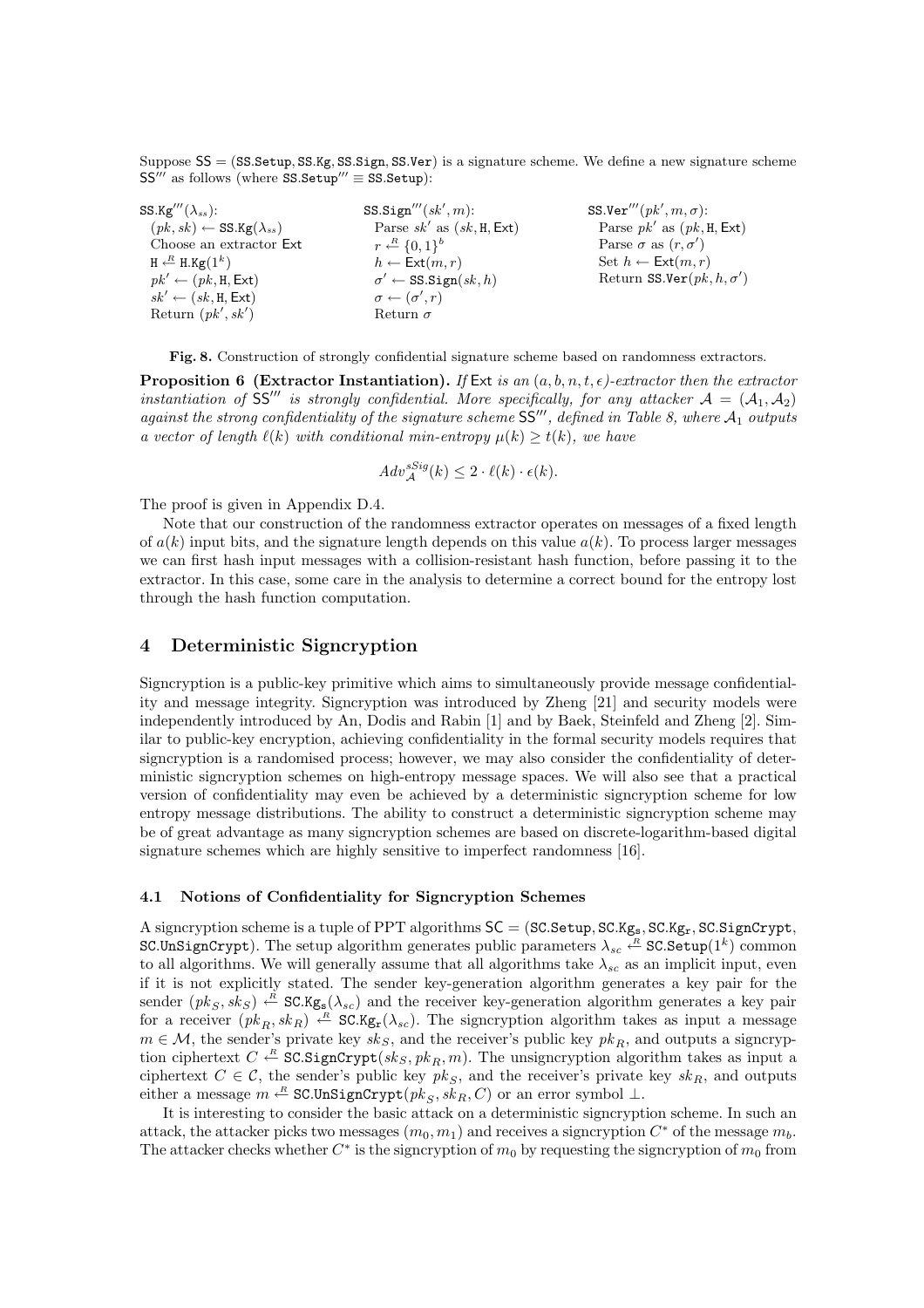$$
\begin{array}{l} \scriptstyle Exp t^{hSCR-b}_\mathcal{A}(k); \\ \lambda_{sc} \stackrel{R}{\leftarrow} \text{SC}.\text{Setup}(1^k) \\ (pk^*_S, sk^*_S) \stackrel{R}{\leftarrow} \text{SC}.\text{Kg}_\text{s}(\lambda_{sc}) \\ (pk^*_R, sk^*_R) \stackrel{R}{\leftarrow} \text{SC}.\text{Kg}_\text{r}(\lambda_{sc}) \\ (m_0, t_0) \stackrel{R}{\leftarrow} \mathcal{A}_1^O(\lambda_{sc}, pk^*_S, pk^*_R) \\ (m_1, t_1) \stackrel{R}{\leftarrow} \mathcal{A}_1^O(\lambda_{sc}, pk^*_S, pk^*_R) \\ \mathcal{C}^* \leftarrow \text{SC}.\text{SignCrypt}(\lambda_{sc}, sk^*_S, pk^*_R, m_b) \\ t' \stackrel{R}{\leftarrow} \mathcal{A}_2^O(\lambda_{sc}, pk^*_S, pk^*_R, \mathcal{C}^*) \\ \text{If } t' = t_0 \text{ then output } 1 \\ \text{Else return } 0 \end{array}
$$

$$
\begin{array}{l} \mathit{Expt}^{lSCR-b}_{\mathcal{A}}(k); \\ \lambda_{sc} \stackrel{\mathcal{A}}{\leftarrow} \texttt{SC}.\texttt{Setup}(1^k) \\ (pk^*_S, sk^*_S) \stackrel{\mathcal{A}}{\leftarrow} \texttt{SC}.\texttt{Kg}_\texttt{s}(\lambda_{sc}) \\ (pk^*_R, sk^*_R) \stackrel{\mathcal{A}}{\leftarrow} \texttt{SC}.\texttt{Kg}_\texttt{r}(\lambda_{sc}) \\ (m_0, m_1, \omega) \stackrel{\mathcal{B}}{\leftarrow} \mathcal{A}_1^O(\lambda_{sc}, pk^*_S, pk^*_R) \\ C^* \leftarrow \texttt{SC}.\texttt{SignCrypt}(\lambda_{sc}, sk^*_S, pk^*_R, m_b) \\ b' \stackrel{\mathcal{A}}{\leftarrow} \mathcal{A}_2^O(C^*, \omega) \\ \text{Output } b' \end{array}
$$

Fig. 9. Notions of confidentiality for (a) high-entropy signcryption schemes and (b) low-entropy signcryption schemes. Note that  $\mathcal{A}_1$  may pass state information to  $\mathcal{A}_2$  in the ISCR game. The attacker's have access to a signcryption oracle  $SC.SignCrypt(sk_S^*, \cdot, \cdot)$  and an unsigncryption oracle  $SCUnSignCrypt(\cdot, sk_R^*, \cdot)$ .

the signcryption oracle. As in the case of public-key encryption, we may prevent this basic attack by using a high-entropy message space and so prevent the attacker being able to determine which message to query to the signcryption oracle. However, unlike the case of public-key encryption, we may also prevent this attacker by forbidding the attacker to query the signcryption oracle on  $m_0$  and  $m_1$ . We can therefore differentiate between the high-entropy case (in which the message distribution chosen by the attacker has high entropy) and the low-entropy case (in which the attacker is forbidden from querying the signcryption oracle on a challenge message).

We give the definition for the high-entropy and low-entropy confidentiality security notions in Figure 9. In both cases, i.e. for  $x \in \{h, l\}$ , the attacker's advantage is defined as

$$
Adv_{\mathcal{A}}^{xSCR}(k) = |\Pr[Exp t_{\mathcal{A}}^{xSCR-1} = 1] - \Pr[Exp t_{\mathcal{A}}^{xSCR-0} = 1]|.
$$

A signcryption scheme is high-entropy confidential if every  $PPT$  attacker  $A$  has negligible advantage in the hSCR game subject to the following restrictions:

- Strongly pattern preserving: there exists a length function  $\ell(k)$ , message length functions  $q_i(k)$ , and equality functions  $\diamond_{ij} \in \{=, \neq\}$   $(1 \leq i, j \leq \ell(k))$  such that for all possible  $(m, t) \leftarrow$  $\mathcal{A}_1(\lambda_{sc},pk_S^*,pk_R^*)$  we have that  $|\mathbf{m}| = \ell(k)$ ,  $|m_i| = q_i(k)$  and  $m_i \diamond_{ij} m_j$ .
- High entropy: the function  $\mu(k) = \max_{m \in \{0,1\}^*} Pr[m_i = m : (m, t) \leftarrow R A_1(a)]$  is negligible for all  $i \in \mathbb{N}$  and for any admissible input a in the corresponding game. This value is known as the adversary's minimum entropy.
- Signature free:  $A_1$  does not output a message  $m_i \in \mathbf{m}$  where it has queried the signcryption oracle on the pair  $(pk<sub>R</sub><sup>*</sup>, m<sub>i</sub>)$ .
- Non-trivial:  $A_2$  does not query the unsigncryption oracle on any pair  $(pk_S^*, C)$  where  $C \in \mathbb{C}^*$ .

A signcryption scheme is low-entropy confidential if every  $PPT$  attacker  $\mathcal A$  has negligible advantage in the ISCR game subject to the restrictions that  $A$  never queries the encryption oracle on either  $(pk_R^*, m_0)$  or  $(pk_R^*, m_1)$ , and  $\mathcal{A}_2$  never queries the decryption oracle on  $(pk_S^*, C^*)$ .

Proposition 7. Any deterministic signcryption scheme SC which is low-entropy confidential is also high-entropy confidential. In particular, for any adversary  $A$  against high-entropy confidentiality, making at most  $q_s(k)$  signcryption queries and where  $\mathcal{A}_1$  outputs  $\ell(k)$  messages with minentropy  $\mu(k)$ , there exists an adversary  $\overline{A}$  such that

$$
Adv_{\mathcal{A},\mathsf{SC}}^{hSCR}(k) \le \ell(k) \cdot Adv_{\mathcal{A},\mathsf{SC}}^{lSCR}(k) + 4 \cdot q_s(k) \cdot \ell(k) \cdot \mu(k),
$$

where the running time of  $\overline{A}$  equals the one of  $A$  plus  $O(k)$ .

The proof essentially shows that, since the challenge messages produced by a high-entropy attacker  $\mathcal{A}_1$  have min-entropy  $\mu(k)$ , the probability that  $\mathcal{A}_2$  queries the signcryption oracle on one of those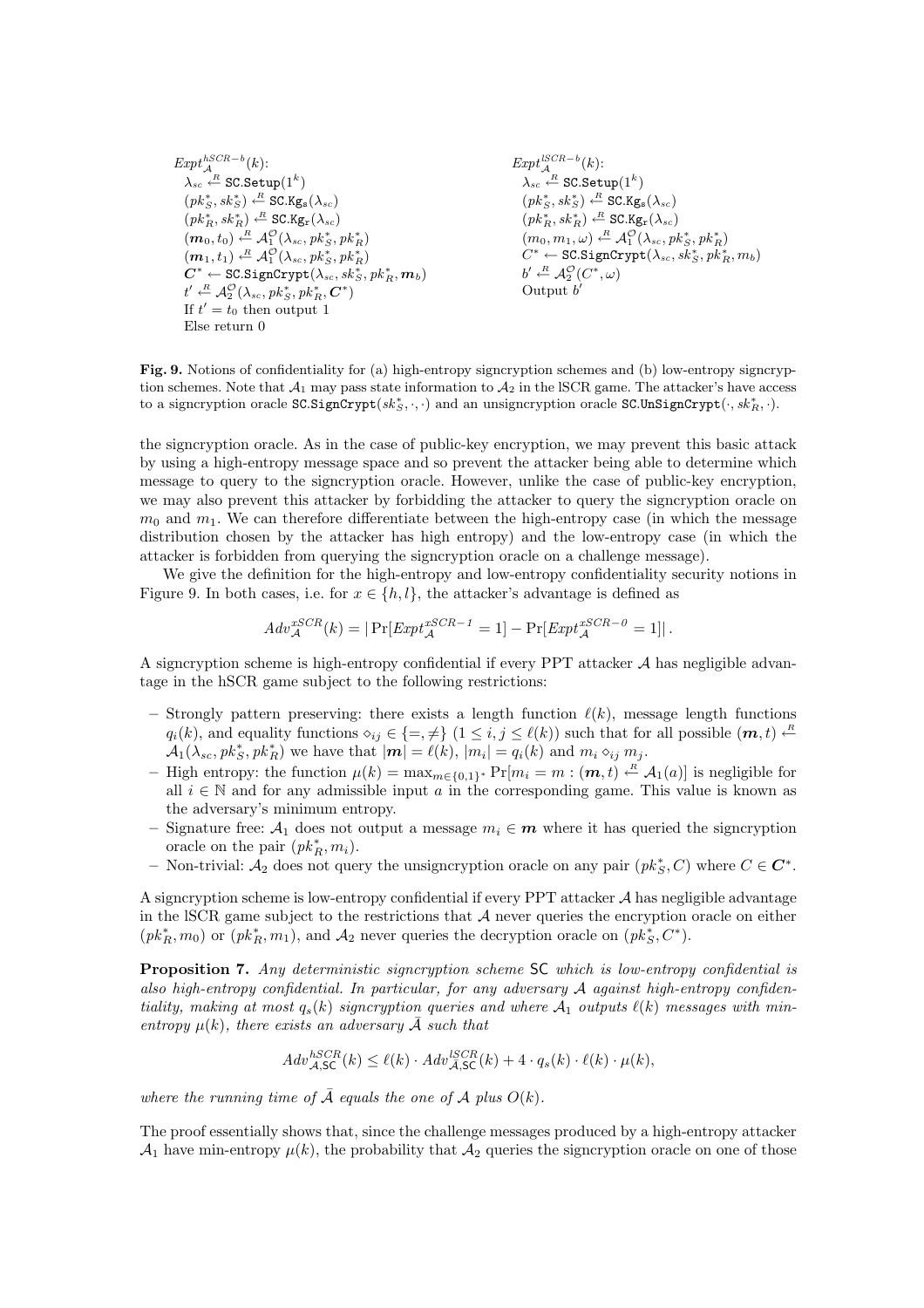messages is bounded by  $4 \cdot q_s(k) \cdot \ell(k) \cdot \mu(k)$ . If this does not occur, then a low-entropy attacker can easily run a high-entropy attacker as a black-box subroutine.

We also have that the low-entropy confidentiality definition is strictly stronger than the highentropy confidentiality definition. If SC is a high-entropy confidential signcryption scheme, then the signcryption scheme  $SC'$  given in Figure 10 is high-entropy confidential signcryption scheme but not a low-entropy confidential signcryption scheme. The proof relies on the fact that a high-entropy attacker is unlikely to output the message  $0^k$ .

```
\mathtt{SC.SignCrypt}'(sk_S, pk_R, m):
C \leftarrow \texttt{SC.SignCrypt}(sk_S, pk_R, m)If m = 0^kReturn C||0Else
    Return C||1\texttt{SC.UnSignCrypt}'(pk_S, sk_R, C):
                                                                  Parse C as C' ||c for c \in \{0, 1\}m \leftarrow \texttt{SC.UnSignCrypt}(pk_S, sk_R, C')If c = 0 and m \neq 0^kReturn ⊥
                                                                 If c = 1 and m = 0^kReturn ⊥
                                                                  Else
                                                                      Return m
```
Fig. 10. A signcryption scheme which is high-entropy secure but not low-entropy secure

### 4.2 The Encrypt-and-Sign Signcryption Scheme

Initially, it may be thought that high-entropy confidentiality may be easily achieved through the combination of deterministic encryption and signature schemes. However, many of the classic composition theorems, such as encrypt-then-sign fail to achieve high-entropy security even when instantiated with secure components. Consider the encrypt-then-sign scheme, in which a signcryption is formed by first encrypting a message  $m$  with a deterministic public-key encryption scheme to give a ciphertext C, and then signing the ciphertext to obtain a signature  $\sigma$ . This scheme fails to achieve high-entropy confidentiality as  $A_1$  knows the public-key of the encryption scheme and may compute  $t \leftarrow C$ .  $\mathcal{A}_2$  may output  $t' \leftarrow C$  by inspecting the signcryption ciphertext and so "win" the security game.

However, we can show that the encrypt-and-sign (which is typically insecure as a signcryption scheme) is secure when instantiated with an IND-CCA2 public-key encryption scheme and a strongly confidential signature scheme. The construction is given in Figure 11. We will only prove the confidentiality result. The scheme can easily be shown to be unforgeable (in the sense that an attacker cannot obtain a signcryption of any message which was not previously sent by that sender to that receiver).

Proposition 8. If the signature scheme is deterministic and strongly confidential, and the encryption scheme is IND-CCA2 secure, then the signcryption scheme is confidential in the high-entropy model. In particular, if there exists a PPT attacker A against the high-entropy security of the signcryption scheme (asking  $\ell(k)$  challenge messages), then there exists PPT attackers  $A_{pke}$  (resp.  $A_{ss}$ ) against the IND-CCA2 security of the encryption scheme (resp. against the strong confidentiality security of the signature scheme) such that

$$
\mathsf{Adv}_{\mathsf{E}+\mathsf{S},\mathcal{A}}^{\mathrm{hSCR}}(k) \leq \ell(k) \cdot \mathsf{Adv}_{\mathsf{PKE},\mathcal{A}_{pke}}^{\mathrm{cca2}}(k) + \mathsf{Adv}_{\mathsf{SS},\mathcal{A}_{ss}}^{\mathrm{ss}-\mathrm{conf}}(k) \ .
$$

The security of this scheme can be proven in a manner similar to the encryption/signature composition theorems proven by An et al. [1]. The scheme is proven secure in Appendix E.

### 4.3 Derandomization

Goldreich [15] presents a trick to turn any probabilistic signature scheme into a deterministic one. The idea is to include the secret key  $\kappa$  of a pseudorandom function PRF = (PRF.Kg, PRF) in the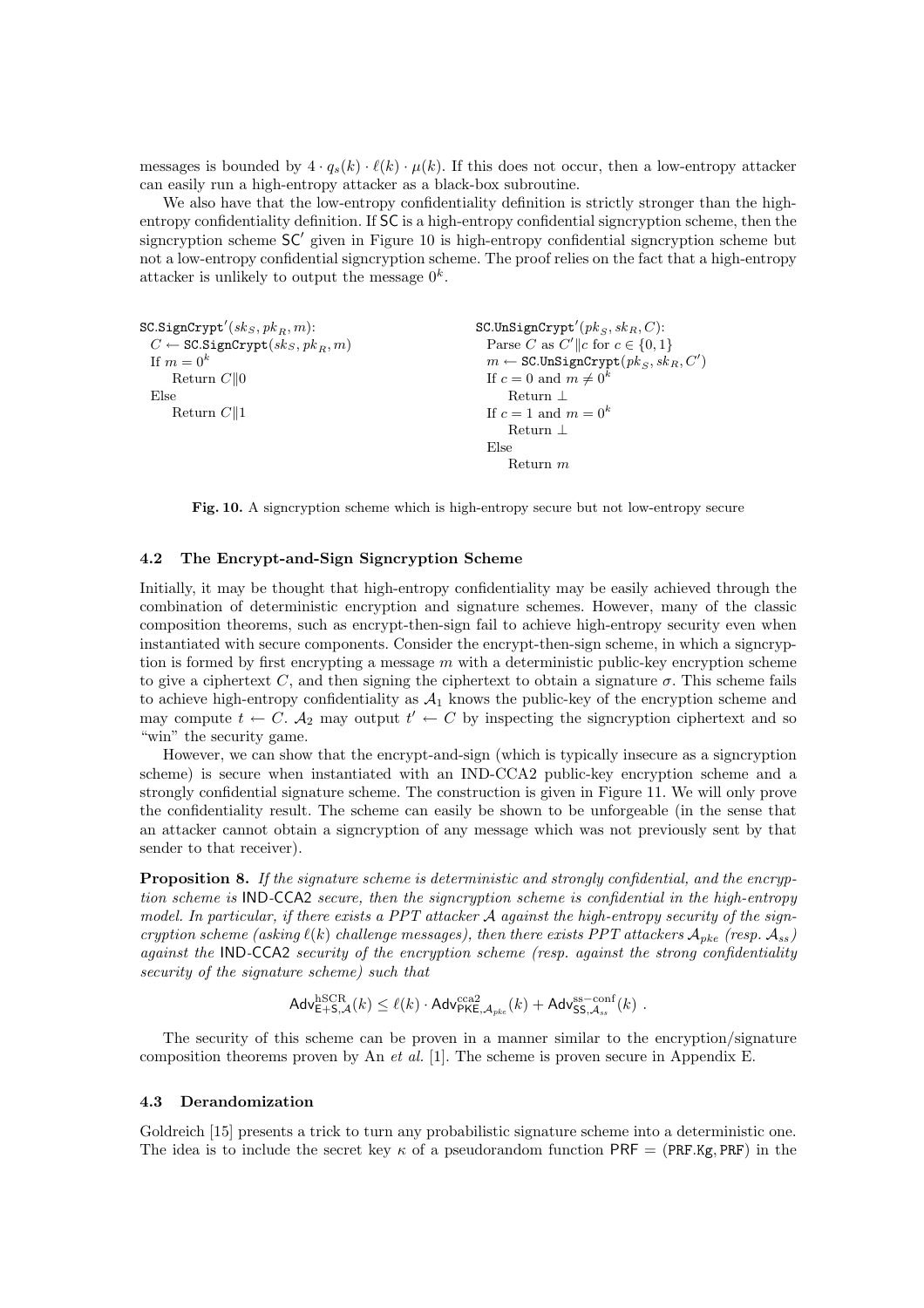| $SC.$ Setup $(1^k)$                                         | SC.SignCrypt $(\lambda_{sc}, \, pk_B, \, sk_S, \, m)$                          |
|-------------------------------------------------------------|--------------------------------------------------------------------------------|
| $\lambda_{ss} \leftarrow$ SS.Setup $(1^k)$                  | Parse $\lambda_{sc}$ as $(\lambda_{ss}, \lambda_{nke})$                        |
| $\lambda_{pke} \leftarrow \texttt{PKE}.\texttt{Setup}(1^k)$ | $c \leftarrow \text{PKE}.\text{Enc}(\lambda_{nke}, p k_{B}, (p k_{S}    m))$   |
| $\lambda_{sc} \leftarrow (\lambda_{ss}, \lambda_{nke})$     | $\sigma \leftarrow$ SS. Sign $(\lambda_{ss}, sk_S, (pk_B  m))$                 |
| Return $(\lambda_{sc})$                                     | Return $C = (c, \sigma)$                                                       |
| $SC.Kg_r(\lambda_{sc})$                                     | SC.UnSignCrypt $(\lambda_{sc}, sk_B, pk_S, C)$                                 |
| Parse $\lambda_{sc}$ as $(\lambda_{ss}, \lambda_{nke})$     | Parse $\lambda_{sc}$ as $(\lambda_{ss}, \lambda_{pke})$                        |
| $(pk_B, sk_B) \leftarrow \text{PKE.Kg}(\lambda_{nke})$      | Parse C as $(c, \sigma)$                                                       |
| Return $(pk_B, sk_B)$                                       | $(pk'_{S}  m') \leftarrow \text{PKE.Dec}(\lambda_{nke}, sk_B, c)$              |
| $SC.Kg_s(\lambda_{sc})$                                     | If $pk'_{S} \neq pk_{S}$ , reject                                              |
| Parse $\lambda_{sc}$ as $(\lambda_{ss}, \lambda_{nke})$     | Extract $pk_B$ from $sk_B$                                                     |
| $(pk_S, sk_S) \leftarrow$ SS.Kg( $\lambda_{ss}$ )           | If SS.Ver( $\lambda_{ss}$ , $pk_S$ , $(pk_B  m'), \sigma$ ) = $\perp$ , reject |
| Return $(pk_S, sk_S)$                                       | Return $m'$                                                                    |

Fig. 11. Encrypt-and-Sign signcryption scheme.

secret signing key and, when signing a message m, using the random coins  $r = PRF(\kappa; m)$  in this process:  $\sigma = \mathcal{S}(sk, m; \text{PRF}(\kappa, m))$ . Note that the resulting scheme now yields the same signature if run twice on the same message. A formal definition of a PRF can be found in Appendix A.

We show that Goldreich's idea applies to signcryption schemes as well, taking advantage of the fact that a signcryption scheme —as opposed to a public-key encryption scheme— involves a secret signing key in which we can put the key  $\kappa$  of the pseudorandom function. Nonetheless, whereas a probabilistic signcryption scheme usually hides the fact that the same message has been encrypted twice, a derandomized version clearly leaks this information.

For a signcryption scheme SC the derandomized version  $SC^{PRF}$  based on a pseudorandom function PRF works according to Goldreich's strategy:

| SC.Setup <sup>PRF</sup> $(1^k)$ :                                                    | SC.SignCrypt <sup>PRF</sup> $(s k_S^{\text{PRF}}, p k_B, m)$ : |
|--------------------------------------------------------------------------------------|----------------------------------------------------------------|
| Return $\lambda_{sc} \leftarrow$ SC. Setup $(1^k)$                                   | parse $sk_S^{\text{PRF}}$ as $(sk_S, \kappa)$                  |
|                                                                                      | $r \leftarrow \text{PRF}(\kappa, (pk_B, m))$                   |
| SC.Kg <sub>s</sub> <sup>PRF</sup> $(\lambda_{sc})$ :                                 | $C \leftarrow \text{SC.SignCrypt}(sk_S, pk_B, m; r)$           |
| $(s k_S, p k_S) \leftarrow$ SC.Kg <sub>s</sub> ( $\lambda_{sc}$ )                    | (i.e. using randomness $r$ )                                   |
| $\kappa \leftarrow$ PRF.Kg $(1^k)$                                                   | Return $C$                                                     |
| $sk_S^{\text{PRF}} \leftarrow (sk_S, \kappa); \ p k_S^{\text{PRF}} \leftarrow p k_S$ |                                                                |
| Return $(sk_S^{\text{PRF}}, p k_S^{\text{PRF}})$                                     | SC.UnSignCrypt <sup>PRF</sup> $(sk_B, pk_S^{\text{PRF}}, C)$ : |
|                                                                                      | Return SC.UnSignCrypt $(sk_R, pk_S, C)$                        |
| SC.Kg <sub>r</sub> <sup>PRF</sup> $(\lambda_{sc})$ :                                 |                                                                |
| Return $(sk_R, pk_B) \leftarrow$ SC.Kg <sub>r</sub>                                  |                                                                |

Proposition 9 (Derandomized Signcryption). Let SC be an unforgeable and high-entropy (resp. low-entropy) confidential signcryption scheme. Then the scheme  $SC^{PRF}$  is a deterministic, unforgeable signcryption scheme which is high-entropy (resp. low-entropy) confidential. That is, for  $x \in \{l, h\}$  and any adversary  $\mathcal{A} = (\mathcal{A}_1, \mathcal{A}_2)$  against xSCR confidentiality, there exist adversaries  $\mathcal{D}$  and  $\mathcal{B} = (\mathcal{B}_1, \mathcal{B}_2)$  such that

$$
\mathsf{Adv}_{\mathsf{SC}^{\mathsf{PRF}},\mathcal{A}}^{\mathrm{xSCR}}(k) \leq 2 \cdot \mathsf{Adv}_{\mathcal{D}}^{\mathsf{PRF}}(k) + \mathsf{Adv}_{\mathsf{SC},\mathcal{B}}^{\mathrm{xSCR}}(k) + 2q_{sc}(k) \cdot \ell(k) \cdot \mu(k)
$$

where D's running time is identical to the one of A, plus  $Time_{SC.Setup}(k) + Time_{SC.Kg_s}(k) +$  $Time_{SC.Kg_r}(k) + (q_{sc} + \ell(k)) \cdot Time_{SC.SignCrypt}(k) + O(k);$  the running time of B equals the one of A plus  $O(q_{sc} \cdot \log q_{sc})$ .

Note that we could use the implication from low-entropy confidentiality to high-entropy confidentiality (Proposition 7) but give a direct proof to obtain better bounds. The scheme can easily be shown to be unforgeable.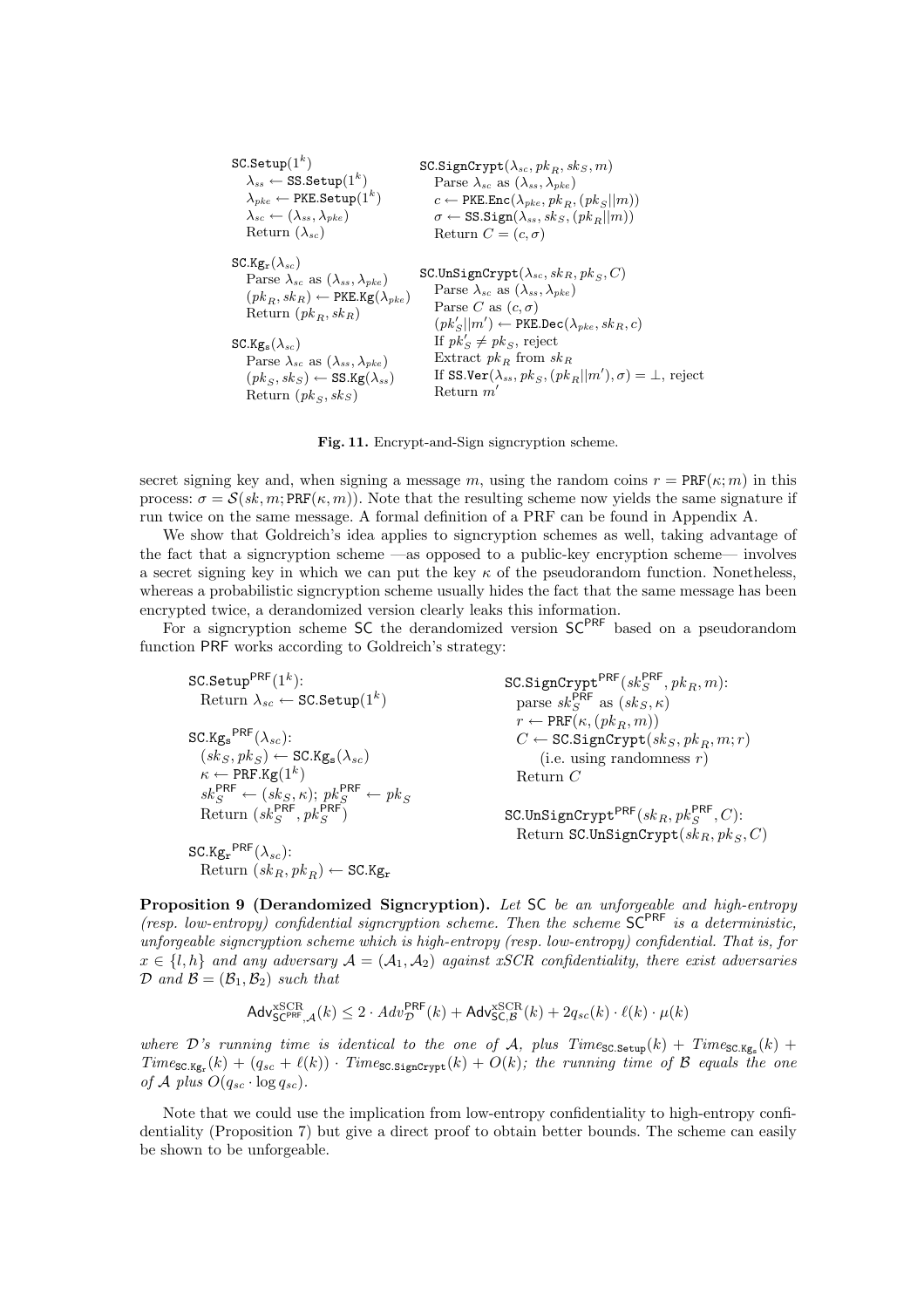### Acknowledgements

The authors wish to thank the ECRYPT II MAYA working group on the design and analysis of primitives and protocols for interesting preliminary discussions on this topic. The work described in this report has in part been supported by the Commission of the European Communities through the ICT program under contract ICT-2007-216676 ECRYPT II. The information in this document is provided as is, and no warranty is given or implied that the information is fit for any particular purpose. The user thereof uses the information at its sole risk and liability.

## References

- 1. J. H. An, Y. Dodis, and T. Rabin. On the security of joint signature and encryption. In L. Knudsen, editor, Advances in Cryptology – Eurocrypt 2002, volume 2332 of Lecture Notes in Computer Science, pages 83–107. Springer-Verlag, 2002.
- 2. J. Baek, R. Steinfeld, and Y. Zheng. Formal proofs for the security of signcryption. Journal of Cryptology, 20(2):203–235, 2007.
- 3. M. Bellare, A. Boldyreva, and A. O'Neill. Deterministic and efficiently searchable encryption. In A. Menezes, editor, Advances in Cryptology – Crypto 2007, volume 4622 of Lecture Notes in Computer Science, pages 535–552. Springer-Verlag, 2007.
- 4. M. Bellare, M. Fischlin, A. O'Neill, and T. Ristenpart. Deterministic encryption: Definitional equivalences and constructions without random oracles. In D. Wagner, editor, Advances in Cryptology – Crypto 2008, volume 5157 of Lecture Notes in Computer Science, pages 360–378. Springer-Verlag, 2008.
- 5. M. Bellare and P. Rogaway. The exact security of digital signatures how to sign with RSA and Rabin. In U. Maurer, editor, Advances in Cryptology - Eurocrypt '96, volume 1070 of Lecture Notes in Computer Science, pages 399–416. Springer-Verlag, 1996.
- 6. A. Boldyreva, S. Fehr, and A. O'Neill. On notions of security for deterministic encryption, and efficient constructions without random oracles. In D. Wagner, editor, Advances in Cryptology – Crypto 2008, volume 5157 of Lecture Notes in Computer Science, pages 335–359. Springer-Verlag, 2008.
- 7. R. Canetti. Towards realizing random oracles: Hash functions that hide all partial information. In B. Kaliski, editor, Advances in Cryptology – Crypto '97, volume 1294 of Lecture Notes in Computer Science, pages 455–469. Springer-Verlag, 1997.
- 8. R. Canetti, D. Micciancio, and O. Reingold. Perfectly one-way probabilistic hash functions. In Proc. 30th Symposium on the Theory of Computing – STOC 1998, pages 131–140. ACM, 1998.
- 9. J.-S. Coron. On the exact security of full domain hash. In M. Bellare, editor, Advances in Cryptology – Crypto 2000, volume 1880 of Lecture Notes in Computer Science, pages 229–235. Springer-Verlag, 2000.
- 10. Y. Dodis, R. Gennaro, J. Håstad, H. Krawczyk, and T. Rabin. Randomness extraction and key derivation using the CBC, Cascade and HMAC modes. In M. Franklin, editor, Advances in Cryptology  $-$  Crypto 2004, volume 3152 of Lecture Notes in Computer Science, pages 494–510. Springer-Verlag, 2004.
- 11. Y. Dodis and A. Smith. Entropic security and the encryption of high entropy messages. In J. Kilian, editor, Theory of Cryptography –  $TCC$  2005, volume 3378 of Lecture Notes in Computer Science, pages 556–577. Springer-Verlag, 2005.
- 12. D. Dolev, C. Dwork, and M. Naor. Non-malleable cryptography. SIAM Journal on Computing, 30(2):391–437, 2000.
- 13. A. Fiat and A. Shamir. How to prove yourself: Practical solutions to identification and signature problems. In A. Odlyzko, editor, Advances in Cryptology – Crypto '86, volume 263 of Lecture Notes in Computer Science, pages 186–194. Springer-Verlag, 1986.
- 14. M. Fischlin. Pseudorandom function tribe ensembles based on one-way permutations: Improvements and applications. In J. Stern, editor, Advances in Cryptology - Eurocrypt 1999, volume 1592 of Lecture Notes in Computer Science, pages 429–444. Springer-Verlag, 1999.
- 15. O. Goldreich. Two remarks concerning the Goldwasser-Micali-Rivest signature scheme. In A. M. Odlyzko, editor, Proceedings on Advances in Cryptology – Crypto '86, volume 263 of Lecture Notes in Computer Science, pages 104–110. Springer-Verlag, 1987.
- 16. N. A. Howgrave-Graham and N. P. Smart. Lattice attacks on digital signature schemes. Designs, Codes and Cryptography, 23(3):283–290, 2001.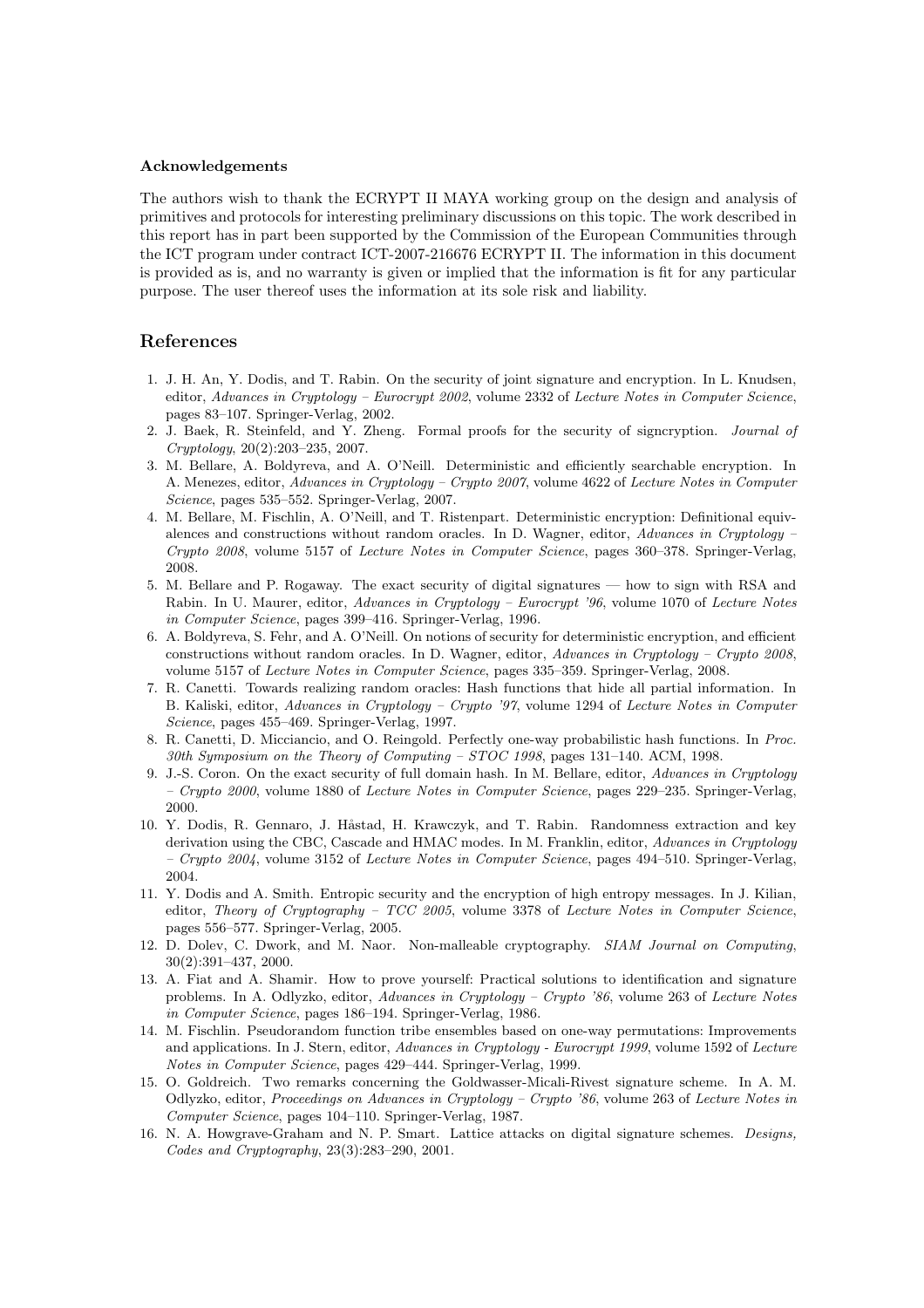- 17. N. Nisan and A. Ta-Shma. Extracting randomness: A survey and new constructions. Journal of Computer and System Science, 58(1):148–173, 1999.
- 18. N. Nisan and D. Zuckerman. Randomness is linear in space. Journal of Computer and System Science, 52(1):43–52, 1996.
- 19. C. Rackoff and D. Simon. Non-interactive zero-knowledge proof of knowledge and chosen ciphertext attack. In J. Feigenbaum, editor, Advances in Cryptology – Crypto '91, volume 576 of Lecture Notes in Computer Science, pages 434–444. Springer-Verlag, 1991.
- 20. A. Russell and H. Wang. How to fool an unbounded adversary with a short key. In L. Knudsen, editor, Advances in Cryptology – Eurocrypto 2002, volume 2332 of Lecture Notes in Computer Science, pages 133–148. Springer-Verlag, 2002.
- 21. Y. Zheng. Digital signcryption or how to achieve cost(signature & encryption)  $\ll$  cost(signature) + cost(encryption). In B. Kaliski, editor, Advances in Cryptology – Crypto '97, volume 1294 of Lecture Notes in Computer Science, pages 165–179. Springer-Verlag, 1997.

## A Standard Security Notions

#### A.1 Signature Schemes

The standard notion for signature security is that of (strong) existential unforgeability under chosen message attacks (sEUF-CMA). The strong version is defined below. Freshness of  $(m, \sigma)$ indicates that  $\sigma$  was never received by A as response to a signing request on m.

$$
\mathsf{Adv}^{\text{seuf-cma}}_{\mathsf{SS},\mathcal{A}}(k) = \Pr\left[\begin{matrix}\texttt{SS}.\texttt{Ver}(\lambda_{ss},pk,m,\sigma) = \top & \lambda_{ss} \stackrel{\mathcal{R}}{\leftarrow} \texttt{SS}.\texttt{Setup}(1^k)\\(m,\sigma) \text{ is fresh} & (pk,sk) \stackrel{\mathcal{R}}{\leftarrow} \texttt{SS}.\texttt{Kg}(\lambda_{ss})\\(m,\sigma) \stackrel{\mathcal{R}}{\leftarrow} \mathcal{A}^{\texttt{SS}.\texttt{Sign}(\lambda_{ss},sk,\cdot)}(\lambda_{pke},pk)\end{matrix}\right]\right. .
$$

The advantage  $\mathsf{Adv}_{SS,\mathcal{A}}^{\text{euf-cma}}(k)$  of the slightly weaker notion (EUF-CMA) is defined analogously, but this time m needs to be fresh (in particular, a pair  $(m, \sigma)$  where m was queried to the signing oracle resulting in  $\sigma' \neq \sigma$  could be a valid **sEUF-CMA** forgery, but it is not a valid **EUF-CMA** one).

### A.2 Public-Key Encryption

A public key encryption scheme is a tuple of algorithms  $PKE = (PKE.Setup, PKE.Kg, PKE.Enc,$ PKE.Dec). First the common parameters for the given security level  $k \in \mathbb{N}$  are generated by  $\lambda_{pke} \leftarrow$  PKE.Setup(1k) after which a user's public/private keys are generated using  $(pk, sk) \leftarrow$ PKE.Kg( $\lambda_{pke}$ ). Given such a key pair, a message  $m \in \{0,1\}^*$  is encrypted by  $c \stackrel{\text{R}}{\leftarrow}$  PKE.Enc( $\lambda_{pke}, pk, m$ ); a ciphertext is decrypted by  $m \stackrel{\text{\tiny{R}}}{\leftarrow}$  PKE.Dec( $\lambda_{pke}, sk, c$ ), where possibly PKE.Dec outputs  $\perp$  to denote an invalid ciphertext. For consistency, we require that for all  $k \in \mathbb{N}$ , all messages  $m \in \{0,1\}^*$ , it must hold that Pr[PKE.Dec(sk, PKE.Enc(pk, m)) = m] = 1 where the probability is taken over the above randomized algorithms and  $(pk, sk) \stackrel{R}{\leftarrow} \text{PKE.Kg}(1^k)$ .

The security we require for PKE is indistinguishability against chosen-ciphertext attacks IND-CCA2 security [19, 12], for which the advantage of an adversary  $A = (A_1, A_2)$  is defined as

$$
Adv_{\mathsf{PKE},\mathcal{A}}^{\text{cca2}}(k) = \left| \Pr \left[ \operatorname{Expt}_{\mathcal{A}}^{\text{cca2}-0} = 1 \right] - \Pr \left[ \operatorname{Expt}_{\mathcal{A}}^{\text{cca}-1} = 1 \right] \right| ,
$$

where (for  $b \in \{0, 1\}$ ):

$$
Expt_{\mathcal{A}}^{cca2-b}
$$
\n
$$
\lambda_{pke} \stackrel{R}{\leftarrow} \text{PKE}.\text{Setup}(1^k)
$$
\n
$$
(pk, sk) \stackrel{R}{\leftarrow} \text{PKE}.\text{kg}(\lambda_{pke})
$$
\n
$$
(m_0, m_1, \omega) \stackrel{R}{\leftarrow} \mathcal{A}_1^{\text{PKE}.\text{Dec}(\lambda_{pke}, sk, \cdot)}(\lambda_{pke}, pk)
$$
\n
$$
c^* \stackrel{R}{\leftarrow} \text{PKE}.\text{Enc}(\lambda_{pke}, pk, m_b)
$$
\n
$$
b' \stackrel{R}{\leftarrow} \mathcal{A}_2^{\text{PKE}.\text{Dec}(\lambda_{pke}, sk, \cdot)}(c^*, \omega)
$$
\nOutput 1 if  $b' = b$ 

The adversary  $\mathcal{A}_2$  is restricted not to query PKE.Dec(sk, ·) with  $c^*$ . PKE scheme PKE is said to be IND-CCA2 secure if the advantage function  $\text{Adv}_{\text{PKE},\mathcal{A}}^{\text{cca2}}(k)$  is a negligible function in k for all probabilistic polynomial-time adversaries  $\mathcal{A} = (\mathcal{A}_1, \mathcal{A}_2)$ .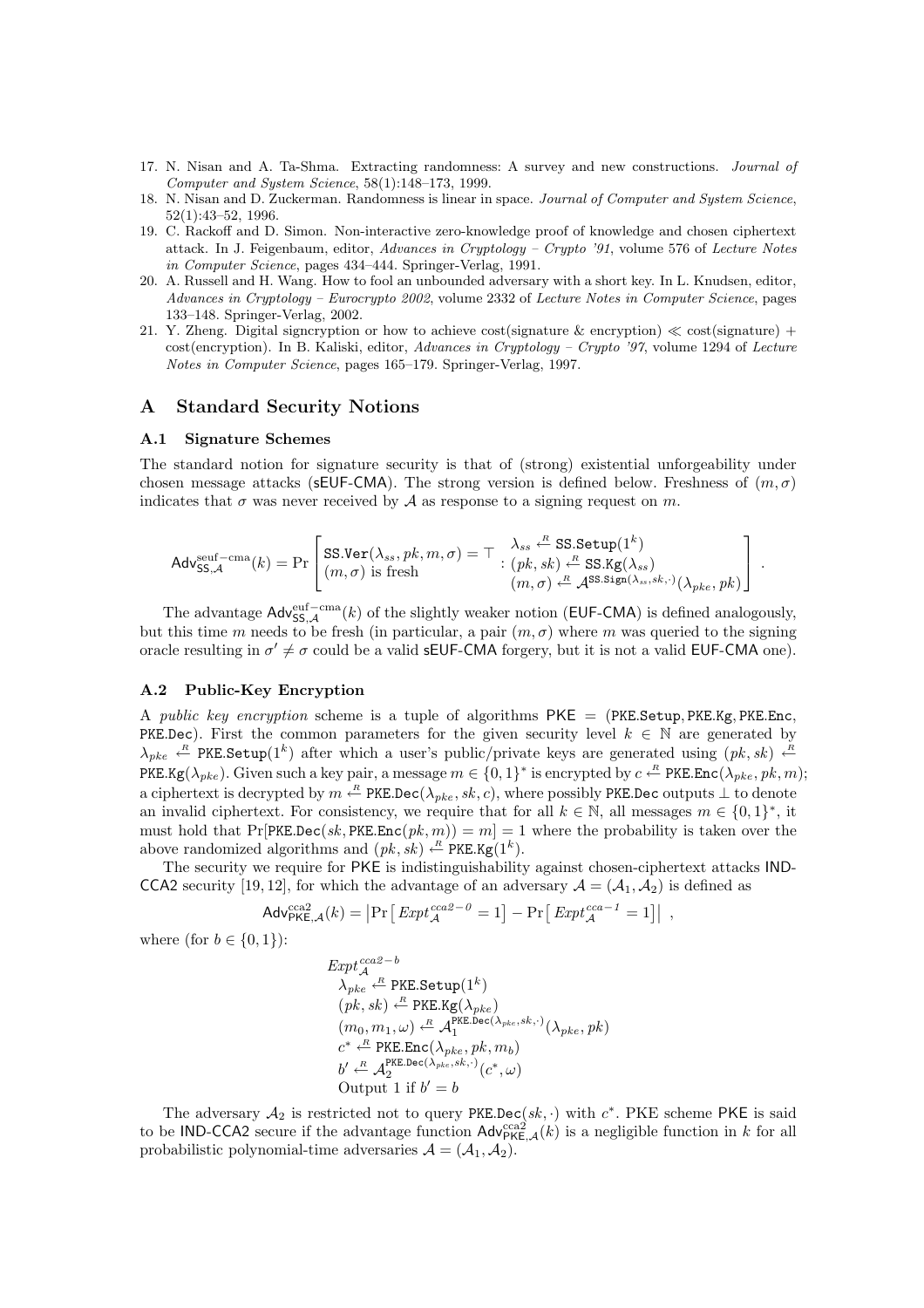#### A.3 Pseudo-Random Functions

A pseudo-random function is a pair of algorithms  $\mathsf{PRF} = (\mathsf{PRF.Kg}, \mathsf{PRF})$ . The key generation algorithm outputs a key  $\kappa \stackrel{R}{\leftarrow} PRF.Kg(1^k)$ . For our purposes, a pseudo-random function  $PRF(\kappa, \cdot)$  takes arbitrary bitstrings as inputs and outputs a bitstring in a given space  $\mathcal{R}$ . Let  $\mathcal F$  be the set of all functions from  $f: \{0,1\}^* \to \mathcal{R}$ . The security of a PRF against a PPT attacker A is defined by the following two games:

| $Expt_A^{PRF-0}(k)$ :                                             | $Expt_A^{PRF-1}(k)$ :                           |
|-------------------------------------------------------------------|-------------------------------------------------|
| $\kappa \stackrel{\text{A}}{\leftarrow} PRF \cdot \text{Kg}(1^k)$ | $f \stackrel{\text{B}}{\leftarrow} \mathcal{F}$ |
| Return $\mathcal{A}^{PRF(\kappa, \cdot)}(1^k)$                    | $Return \mathcal{A}^{f(\cdot)}(1^k)$            |

The attacker's advantage is defined to be:

$$
Adv_{\mathcal{A}}^{\text{PRF}}(k) = |\Pr[Exp t_{\mathcal{A}}^{PRF - 0}(k) = 1] - \Pr[Exp t_{\mathcal{A}}^{PRF - 1}(k) = 1]|.
$$

## B Relations Between Notions of Confidentiality for Signature Schemes

In this section, we prove the separation between weakly, mezzo, and strongly confidential security. Observe that our separation results hold unconditionally in the sense that it preserves the properties of the starting scheme.

**Proposition 10 (weak**  $\neq$  **mezzo).** Let SS be a signature scheme. Then there exists a signature scheme  $SS'$  such that for any adversary  $A'$  against weak confidentiality of  $SS'$  there exists an adversary A against weak confidentiality of SS such that

$$
Adv_{\mathcal{A}',SS'}^{wSig}(k) \leq Adv_{\mathcal{A},SS}^{wSig}(k) + 2 \cdot \ell(k) \cdot 2^{-k},
$$

where the running time of A equals the one of A' plus  $O(k)$ . Furthermore, there exists an adversary  $\mathcal{B}'$  such that

$$
Adv^{mSig}_{\mathcal{B}',SS'}(k) = 1 - 2^{-k}
$$

where  $\mathcal{B}'$  runs in time  $O(k)$ .

*Proof.* Take any weakly confidential confidential signature scheme  $SS = (SS.Setup, SS.Kg, SS.Sign,$  $SS.$ Ver) and modify it to a signature scheme  $SS'$  as follows (where  $SS.$ Setup'  $\equiv$  SS. Setup):

| SS.Kg'( $\lambda_{ss}$ ):                                   | SS.Sign'(sk  r, m):               | SS.Ver' $(\textit{pk} \  \textit{r}, \textit{m}, \sigma)$ : |
|-------------------------------------------------------------|-----------------------------------|-------------------------------------------------------------|
| $r \leftarrow R \{0,1\}^k$                                  | If $m = m'  r$                    | If $m = m'  r$                                              |
| $(pk, sk) \stackrel{R}{\leftarrow}$ SS.Kg( $\lambda_{ss}$ ) | Return SS.Sign $(sk, m)$   m      | Parse $\sigma$ as $\sigma'$ //m                             |
| Return $(\rho k  r, sk  r)$                                 | Else                              | $\sigma \leftarrow \sigma'$                                 |
|                                                             | Return $SS. Sign(\mathit{sk}, m)$ | Return SS.Ver $(pk, m, \sigma)$                             |

It follows easily that the modified scheme  $SS'$  remains weakly confidential: unless the outputs of the first stage adversary contain a message of the form  $m = m^{\prime}||r$ , which happens with probability at most  $2 \cdot \ell(k) \cdot 2^{-k}$ , any break of weak confidentiality of the derived scheme immediately yields a break of the original scheme. That is, given adversary  $\mathcal{A}'$  we let  $\mathcal{A}_1$  execute  $\mathcal{A}'_1$  to get  $(m, t)$ , and  $A_2$  given pk and the signatures simply appends a random string r to pk and invokes  $A_2'$ . As long as no message in  $m$  contains r the simulation is perfect and succeeds whenever  $m$  does not contain r.

The modified scheme SS' is clearly not mezzo confidential. We can build an adversary  $\beta =$  $(\mathcal{B}_1, \mathcal{B}_2)$  which works as follows. Algorithm  $\mathcal{B}_1$  gets as input the public key  $pk||r$ , chooses a message  $m \stackrel{R}{\leftarrow} \{0,1\}^k$  at random, and sets  $m \leftarrow m || r$  and  $t \leftarrow m$ . The input of the second algorithm  $\mathcal{B}_2$  is a public key pk and a signature  $\sigma^*$ . It parses  $\sigma^*$  as  $\sigma' \| m$  and outputs m. It follows easily from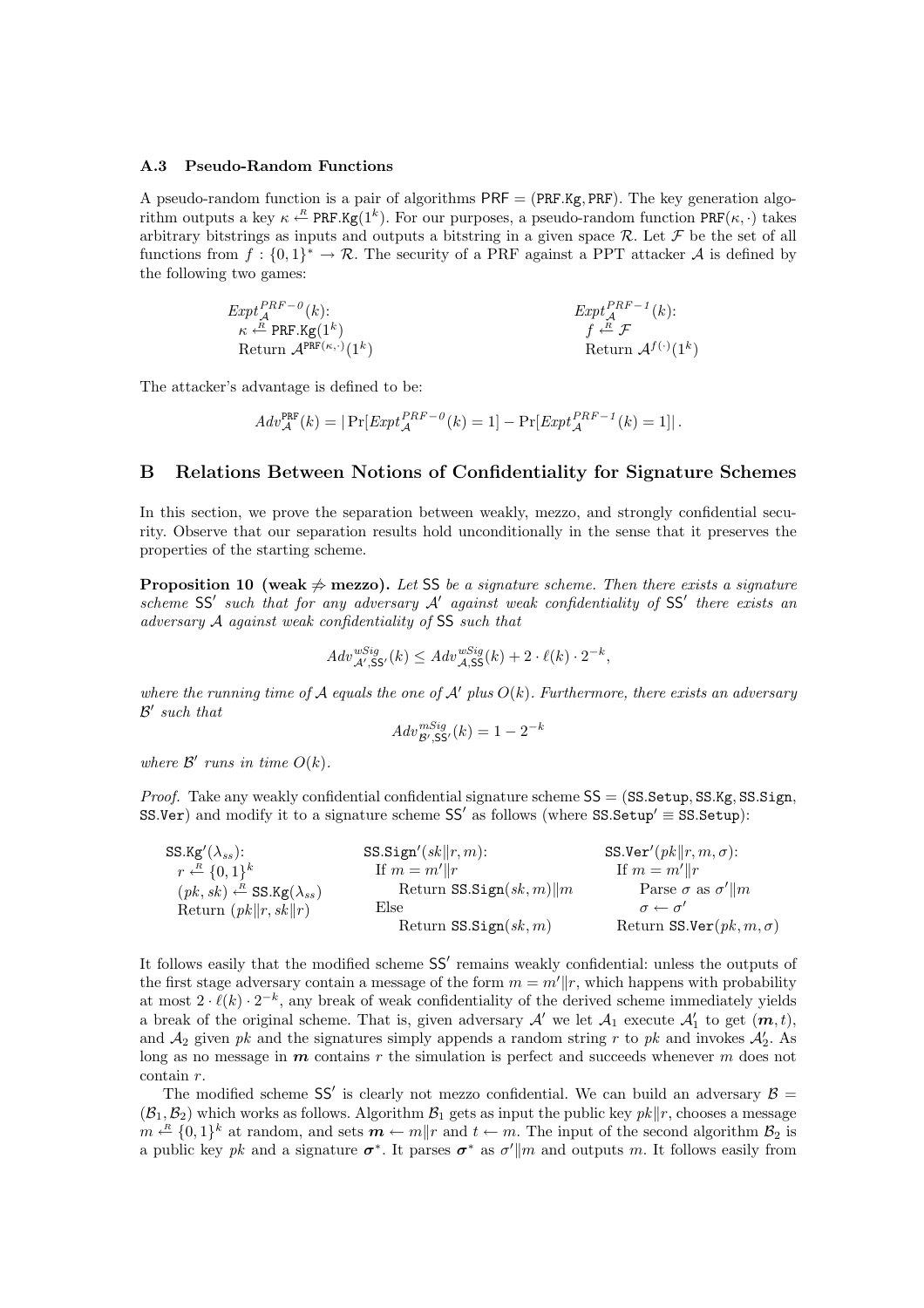the construction that the adversary  $\beta$  breaks mezzo confidentiality, in particular the advantage of  $\mathcal{B}$  is

$$
Adv_{\mathcal{B},SS'}^{mSig}(k) = |\Pr[Expt_{\mathcal{B},SS'}^{mSig-0}(k) = 1] - \Pr[Expt_{\mathcal{B},SS'}^{mSig-1}(k) = 1]| = 1 - 2^{-k}.
$$

 $\Box$ 

 $\Box$ 

**Proposition 11 (mezzo**  $\neq$  **strong).** Let SS be a signature scheme. Then there exists a signature scheme  $SS'$  such that for any adversary  $A'$  against mezzo confidentiality of SS' there exists an adversary A against mezzo confidentiality of SS such that

$$
Adv^{mSig}_{\mathcal{A}',SS'}(k) \leq Adv^{mSig}_{\mathcal{A},SS}(k) + 2 \cdot \ell(k) \cdot 2^{-k},
$$

where the running time of A equals the one of A' plus  $O(k)$ . Furthermore, there exist a signaturefree adversary B such that

$$
Adv_{\mathcal{B},SS'}^{sSig}(k) = 1 - 2^{-k}
$$

where  $\beta$  runs in time  $O(k)$  and makes a single query to its signing oracle.

*Proof.* Take a mezzo confidential signature  $SS = (SS. Setup, SS. Kg, SS. Sign, SS. Ver)$ . We modify it to get a new scheme  $SS'$  as follows (where  $SS.$ Setup'  $\equiv$  SS.Setup):

| $\text{SS}.\text{Kg}'(\lambda_{ss})$ :                                       | $\text{SS}.\text{Sign}'(sk\ r,m)$ :           | $\text{SS}.\text{Ver}'(pk,m,\sigma)$ :                             |
|------------------------------------------------------------------------------|-----------------------------------------------|--------------------------------------------------------------------|
| $r \stackrel{\text{A}}{\leftarrow} \{0,1\}^k$                                | $\text{Return SS}.\text{Sign}(sk,m\ r)\ r$    | $\text{Parse } \sigma \text{ as } \sigma'\ z \text{ for }  z  = k$ |
| $(pk, sk) \stackrel{\text{A}}{\leftarrow} \text{SS}.\text{Kg}(\lambda_{ss})$ | $\text{Return SS}.\text{Ver}(pk,m\ z,\sigma)$ |                                                                    |
| $\text{Return } (pk, sk\ r)$                                                 | $\text{Return SS}.\text{Ver}(pk,m\ z,\sigma)$ |                                                                    |

The scheme remains mezzo confidential because the first stage adversary can only predict  $r$  in the two executions with probability at most  $2 \cdot \ell(k) \cdot 2^{-k}$ . This holds as, in the first stage, nothing about the value  $r$  is revealed.

The scheme SS' is clearly not strongly confidential. A successful algorithm  $\mathcal{B} = (\mathcal{B}_1, \mathcal{B}_2)$  against the strong confidentiality works as follows. In the first step  $\mathcal{B}_1$  takes as input the public key pk. It picks a random message  $m \leftarrow \{0,1\}^k$  and invokes its signing oracle SS.Sign $(sk, \cdot$ ) on m in order to get a signature  $\sigma = \sigma' || r$  on m. Afterwards,  $\mathcal{B}_1$  outputs  $(m, t) \leftarrow (m||r, r)$ . Note that  $\mathcal{B}_1$  is signature-free because  $m \neq m||r$ . The second algorithm  $\mathcal{B}_2$  gets as input the tuple  $(1^k, pk, \sigma)$ , parses  $\sigma$  as  $\sigma'$  ||r and outputs r. Obviously,  $\beta$  breaks strong confidentiality with advantage:

$$
Adv_{\mathcal{B},SS'}^{Sig}(k) = |\Pr[Exp t_{\mathcal{B},SS'}^{sig-0}(k) = 1] - \Pr[Exp t_{\mathcal{B},SS'}^{sSig-1}(k) = 1]| = 1 - 2^{-k}.
$$

## C Relation Between Other Notions of Confidentiality

We establish the other four relations in the next four propositions.

**Proposition 12 (Balanced**  $xSig' \Rightarrow$  **Balanced**  $xSig$ ). A scheme is  $\delta$ -balanced  $xSig$  secure if it is  $\delta$ -balanced xSig' secure for some negligible value  $\delta(k)$  where  $x \in \{w, m, s\}$ .

*Proof* Let A be an attacker against the  $\delta$ -balanced xSiq security property of the scheme. Since A is also a  $\delta$ -balanced xSig' attacker, we have that there exists a simulator S for A. In the  $\delta$ -balanced xSig experiments, let  $T_0$  be the event that  $t_0 = 1$  and  $T_1$  be the event that  $t_1 = 1$ . We also define  $\sigma_b^* \stackrel{\kappa}{\leftarrow} \mathcal{S}(sk, m_b)$ . We can define the xSig advantage as shown in Figure 12. Hence,  $Adv_{\mathcal{A}}^{xSig}(k)$  is negligible since  $Adv_{\mathcal{A}}^{xSig'}(k)$  and  $\delta$  are negligible.

**Proposition 13.** A scheme is  $\delta$ -balanced xSig secure (for some fixed  $0 \leq \delta \leq 1/2$ ) if it is 0balanced xSig secure where  $x \in \{w, m, s\}$ .

*Proof* Suppose A is xSig secure and that is  $\delta'$ -balanced for some fixed  $0 \leq \delta' < 1/2$ . We construct an attacker  $\mathcal{A}'$  which is xSig secure and is 0-balanced. We define  $\mathcal{A}' = (\mathcal{A}'_1, \mathcal{A}'_2)$  as follows: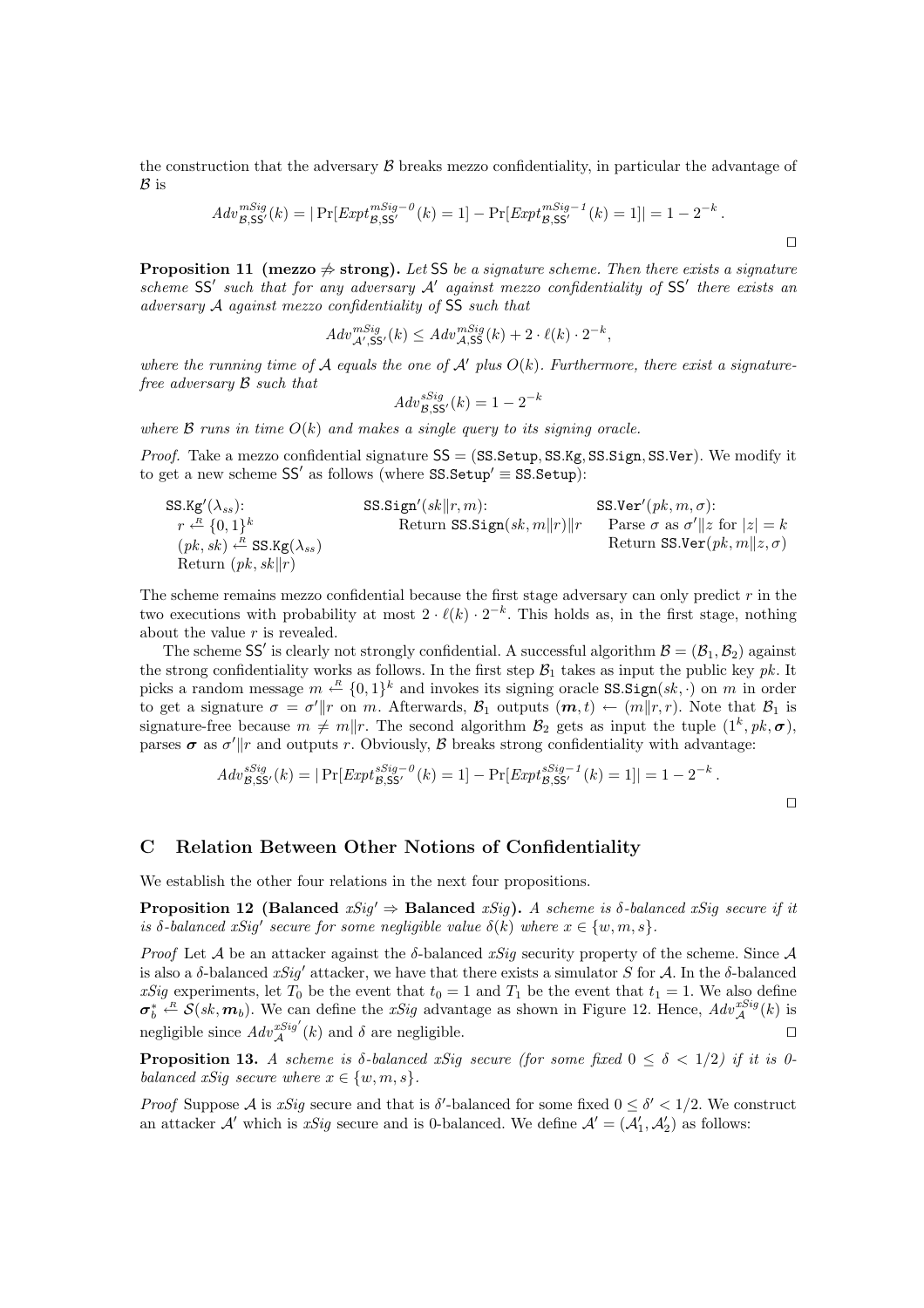$$
A dy_{A}^{sing}(k) = |Pr[A_{2}(1^{k}, pk, \sigma_{0}^{*}) = t_{0}] - Pr[A_{2}(1^{k}, pk, \sigma_{1}^{*}) = t_{0}]|
$$
\n
$$
= |Pr[A_{3}(1^{k}, pk, \sigma_{0}^{*}) = t_{0} | T_{0} \land T_{1}] Pr[T_{0} \land T_{1}]
$$
\n
$$
+ Pr[A_{2}(1^{k}, pk, \sigma_{0}^{*}) = t_{0} | T_{0} \land T_{1}] Pr[T_{0} \land T_{1}]
$$
\n
$$
+ Pr[A_{2}(1^{k}, pk, \sigma_{0}^{*}) = t_{0} | T_{0} \land T_{1}] Pr[T_{0} \land T_{1}]
$$
\n
$$
+ Pr[A_{2}(1^{k}, pk, \sigma_{0}^{*}) = t_{0} | T_{0} \land T_{1}] Pr[-T_{0} \land T_{1}]
$$
\n
$$
+ Pr[A_{2}(1^{k}, pk, \sigma_{0}^{*}) = t_{0} | T_{0} \land T_{1}] Pr[T_{0} \land T_{1}]
$$
\n
$$
+ Pr[A_{2}(1^{k}, pk, \sigma_{0}^{*}) = t_{0} | T_{0} \land T_{1}] Pr[T_{0} \land T_{1}]
$$
\n
$$
+ Pr[A_{2}(1^{k}, pk, \sigma_{0}^{*}) = t_{0} | T_{0} \land T_{1}] Pr[T_{0} \land T_{1}]
$$
\n
$$
+ Pr[A_{2}(1^{k}, pk, \sigma_{0}^{*}) = t_{0} | T_{0} \land T_{1}] Pr[T_{0} \land T_{1}]
$$
\n
$$
+ Pr[A_{2}(1^{k}, pk, \sigma_{0}^{*}) = t_{0} | T_{0} \land T_{1}] Pr[T_{0} \land T_{1}]
$$
\n
$$
+ Pr[A_{2}(1^{k}, pk, \sigma_{0}^{*}) = t_{0} | T_{0} \land T_{1}] Pr[T_{0} \land T_{1}]
$$
\n
$$
+ Pr[A_{2}(1^{k}, pk, \sigma_{0}^{*}) = t_{0} | T_{0} \land T_{1}] Pr[T_{0} \land T_{1}]
$$
\n
$$
+ Pr[A_{2}(1^{k}, pk, \sigma_{0}^{*}) = t_{0} | T_{0} \land T_{1}] Pr[T_{0} \land T_{1}]
$$
\n
$$
+
$$

Fig. 12. Bounds for  $Adv_{\mathcal{A}}^{xSig'}(k)$ . Equation 1 follows from the fact if  $t_0 = t_1$  then the probability of  $\mathcal{A}_2$  outputs  $t_0$  is the same as the probability that it outputs  $t_1$ . Equation 2 follows from the fact that  $Pr[T_0] = Pr[T_1]$  and that  $T_0$  and  $T_1$  are independent. Equation 3 follows from the fact that the probability computation no longer depends upon the value of one variable. Equation 4 follows from the fact  $|Pr[T_0] Pr[T_1] \leq 2\delta$  due to the balancing property; hence, we may replace an occurrence of  $Pr[T_0]$  with  $Pr[\neg T_0]$ ,  $Pr[T_1]$ , or  $Pr[\neg T_1]$  as long as we add a factor of 2δ. Equation 5 follows from the fact that S has no knowledge of  $t_0$  and guesses  $t_0$  with probability at most  $1/2 + \delta$ .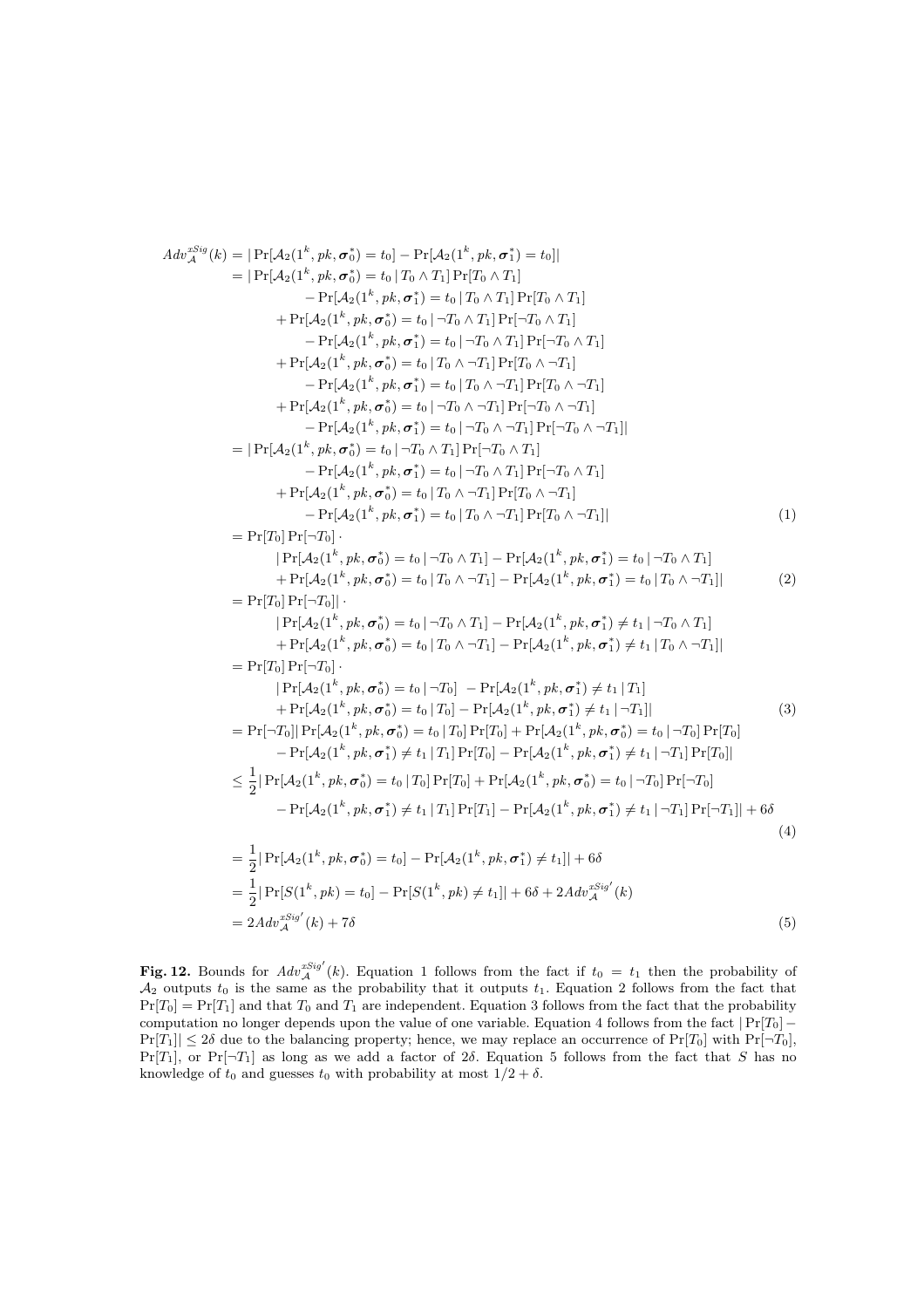$$
\mathcal{A}_1^{\prime \, O}(inp);\\ \beta \stackrel{\text{\scriptsize def}}{\leftarrow} \{0,1\}\\ \text{\scriptsize (m,t) \stackrel{\text{\scriptsize def}}{\leftarrow}} \mathcal{A}_1^{\text{\scriptsize O}}(inp)\\ \text{\scriptsize If } t = \beta \text{ then return } (\bm{m},t)\\ (\bm{m},t) \stackrel{\text{\scriptsize def}}{\leftarrow} \mathcal{A}_1^{\text{\scriptsize O}}(inp)\\ \text{\scriptsize Return } (\bm{m},\beta)
$$

 $\mathcal{A}_2^{\prime\, \mathcal{S}}(1^k,pk,\boldsymbol{\sigma})$  $t' \stackrel{\scriptscriptstyle R}{\leftarrow} \mathcal{A}_2^{\mathcal{S}}(1^k, \mathit{pk}, \bm{\sigma})$ Return  $t'$ 

It is clear that  $\mathcal{A}'$  is 0-balanced; hence,  $Adv_{\mathcal{A}'}^{ssig}(k)$  is negligible. We note that the min-entropy  $\mu'$ of  $A'$  bounded by

$$
\mu'(k) \le \frac{2\mu(k)}{1 - 2\delta} + \mu
$$

which is negligible since  $\mu$  is negligible and  $\delta$  is a fixed value.

If we examine the experiment  $Expt_{\mathcal{A}'}^{xSig-b}(k)$  then  $\mathcal{A}'$  is run twice. We note that the t-value produced in the second execution is ignored; hence, it is irrelevant whether the  $m_1$  is produced during the first or second execution of  $\mathcal A$  by  $\mathcal A'$  as the game proceeds identically in both cases. In the first execution of  $\mathcal{A}'$ , let E be the event that  $\mathcal{A}'$  outputs the message vector  $m_0$  produced by the first execution of A. If E does not occur, then  $t_0$  is a (hidden) random bit and the probability  $\mathcal{A}_2$  outputs  $t_0$  is 1/2 regardless of the bit b. If E does occur, then we are essentially playing the  $xSig$  security game for  $A$ . More formally,

$$
Adv_{\mathcal{A}'}^{xSig}(k) = |\Pr[Exp t_{\mathcal{A}'}^{xSig - 0}(k) = 1] - \Pr[Exp t_{\mathcal{A}'}^{xSig - 1}(k) = 1]|
$$
  
\n
$$
= |\Pr[Exp t_{\mathcal{A}'}^{xSig - 0}(k) = 1 | E]Pr[E] + \Pr[Exp t_{\mathcal{A}'}^{xSig - 0}(k) = 1 | \neg E]Pr[\neg E]
$$
  
\n
$$
- \Pr[Exp t_{\mathcal{A}'}^{xSig - 1}(k) = 1 | E]Pr[E] - \Pr[Exp t_{\mathcal{A}'}^{xSig - 1}(k) = 1 | \neg E]Pr[\neg E]
$$
  
\n
$$
= |\Pr[Exp t_{\mathcal{A}'}^{xSig - 0}(k) = 1 | E]Pr[E] - \Pr[Exp t_{\mathcal{A}'}^{xSig - 1}(k) = 1 | E]Pr[E]
$$
  
\n
$$
= Pr[E] \Pr[Exp t_{\mathcal{A}}^{xSig - 0}(k) = 1] - \Pr[Exp t_{\mathcal{A}}^{xSig - 1}(k) = 1]|
$$
  
\n
$$
= Pr[E]Adv_{\mathcal{A}}^{xSig}(k)
$$
  
\n
$$
\geq (1/2 - \delta)Adv_{\mathcal{A}}^{xSig}(k).
$$

Thus we can conclude that  $Adv_{\mathcal{A}}^{xSig}(k)$  is negligible since  $\delta$  is fixed and  $Adv_{\mathcal{A}'}^{xSig}(k)$  is negligible.  $\Box$ 

**Proposition 14 (Balanced**  $xSig \Rightarrow$  **Boolean**  $xSig$ ). A scheme is boolean  $xSig$  secure if it is δ-balanced xSig secure for some  $\delta \geq 1/p(x)$  where  $x \in \{w, m, s\}$  and  $p(x)$  is any polynomial.

*Proof* We slightly simplify the corresponding proof by Bellare *et al.* [4]. Suppose  $\mathcal{A} = (\mathcal{A}_1, \mathcal{A}_2)$  be any boolean xSig attacker and define a  $(1/p(x))$ -balanced attacker  $\mathcal{A}' = (\mathcal{A}'_1, \mathcal{A}'_2)$  as follows:

| $\mathcal{A}'_1^{\mathcal{O}}(inp)$ :                  | $\mathcal{A}'_2{}^{\mathcal{S}}(1^k, pk, \sigma)$            |
|--------------------------------------------------------|--------------------------------------------------------------|
| $(m, t) \leftarrow^R \mathcal{A}_1^{\mathcal{O}}(inp)$ | $t' \stackrel{R}{\leftarrow} \mathcal{A}_2(1^k, pk, \sigma)$ |
| $i \stackrel{R}{\leftarrow} \{1, \ldots, 2p(k) + 1\}$  | $j \stackrel{R}{\leftarrow} \{1, \ldots, 2p(k) + 1\}$        |
| If $i \in \{1, , p(k)\}\$                              | If $j \in \{1, , p(k)\}\$                                    |
| Return $(m,0)$                                         | Return 0                                                     |
| If $i \in \{p(k) + 1, \ldots, 2p(k)\}\$                | If $j \in \{p(k)+1,\ldots,2p(k)\}\$                          |
| Return $(m,1)$                                         | Return 1                                                     |
| If $i = 2p(k) + 1$                                     | If $j = 2p(k) + 1$                                           |
| Return $(m, t)$                                        | Return $t'$                                                  |

It is easy to verify that  $|\Pr[\mathcal{A}_1(inp) = 1] - 1/2| \le 1/(2p(k) + 1)$ . Hence,  $\mathcal{A}'$  is a  $(1/p(k))$ -balanced attacker. Let E be the event that  $i = j = 2p(k)+1$  in the above experiment and let  $\sigma_b^* \leftarrow \mathcal{S}(sk, m_b)$ .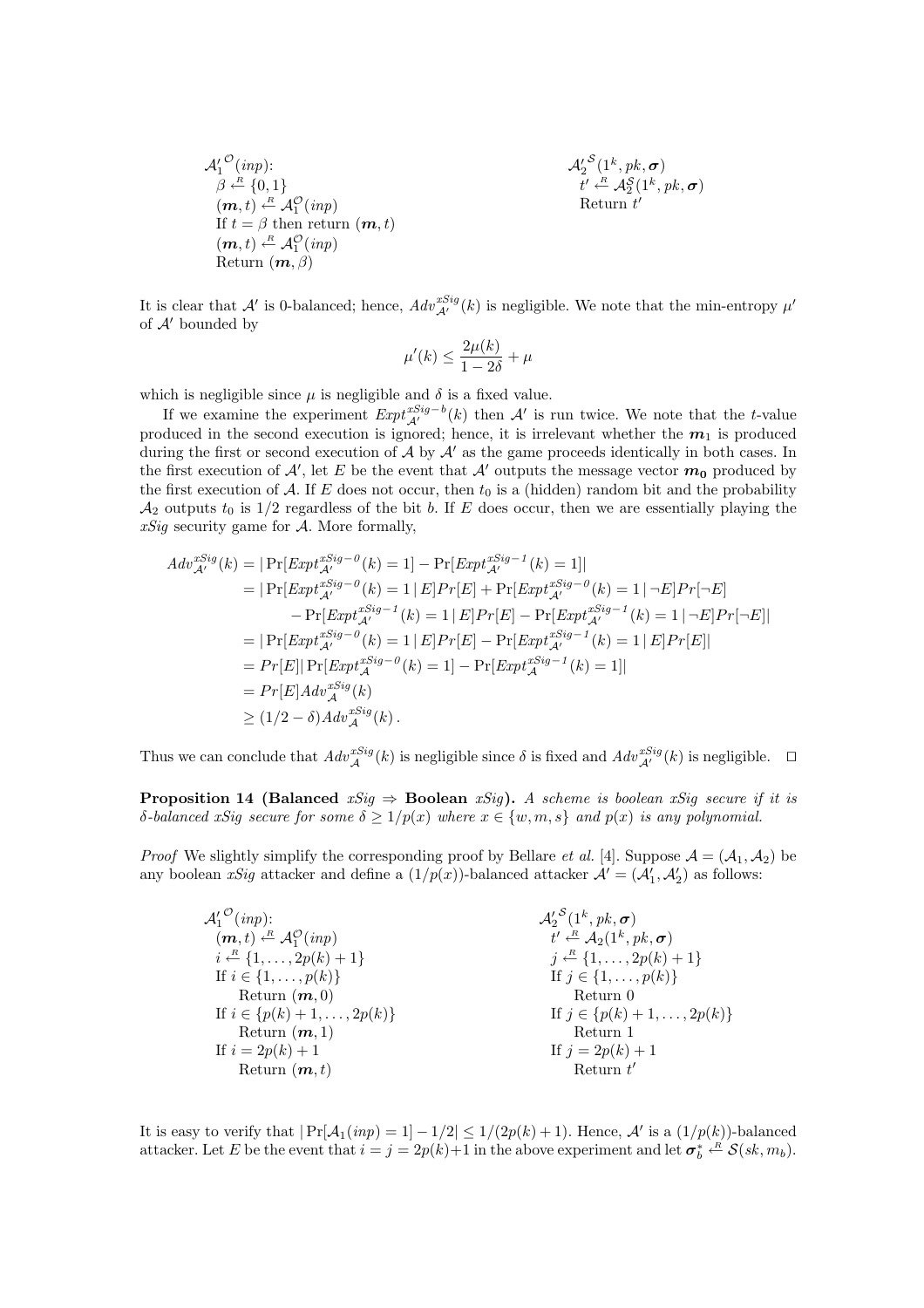We can compute the advantage of  $A'$  as:

$$
Adv_{\mathcal{A}'}^{sSig} = |\Pr[\mathcal{A}'_2(1^k, pk, \sigma_0^*) = t_0] - \Pr[\mathcal{A}'_2(1^k, pk, \sigma_1^*) = t_0]|
$$
  
\n
$$
= |\Pr[\mathcal{A}'_2(1^k, pk, \sigma_0^*) = t_0 | E] \Pr[E] + \Pr[\mathcal{A}'_2(1^k, pk, \sigma_0^*) = t_0 | -E] \Pr[\neg E]
$$
  
\n
$$
- \Pr[\mathcal{A}'_2(1^k, pk, \sigma_1^*) = t_0 | E] \Pr[E] - \Pr[\mathcal{A}'_2(1^k, pk, \sigma_1^*) = t_0 | -E] \Pr[\neg E]|
$$
  
\n
$$
= \Pr[E] |\Pr[\mathcal{A}'_2(1^k, pk, \sigma_0^*) = t_0 | E] - \Pr[\mathcal{A}'_2(1^k, pk, \sigma_1^*) = t_0 | E]|
$$
  
\n
$$
= \frac{1}{(2p(k) + 1)^2} Adv_{\mathcal{A}}^{sSig}(k)
$$
 (6)

Equation 6 follows from the fact that if E does not occur then either the output of  $A_1$  or  $A_2$  (or both) is an independent variable which is equal to 1 with probability  $1/2$  and so the  $\mathcal{A}'_2$  is correct with probability 1/2 regardless of the value of  $\sigma^*$ . We can conclude that  $Adv_{xSig}^{\mathcal{A}}$  is negligible as  $Adv^{\mathcal{A}'}_{xSig}$  is negligible (since the scheme is  $\delta$ -balanced secure).

**Proposition 15 (Boolean**  $xSig \Rightarrow xSig$ ). A scheme is  $xSig$ -secure if it is boolean  $xSig$ -secure where  $x \in \{w, m, s\}$ .

*Proof.* Consider an attacker  $A = (A_1, A_2)$  against the xSig secure property of the signature scheme. We define a family of boolean  $xSig$  attackers  $\mathcal{A}^{(r)} = (\mathcal{A}_1^{(r)}, \mathcal{A}_2^{(r)})$  with  $r \in \{0, 1\}^*$ . Let  $\langle x, y \rangle$  denote the inner product of x and y modulo 2 with the convention that x and y are padded with an appropriate number of zeroes if  $|x| \neq |y|$ . We define  $\mathcal{A}^{(r)}$  as follows:

$$
\mathcal{A}_{1}^{(r)}(input);
$$
\n
$$
\langle \mathbf{m}, t \rangle \stackrel{R}{\leftarrow} \mathcal{A}_{1}(input)
$$
\n
$$
s \leftarrow \langle t, r \rangle
$$
\n
$$
\langle \mathbf{m}, t \rangle \stackrel{R}{\leftarrow} \mathcal{A}_{2}^{(r)}(1^{k}, pk, \sigma);
$$
\n
$$
t' \stackrel{R}{\leftarrow} \mathcal{A}_{2}^{O}(1^{k}, pk, \sigma)
$$
\n
$$
s' \leftarrow \langle t', r \rangle
$$
\nOutput 
$$
\langle \mathbf{m}, s \rangle
$$
\nOutput 
$$
s'
$$

Since A is a PPT attacker we have that |t| is bounded by a polynomial  $p(k)$ . We consider a game in which the challenger plays the boolean xSig game against a random attacker  $\mathcal{A}^{(r)}$  where  $r \leftarrow R \{0,1\}^{p(k)}$ . It is easy to see that  $Adv_{\mathcal{A}^{(r)}}^{bool}(k) \geq \frac{1}{2} Adv_{\mathcal{A}}^{xSig}(k)$ . Hence, there exists a fixed value  $r$  for which the inequality holds and this value can be hardwired into the attacker (using a nonuniform reduction).  $\Box$ 

**Proposition 16**  $(xSig \Rightarrow xSig')$ . A scheme is  $xSig'$  secure if it is  $xSig$  secure where  $x \in \{w, m, s\}$ .

*Proof.* Let  $A = (A_1, A_2)$  be an attacker in the xSig' security model. We define a simulator for A. Note that  $A$  is also a valid attacker in the  $xSig$  security model.

$$
S^{\text{SS}.{\text{Sign}}(sk,\cdot)}(1^k, pk);
$$
\n
$$
(\mathbf{m}, t) \stackrel{\text{R}}{\leftarrow} \mathcal{A}_1^{\mathcal{O}}(input)
$$
\n\nParse  $\mathbf{m}$  as  $(m_1, \ldots, m_n)$   
\nFor  $1 \leq i \leq n$   
\nQuery  $m_i$  to  $\text{SS}.{\text{Sign}}(sk, \cdot)$  oracle and receive  $\sigma_i$   
\nSet  $\sigma = (\sigma_1, \ldots, \sigma_n)$   
\n $t' \stackrel{\text{R}}{\leftarrow} \mathcal{A}_2^{\mathcal{S}(sk, \cdot)}(1^k, pk, \sigma)$   
\nOutput  $t'$ 

An examination of the security models demonstrates that  $Expt_A^{xSig-0}(k) = Expt_{A,S}^{xSig'-0}(k)$  and  $Expt_{\mathcal{A}}^{xSig-1}(k) = Expt_{\mathcal{A},S}^{xSig'-1}(k)$ . Hence,  $Adv_{\mathcal{A}}^{xSig}(k) = Adv_{\mathcal{A},S}^{xSig'}(k)$  and so the scheme is  $xSig'$  $\Box$  secure.  $\Box$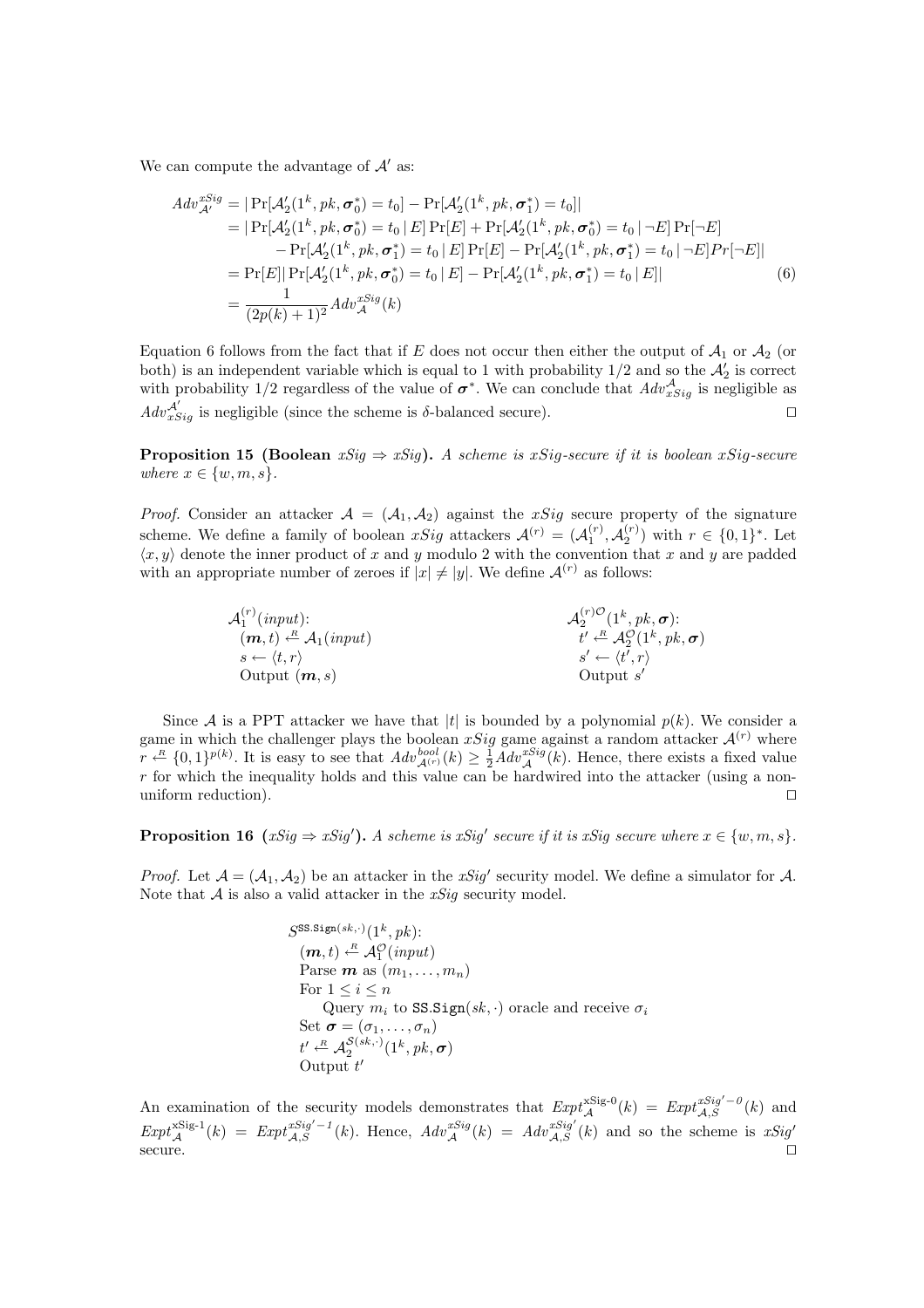### D Constructions of Confidential Signature Schemes

### D.1 Confidentiality of Random Oracles

We begin by proving our claim about the confidentiality of random oracles. In order to do this, we first require a technical result.

Consider the advantages of two adversaries, where one runs a perfect simulation of the other one except in case of some "bad" events  $B_0, B_1$ . When the "simulation" events  $S_0, S_1$  are related to the "experiment" events  $E_0, E_1$  conditioned on  $B_0, B_1$  as follows:

$$
Pr[S_0] \geq Pr[E_0 | \neg B_0] \quad \text{and} \quad Pr[\neg S_1] \geq Pr[\neg E_1 | \neg B_1],
$$

i.e., the simulation of experiment 0 succeeds whenever  $E_0$  succeeds, given  $B_0$  has not happened, and the simulation of experiment 1 fails whenever  $E_1$  fails, given  $\neg B_1$ , then it holds that:

**Lemma 1.** Let  $E_0, E_1, B_0, B_1$  and  $S_0, S_1$  be events such that

$$
Pr[E_0] \geq Pr[E_1] \quad and \quad Pr[S_0] \geq Pr[E_0 | \neg B_0] \quad and \quad Pr[\neg S_1] \geq Pr[\neg E_1 | \neg B_1].
$$

Then

$$
|\Pr[E_0] - \Pr[E_1]| \leq \Pr[B_0] + \Pr[B_1] + |\Pr[S_0] - \Pr[S_1]|.
$$

Proof. Note that

¯

$$
|\Pr[E_0] - \Pr[E_1]| = \Pr[E_0] - \Pr[E_1]
$$
  
=  $\Pr[E_0] + \Pr[\neg E_1] - 1$   
=  $\Pr[E_0 \land B_0] + \Pr[E_0 \land \neg B_0] + \Pr[\neg E_1 \land B_1] + \Pr[\neg E_1 \land \neg B_1] - 1$   
 $\leq \Pr[B_0] + \Pr[B_1] + \Pr[E_0 | \neg B_0] + \Pr[\neg E_1 | \neg B_1] - 1$   
 $\leq \Pr[B_0] + \Pr[B_1] + \Pr[S_0] + \Pr[\neg S_1] - 1$   
 $\leq \Pr[B_0] + \Pr[B_1] + |\Pr[S_0] - \Pr[S_1]|.$ 

 $\Box$ 

Proposition 17 (Confidentiality of Random Oracles). For any adversary  $A = (A_1, A_2)$ where  $A_1$  outputs vectors of length  $\ell(k)$  and with min-entropy  $\mu(k)$ , and where  $A_2$  makes at most  $q_h(k)$  queries to the random oracle, we have

$$
Adv_{\mathcal{A}}^{xHash}(k) \le 2 \cdot q_h(k) \cdot \ell(k) \cdot \mu(k)
$$

for  $x \in \{w, s\}$  where A in the strong case  $x = s$  is assumed to be hash-free.

*Proof.* In the weak case the probability that  $A_2$  queries the random oracle in any of the at most  $q_h(k)$  queries about one of the preimages of the at most  $\ell(k)$  challenge values (event GUESS<sub>b</sub>), is at most  $q_h(k) \cdot \ell(k) \cdot \mu(k)$  in each game. Given that  $\mathcal{A}_2$  does not make such a query the distribution (over the choice of H) of  $\mathcal{A}_2$ 's input —and thus of the output— in both cases  $b = 0$  and  $b = 1$ is independent of  $t_0$ , noting that  $\mathcal{A}_1$  does not have access to the hash function. Hence, using the above lemma, the advantage is at most

$$
Adv_{\mathcal{A}}^{\text{wHash}}(k) = \left| \Pr[Exp t_{\mathcal{A}}^{\text{wHash}-0}(k) = 1] - \Pr[Exp t_{\mathcal{A}}^{\text{wHash}-1}(k) = 1] \right|
$$
  
\n
$$
\leq \Pr[G \text{UESS}_0] + \Pr[G \text{UESS}_1]
$$
  
\n
$$
+ \left| \Pr \left[ Exp t_{\mathcal{A}}^{\text{wHash}-0}(k) = 1 \right] - G \text{UESS}_0 \right] - \Pr \left[ Exp t_{\mathcal{A}}^{\text{wHash}-1}(k) = 1 \right] - G \text{UESS}_1 \right]
$$
  
\n
$$
\leq 2 \cdot q_h(k) \cdot \ell(k) \cdot \mu(k).
$$

¯

In the strong case the claim follows as before, observing that  $A_1$  cannot make any query about the values  $x_0$  (resp.  $x_1$ ) by the hash freeness. It therefore holds again that (assuming  $A_2$  does not make a "bad" query) the input and output distribution is independent of  $t_0$  in both cases.  $\Box$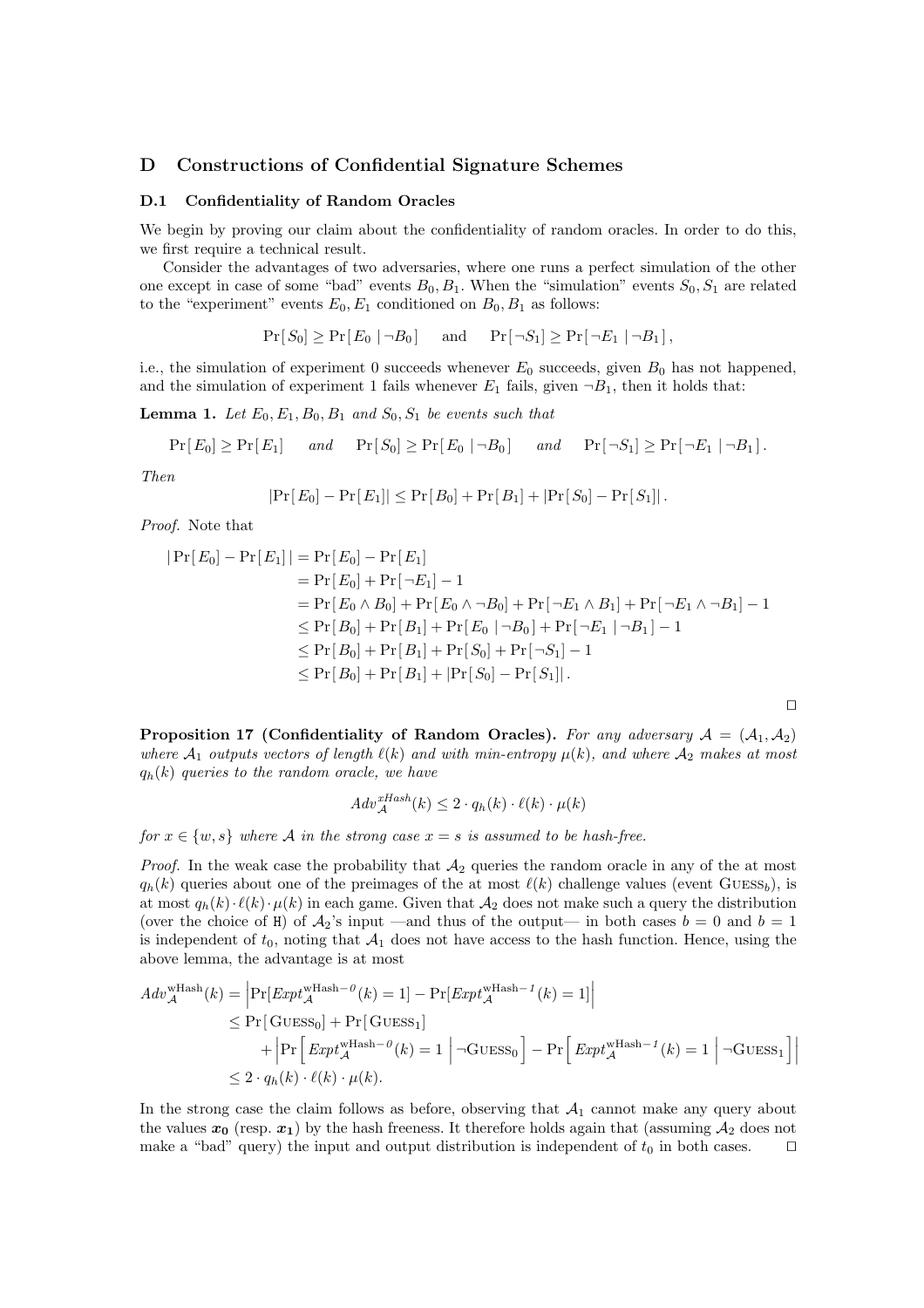### D.2 Random oracle instantiation for strongly confidential signatures

Proposition 18 (Random Oracle Instantiation). If H is a hash function modeled as a random oracle, then the random-oracle instantiation of the signature scheme  $SS'$  is strongly confidential. That is, for any attacker  $\mathcal{A} = (\mathcal{A}_1, \mathcal{A}_2)$  against the strong confidentiality of the signature scheme SS', defined in Figure 6, where  $\mathcal{A}_1$  outputs a vector of length  $\ell(k)$  and with min-entropy  $\mu(k)$ , and where  $A_2$  asks at most  $q_h$  oracle queries (signing queries and direct hash oracle queries), we have

$$
Adv_{\mathcal{A}}^{sSig}(k) \leq 2 \cdot q_h(k) \cdot \ell(k) \cdot (2^{-k} + \mu(k)).
$$

Proof. The proof is similar to the proof of Proposition 2. There, we have observed that a random oracle is strongly confidential as long as the adversary  $A_1$  does not query the random oracle about one of its challenge values  $m$  (denoted as hash freeness). Here, the situation is slightly different because  $A_2$  does not receive signatures on the values  $m_i \in \mathbf{m}$  directly, but signatures on randomized values  $h_i \leftarrow \text{H}(r_i, m_i)$ . Yet, the idea of applying hash freeness carries over: Let GUESS denote the event that  $A_1$  queries its random oracle on one of the pairs  $(r_i, m_i)$ . The probability that this event occurs is  $Pr[\text{GUESs}] = \ell(k) \cdot q_h(k) \cdot 2^{-k}$ , where  $\ell(k)$  is the length of the challenge vector and  $q_h$  denotes the number of oracle queries. In other words, we can assume that  $A_1$  is (quasi) hash-free.

Now consider the attacker  $A_2$ . The probability that  $A_2$  queries the random oracle about any preimage of the at most  $\ell(k)$  challenges is at most  $\ell(k) \cdot q_h(k) \cdot \mu(k)$  in each game (because  $\mathcal{A}_2$ ) gets r as input and the messages have entropy  $\mu(k)$ . Analogously to the proof of Proposition 2, we assume that  $A_2$  does not perform such a query. Then the distribution (over the choice of H) of  $\mathcal{A}_2$ 's input, and therefore also of its output, is independent of  $t_0$  in both games. Thus, we conclude that the advantage is at most

$$
Adv_{\mathcal{A}}^{\text{ssig}}(k) \le 2 \cdot q_h(k) \cdot \ell(k) \cdot (2^{-k} + \mu(k)).
$$

#### D.3 Fiat-Shamir Paradigm

**Proposition 19 (Fiat-Shamir Instantiation).** If H is a hash function modeled as a random oracle, then the Fiat-Shamir instantiation of  $SS''$  for non-trivial commitments is strongly confidential. More precisely, for any attacker  $A = (A_1, A_2)$  against the strong confidentiality of the signature scheme SS", defined in Table 7, where  $A_1$  outputs a vector of length  $\ell(k)$  and with minentropy  $\mu(k)$ , where  $\alpha$  for any pk has min-entropy  $\mu'(k)$ , and where  $\mathcal{A}_2$  asks at most  $q_h$  oracle queries (signing queries and direct hash oracle queries), we have

$$
Adv_{\mathcal{A}}^{sSig}(k) \leq 2 \cdot q_h(k) \cdot \ell(k) \cdot (\mu(k) + \mu'(k)).
$$

*Proof (sketch)*. Similar to the proof of Proposition 4 we first argue that the attacker  $A_1$  is quasi hash free. Recall that the commitment  $\alpha$  has min-entropy  $\mu'(k)$ . Hence, the probability that A<sub>1</sub> queries its random oracle about one of the challenge values  $h_i \leftarrow \mathbf{H}(\alpha, m)$  (event GUESS) is  $Pr[\text{GUESs}] = \ell(k) \cdot q_h(k) \cdot \mu'(k)$ . Assuming that  $\mathcal{A}_1$  is quasi hash free, the desired bound follows analogously to the proof of Proposition 4.  $\Box$ 

### D.4 Randomness-Extractor-Based Instantiation

**Proposition 20 (Extractor Instantiation).** If Ext is an  $(a, b, n, t, \epsilon)$ -extractor then the extractor instantiation of SS<sup>II</sup> is strongly confidential. More specifically, for any attacker  $A = (A_1, A_2)$ against the strong confidentiality of the signature scheme  $SS''''$  where  $A_1$  outputs a vector of length  $\ell(k)$  with conditional min-entropy  $\mu(k) \geq t(k)$ , we have

$$
Adv_{\mathcal{A}}^{sSig}(k) \leq 2 \cdot \ell(k) \cdot \epsilon(k).
$$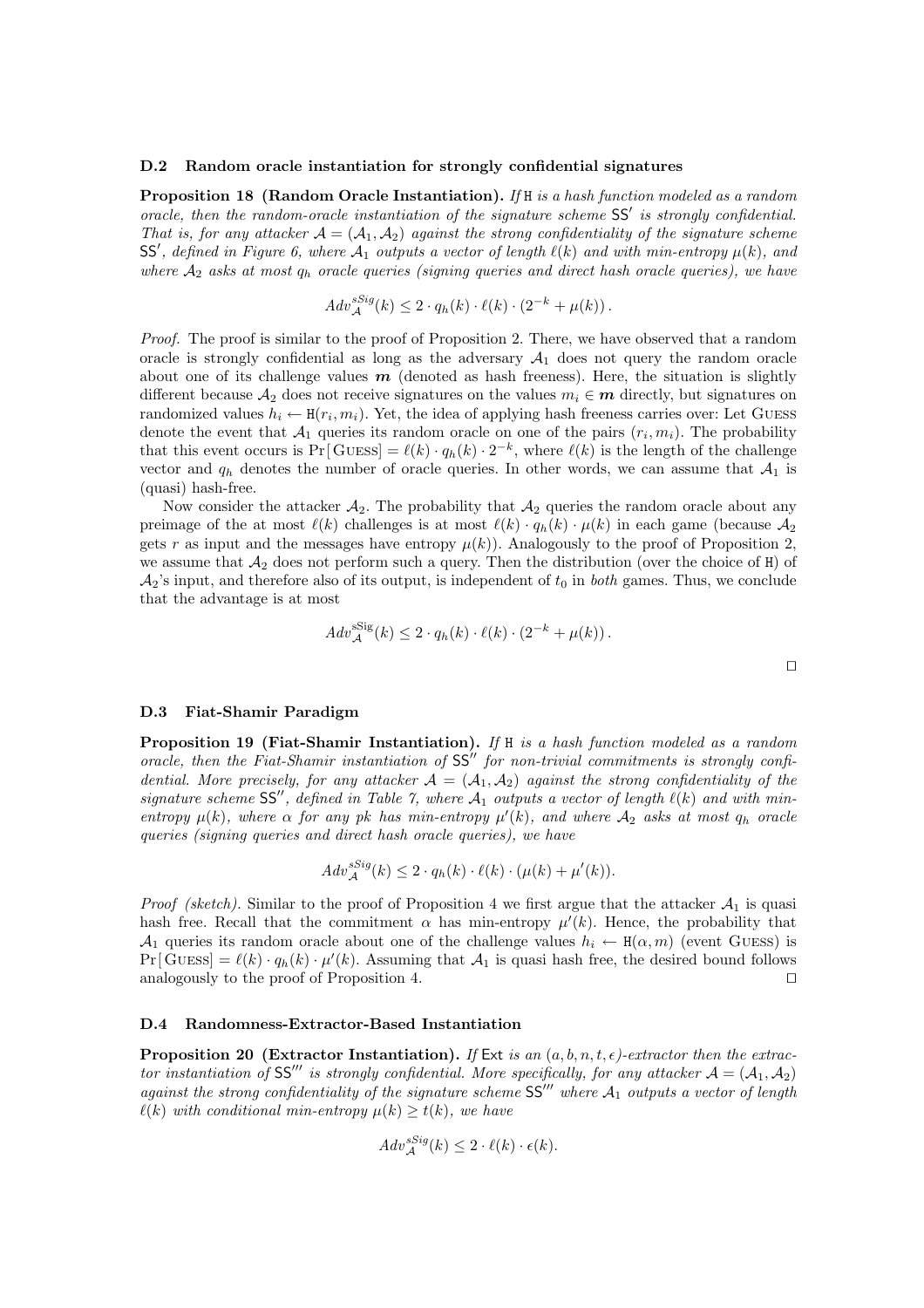*Proof.* For the proof consider the challenge vector  $m$  that the adversary  $A_1$  outputs. According to our construction, each  $m_i \in \mathbf{m}$  is executed on a randomness extractor obtaining the value  $h_i \stackrel{R}{\leftarrow} \text{Ext}(m_i; r_i)$ . The attacker  $\mathcal{A}_2$  then obtains a vector of signatures  $\sigma$  where the component  $\sigma_i$ consists of  $(\sigma_i', r_i)$ .

We now modify the experiment slightly substituting all the values  $h_i$  through random elements with the same bit length. Let  $Expt_A^{s\bar{S}ig'-b}(k)$  denote the modified experiment. Since the output of the randomness extractor is statistically close to uniform, we argue that this modification does not change the success probability of  $A$  too much:

$$
\left|\Pr\left[\,Exp t_{\mathcal{A}}^{sSig-b}(k) = 1\right] - \Pr\left[\,Exp t_{\mathcal{A}}^{sSig'-b}(k) = 1\right]\right| \le \ell(k) \cdot \epsilon(k)
$$

and this holds independently of the bit b. Now, the distribution of  $A_2$ 's input, and therefore also of its output, is independent of  $t_0$  in *both* games. Then we can calculate the advantage of A as follows:

$$
Adv_{\mathcal{A}}^{\text{Sig}}(k) = \left| \Pr \left[ \operatorname{Expt}_{\mathcal{A}}^{s\text{Sig}-0}(k) = 1 \right] - \Pr \left[ \operatorname{Expt}_{\mathcal{A}}^{s\text{Sig}-1}(k) = 1 \right] \right|.
$$

We apply the triangle inequality obtaining the desired bound:

$$
Adv_{\mathcal{A}}^{\text{SSig}}(k) \le \left| \Pr \left[ \operatorname{Expt}_{\mathcal{A}}^{sSig'-0}(k) = 1 \right] - \Pr \left[ \operatorname{Expt}_{\mathcal{A}}^{sSig'-0}(k) = 1 \right] \right|
$$
  
+ 
$$
\left| \Pr \left[ \operatorname{Expt}_{\mathcal{A}}^{sSig'-0}(k) = 1 \right] - \Pr \left[ \operatorname{Expt}_{\mathcal{A}}^{sSig'-1}(k) = 1 \right] \right|
$$
  
+ 
$$
\left| \Pr \left[ \operatorname{Expt}_{\mathcal{A}}^{sSig'-1}(k) = 1 \right] - \Pr \left[ \operatorname{Expt}_{\mathcal{A}}^{sSig'-1}(k) = 1 \right] \right|
$$
  

$$
\le 2 \cdot \ell(k) \cdot \epsilon(k).
$$

|  | ۰ |  |
|--|---|--|
|  |   |  |
|  |   |  |

#### D.5 Unforgeability

In this section we show that our constructions are unforgeable if the signature scheme is unforgeable and the hash function (or the extractor )is collision-resistant. Here we consider the more general case of a collision resistant function  $H(r, m)$ . We instantiate this function with a collision resistant hash function modeled as a random oracle (see Section 3.3), or with a collision resistant randomness extractor (see Section 3.5).

Proposition 21 (Unforgeability). If H is a collision-resistant hash function and SS an unforgeable signature scheme, then the scheme  $SS'$  is unforgeable. More precisely, for any attacker  $\mathcal{A}'$  against the unforgeability of SS', making at most  $q_s = q_s(k)$  signature queries, there are attackers B and A with

$$
Adv_{\mathcal{A}',SS'}^{unf} \leq Adv_{\mathcal{B},H}^{col}(k) + Adv_{\mathcal{A},SS}^{unf}(k).
$$

where B has the same running time as A' plus  $O(Times_{\text{SS}\text{.Setup}}(k)+Time_{\text{SS}\text{.Kg}}(k)+q_s\cdot Time_{\text{SS}\text{.Sign}}(k)+$  $q_s \cdot k$ , and the running time of A equals the one of A' plus  $O(Time_{H.Kg}(k) + q_s \cdot (Time_{Sample}(k) +$  $Time_{H}(k)$  + k).

*Proof.* Let  $A'$  be an efficient adversary against the signature scheme  $SS'$  that queries its signing oracle at most  $q_s$  times. Let  $(r_i, m_i)$  denote the corresponding pairs on which the hash function for such queries is evaluated, and  $m^*$  and  $r^*$  be the corresponding values in the forgery attempt of  $\mathcal{A}'$ . Also, let COLL and FORGE denote the events that  $(r^*, m^*) \neq (r_i, m_i)$  for some  $i \in \{1, 2, ..., q_s\}$ , but the hash values collide, and that A' successfully outputs a forgery for  $m^* \neq m_i$  for all  $i =$  $1, 2, \ldots, q_s$ . Then

$$
Adv^{unf}_{\mathcal{A}',\mathsf{SS}'} \leq \Pr{[\hspace{-1.5pt}|\hspace{-1.5pt}.\hspace{-1.5pt}\text{COLL}]}\hspace{-1.5pt}+\Pr{[\hspace{-1.5pt}|\hspace{-1.5pt}\text{FORGE} \hspace{-1.5pt}|\hspace{-1.5pt}-\hspace{-1.5pt}\text{COLL}]}
$$

and it remains to bound the two probabilities.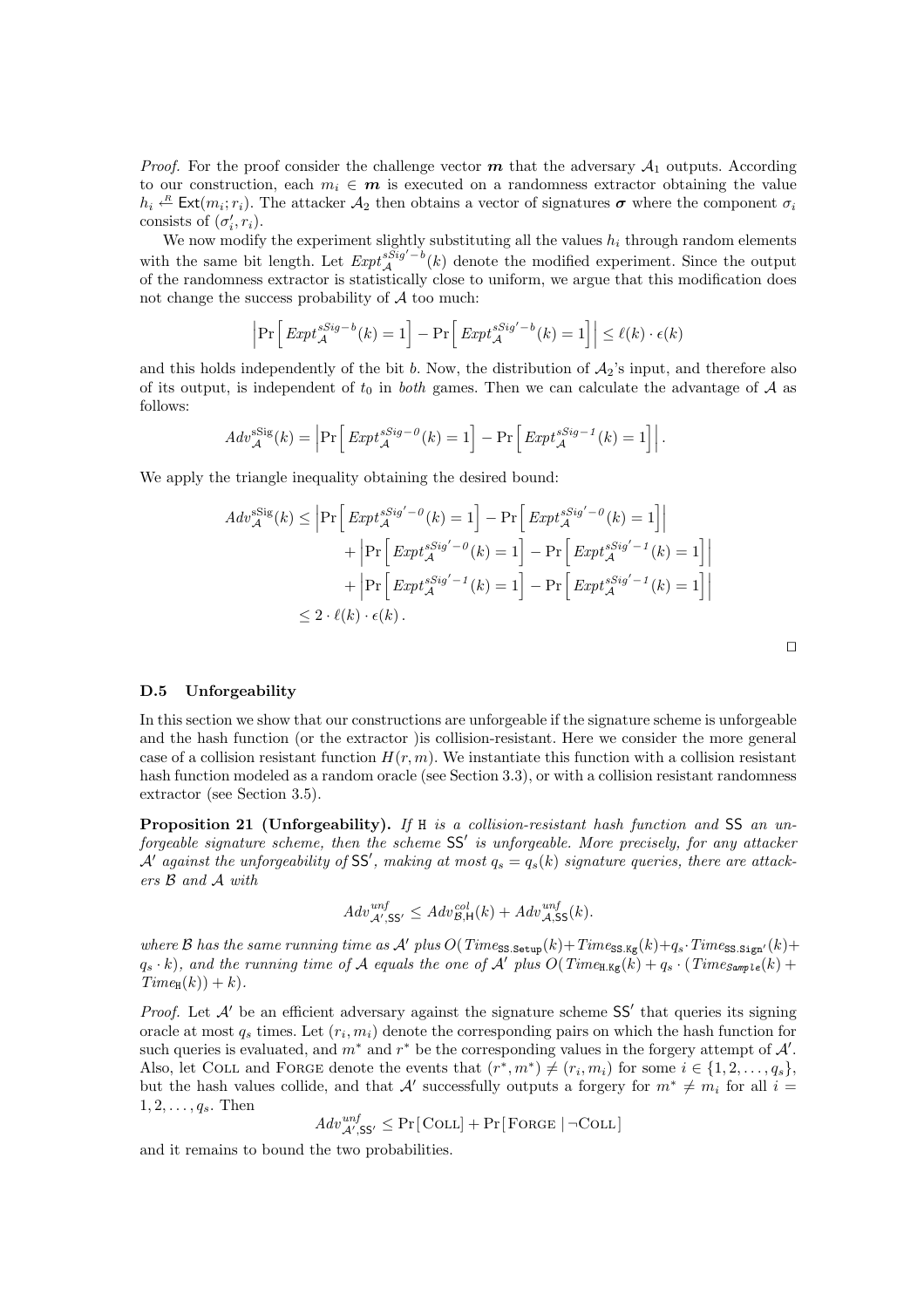Collision-Resistance. We build an adversary  $\beta$  out of  $\mathcal{A}'$ , trying to find a collision for the hash function.

- Setup. The input of B is H. It generates a key-pair  $\lambda_{ss} \leftarrow \text{SS}.\text{Setup}(1^k)$ ;  $(pk', sk') \leftarrow \text{SS}.\text{Kg}(\lambda_{ss}),$ sets up an initially empty query list Q, and runs black-box simulation of  $\mathcal{A}'$  on input  $pk =$  $(pk', H).$
- Query. Whenever A' invokes its signing oracle on a message m, then B runs  $(r, s) \leftarrow$  Sample $(pk)$ , sets  $m' \leftarrow H(r, m)$ , and computes the signature  $\sigma' \leftarrow \text{SS}.Sign(s k', m')$ . It stores the tuple  $(r, m)$  in Q and returns the signature  $\sigma = (\sigma', r)$ .
- **Output.** Eventually, A' stops, outputting a potential forgery  $(m^*, \sigma^*)$ . B checks whether there exists an index  $i \in \{1, 2, ..., q_s\}$  such that  $H(r^*, m^*) = H(r_i, m_i)$ . If so, it stops outputting  $((r^*, m^*), (r_i, m_i)),$  and aborts otherwise.

It follows easily from the construction that  $\beta$  achieves the claimed efficiency and that it performs a perfect simulation of the environment  $A'$ . Hence, the advantage of  $B$  bounds the probability of event COLL in the attack of  $\mathcal{A}'$ . . The contract of the contract of the contract of the contract of the contract of the contract of the contract of the contract of the contract of the contract of the contract of the contract of the contract of the contract

## E Deterministic Signcryption Schemes

In this section, we provide the proofs of security for the deterministic signcryption schemes. We begin by showing that the low-entropy security definition implies the high-entropy security definition.

Proposition 22. Any signcryption scheme SC which is low-entropy confidential is also highentropy confidential. In particular, for any adversary A against high-entropy confidentiality, making at most  $q_s(k)$  signcryption queries and where  $\mathcal{A}_1$  outputs  $\ell(k)$  messages with min-entropy  $\mu(k)$ , there exists an adversary  $\overline{A}$  such that

$$
Adv_{\mathcal{A},\mathsf{SC}}^{hSCR}(k) \le \ell(k) \cdot Adv_{\mathcal{A},\mathsf{SC}}^{lSCR}(k) + 4 \cdot q_s(k) \cdot \ell(k) \cdot \mu(k),
$$

where the running time of  $\overline{A}$  equals the one of  $A$  plus  $O(k)$ .

*Proof.* In order to simplify the proof, we will assume that the message vector  $\boldsymbol{m}$  contain distinct messages. Since the signcryption scheme is deterministic, we may always remove message duplications from the message vector  $m$  and "fill in" the corresponding ciphertexts in the ciphertext vector  $C$  by duplication.

The proof follows by a hybrid argument. Let  $\mathcal{A} = (\mathcal{A}_1, \mathcal{A}_2)$  be an adversary against the high-entropy confidentiality of  $SC = (SC.Setup, SC.Kg<sub>s</sub>, SC.Kg<sub>r</sub>, SC.SignCrypt, SC.UnSignCrypt),$ i.e. A participates in the experiment  $Exp<sup>t<sub>A</sub> (k)</sup>$  from Figure 9. We define hybrid experiments  $Expt_i(k), i = 1,..., \ell(k) + 1$  where  $\ell(k) = |\mathbf{m}|$  for all possible  $(\mathbf{m}, t) \leftarrow A_1(\lambda_{sc}, pk_{S}^*, pk_{R}^*)$ . Each experiment  $Expt_i(k)$  proceeds identical to  $Expt_A^{hSCR-0}(k)$  except for the following difference in the computation of the challenge  $C^*$ , i.e., for all  $j = 1, \ldots, \ell(k)$ :

$$
\boldsymbol{C}^*[j] \leftarrow \begin{cases} \texttt{SC.SignCrypt}(\lambda_{sc}, sk_S^*, pk_R^*, \boldsymbol{m}_1[j]) & \text{if } j < i \\ \texttt{SC.SignCrypt}(\lambda_{sc}, sk_S^*, pk_R^*, \boldsymbol{m}_0[j]) & \text{otherwise.} \end{cases}
$$

It is easy to see that  $Expt_1(k) = Expt_A^{hSCR-0}(k)$  whereas  $Expt_{\ell(k)+1}(k) = Expt_A^{hSCR-1}(k)$ . Furthermore, considering the messages signcrypted in  $C^*$ , these sequences trivially preserve the pattern according to  $\diamond_{i,j}$ .

We construct an adversary  $\bar{\mathcal{A}} = (\bar{\mathcal{A}}_1, \bar{\mathcal{A}}_2)$  against the low-entropy confidentiality of SC which effectively interpolates between two subsequent hybrid experiments  $Expt_i(k)$  and  $Expt_{i+1}(k)$  as follows (assuming that for all  $j \in [1, \ell(k)]$  messages  $m_0[j]$  and  $m_1[j]$  are distinct):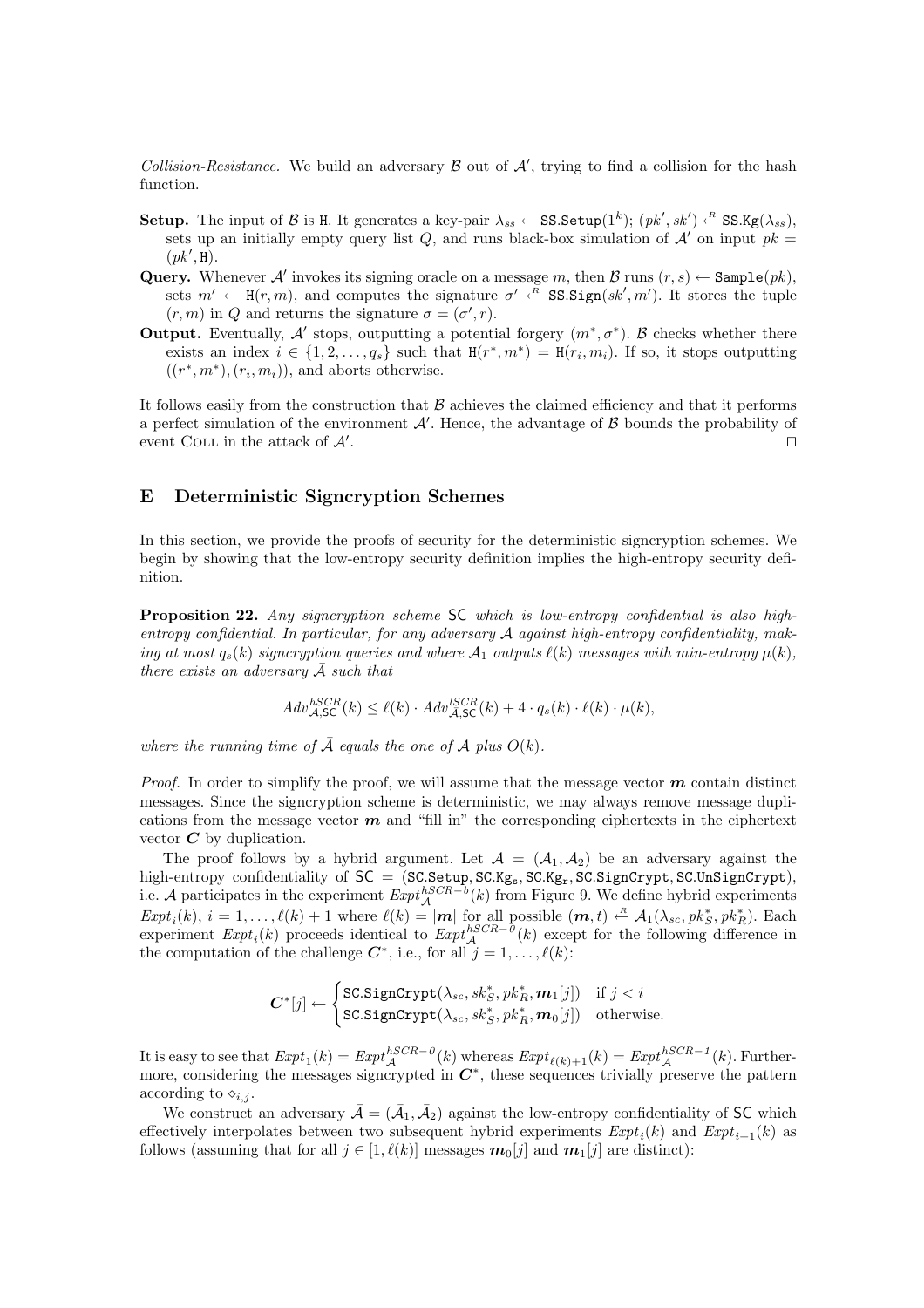$$
\bar{\mathcal{A}}_1^{\mathcal{O}}(\lambda_{sc},pk_S^*,pk_R^*)
$$
\n
$$
(m_0, t_0) \leftarrow \mathcal{A}_1^{\mathcal{O}}(\lambda_{sc},pk_S^*,pk_R^*)
$$
\n
$$
(m_1, t_1) \leftarrow \mathcal{A}_1^{\mathcal{O}}(\lambda_{sc},pk_S^*,pk_R^*)
$$
\n
$$
(m_1, t_1) \leftarrow \mathcal{A}_1^{\mathcal{O}}(\lambda_{sc},pk_S^*,pk_R^*)
$$
\n
$$
i \leftarrow [1, \ell(k)]
$$
\n
$$
\omega \leftarrow (\lambda_{sc},pk_S^*,pk_R^*, i, m_0, t_0, m_1, t_1)
$$
\n
$$
\omega \leftarrow (\lambda_{sc},pk_S^*,pk_R^*, i, m_0, t_0, m_1, t_1)
$$
\n
$$
(m_0[i], m_1[i], \omega)
$$
\n
$$
(m_0[i], m_1[i], \omega)
$$
\n
$$
(m_0[i], m_1[i], \omega)
$$
\n
$$
(m_0[i], m_1[i], \omega)
$$
\n
$$
(m_0[i], m_1[i], \omega)
$$
\n
$$
(m_0[i], m_1[i], \omega)
$$
\n
$$
(m_0[i], m_1[i], \omega)
$$
\n
$$
(m_0[i], m_1[i], \omega)
$$
\n
$$
(m_0[i], m_1[i], \omega)
$$
\n
$$
(m_0[i], m_1[i], \omega)
$$
\n
$$
(m_0[i], m_1[i], \omega)
$$
\n
$$
(m_0[i], m_1[i], \omega)
$$
\n
$$
(m_0[i], m_1[i], \omega)
$$
\n
$$
(m_0[i], m_1[i], \omega)
$$
\n
$$
(m_0[i], m_1[i], \omega)
$$
\n
$$
(m_0[i], m_1[i], \omega)
$$
\n
$$
(m_0[i], m_1[i], \omega)
$$
\n
$$
(m_0[i], m_1[i], \omega)
$$
\n
$$
(m_0[i], m_1[i], \omega)
$$
\n
$$
(m_0[i], m_1[i], \omega)
$$
\n
$$
(m_0[i], m_1[i], \omega)
$$
\n
$$
(m_0[i],
$$

Note that  $\bar{\mathcal{A}}$  can easily answer signcryption and unsigncryption oracle queries of  $\mathcal{A}_2$  by relaying the queries to its own oracles, as long as  $\mathcal{A}_2$  does not ask SC.SignCrypt $(\cdot, pk_R^*, \bm{m}_0[i^*])$  or  $\overrightarrow{SC}.SigmaCrypt(\cdot, pk_R^*, \boldsymbol{m}_1[i^*])$  in which case  $\overrightarrow{A}$  aborts and outputs 0. Let GUESS be the event that  $\mathcal{A}_2$  makes a signcryption query (in the high-entropy game) among the at most  $q_s$  queries for any of the at most  $2\ell(k)$  messages. Then we have:

$$
Adv_{A,SC}^{\text{hSCR}}(k)
$$
\n
$$
= \left| \Pr \left[ \operatorname{Expt}_{A,SC}^{\text{hSCR-0}}(k) = 1 \right] - \Pr \left[ \operatorname{Expt}_{A,SC}^{\text{hSCR-1}}(k) = 1 \right] \right|
$$
\n
$$
\leq 2 \cdot \Pr \left[ \text{GUESs} \right]
$$
\n
$$
+ \left| \Pr \left[ \operatorname{Expt}_{A,SC}^{\text{hSCR-0}}(k) = 1 \land \neg \text{GUESs} \right] - \Pr \left[ \operatorname{Expt}_{A,SC}^{\text{hSCR-1}}(k) = 1 \land \neg \text{GUESs} \right] \right|
$$
\n
$$
\leq 4 \cdot q_s \cdot \ell(k) \cdot \mu(k) + \left| \Pr \left[ \operatorname{Expt}_1(k) = 1 \land \neg \text{GUESs} \right] - \Pr \left[ \operatorname{Expt}_{\ell(k)+1}(k) = 1 \land \neg \text{GUESs} \right] \right|.
$$

Let  $\text{Exp}t_j^{\bar{\mathcal{A}}-b}(k)$  denote the output of the low-entropy experiment involving  $\bar{\mathcal{A}}$  and bit b, given that  $\overline{A}$  picks  $i = j$ . Taking the probability  $1/\ell(k)$  for  $i = j$  to happen into account, and noting that  $\overline{A}$  behaves identical for  $b = 0$  and  $b = 1$  if  $A$  does not trigger event GUESS, we obtain:

$$
\Pr[Expt_1(k) = 1 \land \neg \text{GUESs}] - \Pr\Big[Expt_{\ell(k)+1}(k) = 1 \land \neg \text{GUESs}\Big]
$$
  
\n
$$
= \sum_{j=1}^{\ell(k)} (\Pr\Big[Expt_j(k) = 1 \land \neg \text{GUESs}\Big] - \Pr\Big[Expt_{j+1}(k) = 1 \land \neg \text{GUESs}\Big])
$$
  
\n
$$
= \ell(k) \cdot \sum_{j=1}^{\ell(k)} (\Pr\Big[Expt_j^{\bar{A}-\theta}(k) = 1\Big] - \Pr\Big[Expt_{j+1}^{\bar{A}-\theta}(k) = 1\Big])
$$
  
\n
$$
= \ell(k) \cdot \sum_{j=1}^{\ell(k)} (\Pr\Big[Expt_j^{\bar{A}-\theta}(k) = 1\Big] - \Pr\Big[Expt_j^{\bar{A}-1}(k) = 1\Big])
$$
  
\n
$$
= \ell(k) \cdot (\Pr\Big[Expt_{\bar{A},SC}^{\text{ISCR-0}}(k) = 1\Big] - \Pr\Big[Expt_{\bar{A},SC}^{\text{ISCR-1}}(k) = 1\Big]).
$$

This completes the proof.

**Proposition 23.** Let SC be a signcryption scheme. Then there exists a signcryption scheme  $SC'$ such that for any adversaries  $A', B'$  against  $SC'$  there are adversaries  $A, B$  against SC with

$$
Adv_{\mathcal{A}',\mathsf{SC}'}^{hSCR}(k) \leq Adv_{\mathcal{A},\mathsf{SC}}^{hSCR}(k) + 2 \cdot \ell(k) \cdot \mu(k) \quad \text{and} \quad Adv_{\mathcal{B}',\mathsf{SC}'}^{unf}(k) \leq Adv_{\mathcal{B},\mathsf{SC}}^{unf}(k)
$$

where the running time of A resp. B equals the one of A' resp. B' plus  $O(k)$ . Furthermore, there exists an adversary C against  $SC'$  with running time  $O(k)$  such that

$$
Adv_{\mathcal{C},\mathsf{SC}}^{ISCR}(k) = 1.
$$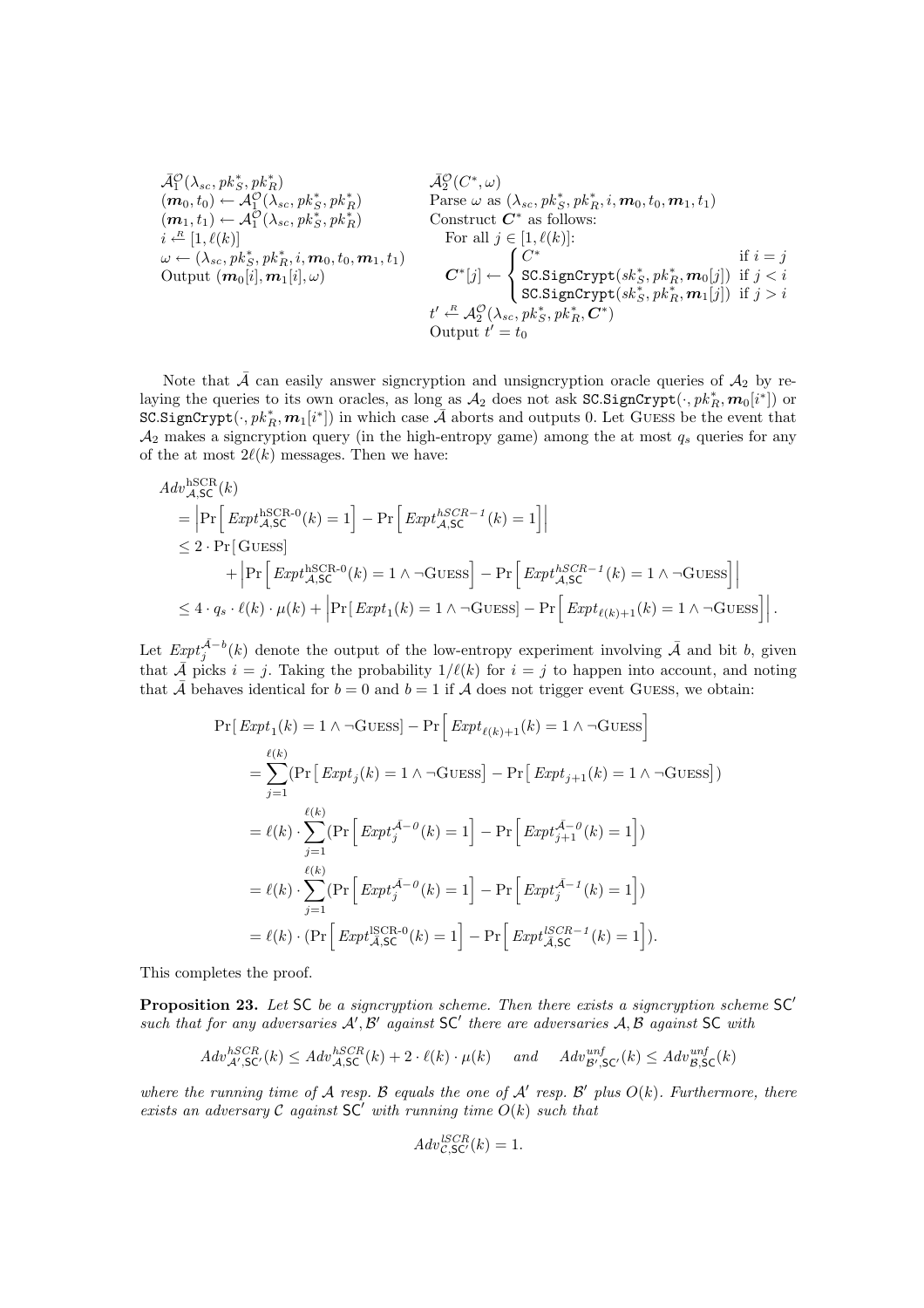*Proof.* Take the scheme SC and modify it such that for messages  $m = 0<sup>k</sup>$  the signcryption algorithm appends 0 to the output, and 1 in any other case. That is, define  $SC'$  as follows (SC.Setup'  $\equiv$  $SC.Setup, SC.Kg_s' \equiv SC.Kg_s \text{ and } SC.Kg_r' \equiv SC.Kg_r$ :

| SC.SignCrypt'( $sk_S, pk_B, m$ ):                 | SC.UnSignCrypt'( $pk_S, sk_B, C$ ):                    |
|---------------------------------------------------|--------------------------------------------------------|
| $C \leftarrow \text{SC.SignCrypt}(sk_S, pk_B, m)$ | Parse C as $C'$   c for $c \in \{0,1\}$                |
| If $m=0^k$                                        | $m \leftarrow \texttt{SC.UnSignCrypt}(pk_S, sk_R, C')$ |
| Return $C  0$                                     | If $c = 0$ and $m \neq 0^k$                            |
| Else                                              | Return $\perp$                                         |
| Return $C  1$                                     | If $c = 1$ and $m = 0^k$                               |
|                                                   | Return $\perp$                                         |
|                                                   | Else                                                   |
|                                                   | Return $m$                                             |

The fact that the derived scheme basically inherits unforgeability follows straightforwardly since one can simulate the additonal steps easily.

High-Entropy Confidentiality. We show that the derived scheme essentially preserves high-entropy confidentiality. Take an arbitrary adversary  $A'$  against  $SC'$ , attacking the high-entropy confidentiality. Construct an adversary A against the underlying scheme SC as follows.

Adversary  $A_1$  on input  $\lambda_{sc}$ ,  $pk_S^*$ ,  $pk_R^*$  invokes  $A'_1$  on these keys and runs a black-box simulation. For every query  $(pk_R, m)$  of  $\mathcal{A}'_1$  to the signcryption oracle  $\mathcal{A}_1$  forwards the pair to its signcryption oracle, appends 0 to the reply if  $m = 0^k$  and 1 otherwise, and forwards the reply to  $\mathcal{A}_1$ . For every query  $(pk_S, C)$  of  $\mathcal{A}'_1$  to the SC.UnSignCrypt' oracle adversary  $\mathcal{A}_1$  parses C as  $C' || c$  for  $c \in \{0, 1\}$ . It forwards C' to SC.UnSignCrypt to receive m and returns  $\perp$  if  $c = 0$  and  $m \neq 0^k$ , and m otherwise. Algorithm  $\mathcal{A}_1$  eventually copies the output of  $\mathcal{A}'_1$  and stops.

Adversary  $\mathcal{A}_2$  receives as input  $\lambda_{sc}$ ,  $pk_S^*$ ,  $pk_R^*$  and a vector  $C^*$  of signcryptions. It appends a 1-bit to each ciphertext and starts to emulate  $\mathcal{A}'_2$  on the keys and the augmented ciphertexts. Algorithm  $\mathcal{A}_2$  answers oracle queries as  $\mathcal{A}_1$ , with one exception: if  $\mathcal{A}'_2$  makes a query  $C||0$  for some C in the challenge vector  $C^*$  then  $\mathcal{A}_2$  returns  $\perp$  without making an external oracle call.

For the analysis define the event  $TRIVIAL_b$  in experiment  $Expt_{\mathcal{A}'}^{hSCR-b}(k)$  to occur if one of the messages in  $m_b$  equals  $0^k$ . Note that, since the simulation of  $\mathcal{A}'_1$  through  $\mathcal A$  is perfect, the probability of event TRIVIAL<sub>b</sub> happening is identical in the corresponding experiment of  $A$ . Furthermore, given that there are no trivial messages, A runs a perfect simulation of A' in both cases  $b = 0$ and  $b = 1$ , and the experiment of A succeeds (resp. fails) in this case if A' succeeds (resp. fails). Therefore, applying Lemma 1 from Appendix D, we obtain

$$
Adv_{\mathcal{A}'}^{\text{hSCR}}(k) \le \left| \Pr[Exp t_{\mathcal{A}'}^{\text{hSCR}-0}(k) = 1] - \Pr[Exp t_{\mathcal{A}'}^{\text{hSCR}-1}(k) = 1] \right|
$$
  
\n
$$
\le \Pr[TRIVIAL_0] + \Pr[TRIVIAL_1] + Adv_{\mathcal{A}}^{\text{hSCR}}(k)
$$
  
\n
$$
\le 2 \cdot \ell(k) \cdot \mu(k) + Adv_{\mathcal{A}}^{\text{hSCR}}(k).
$$

Note that  $A_2$  never queries a challenge ciphertext C to its SC.UnSignCrypt oracle because it sorts out queries of the form C||0 by returning  $\perp$  immediately, without querying its external oracle (and the challenge ciphertext  $C\|1$  cannot be submitted by  $\mathcal{A}'$  by assumption). Since we assume no trivial messages this behavior is identical to the one of oracle SC.UnSignCrypt'.

Low-Entropy Confidentiality. Construct the following adversary  $\mathcal C$  against low-entropy confidentiality of SC' as follows. Adversary  $C_1$  outputs  $m_0 = 0^k$  and  $m_1 = 1^k$  and stops. Adversary  $C_2$ receives as input a signcryption  $C = C' || c$  for  $c \in \{0, 1\}$  and outputs c. It is easy to see that  $C_2$ predicts the bit b perfectly, yielding an advantage of 1.  $\Box$ 

Proposition 24. If the signature scheme is deterministic and strongly confidential, and the encryption scheme is IND-CCA2 secure, then the signcryption scheme is confidential in the highentropy model. In particular, if there exists a PPT attacker A against the high-entropy security of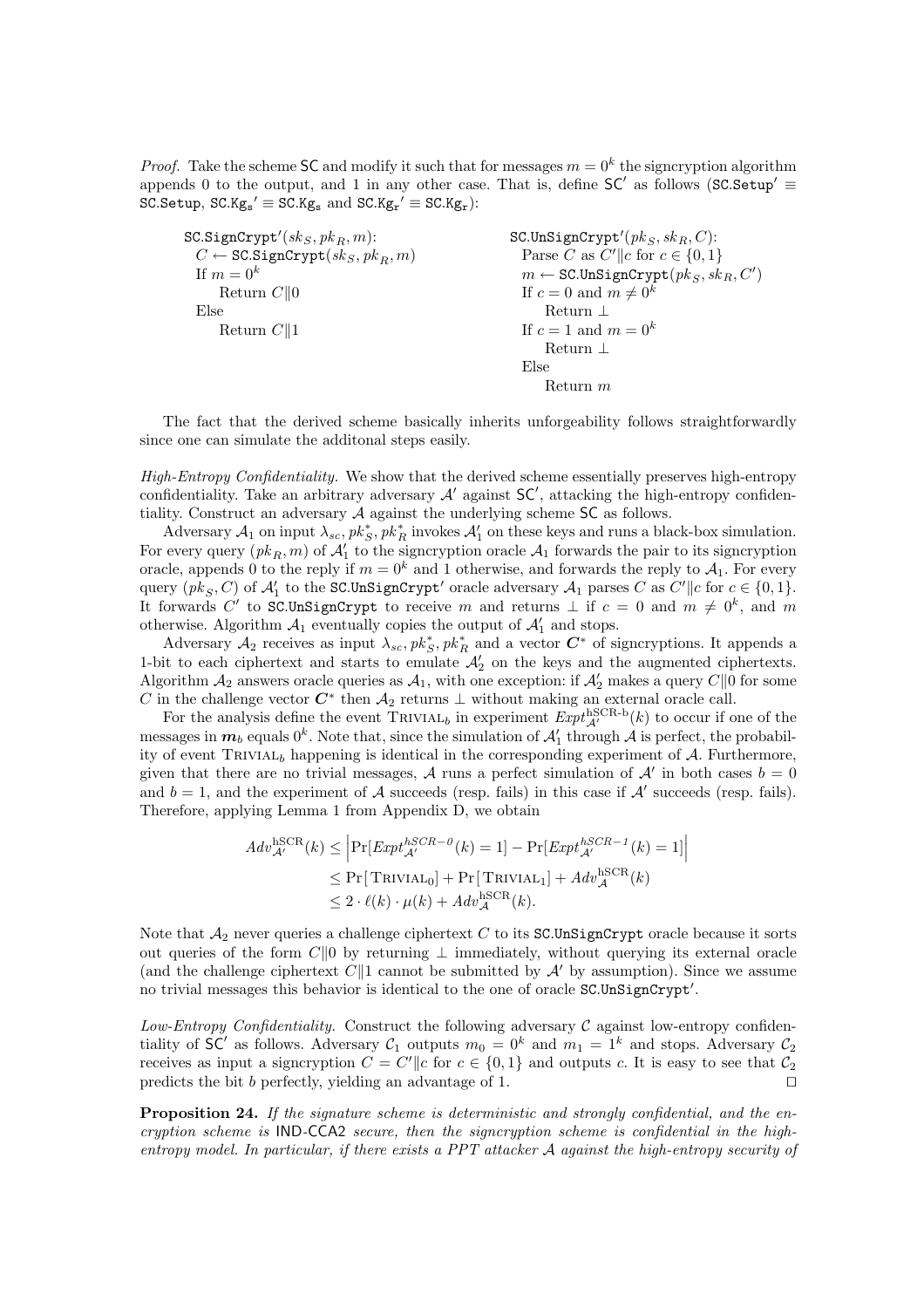the signcryption scheme (asking  $\ell(k)$  challenge messages), then there exists PPT attackers  $A_{pke}$ (resp.  $A_{ss}$ ) against the IND-CCA2 security of the encryption scheme (resp. against the strong confidentiality security of the signature scheme) such that

 $\mathsf{Adv}_{\mathsf{E}+\mathsf{S},\mathcal{A}}^{\mathrm{hSCR}}(k) \leq \ell(k) \cdot \mathsf{Adv}_{\mathsf{PKE},\mathcal{A}_{pke}}^{\mathrm{cca2}}(k) + \mathsf{Adv}_{\mathsf{SS},\mathcal{A}_{ss}}^{\mathrm{ss-conf}}(k) \;.$ 

*Proof.* Let  $S_i^b$  be the event that the adversary wins in game  $i^b$ .

**Game**  $0^b$ . For  $b \in \{0,1\}$  these are the experiments  $Exp<sup>t</sup><sub>A</sub>^{hSCR-b}$  where an adversarial win is defined as the experiment outputting 1. By definition we have that

$$
\mathsf{Adv}_{\mathsf{PKE},\mathcal{A}}^{\mathrm{hSCR}}(k) = \Pr\left[\,S_0^0\right] - \Pr\left[\,S_0^1\right] \; .
$$

**Game**  $1^b$ . Define Game  $1^b$  (for  $b \in \{0, 1\}$ ) as the modification (see below) where the unsigncryption oracle checks whether the ciphertext part c of its input  $C = (c, \sigma)$  corresponds to (part of) a challenge signcryption  $C_j$ . If so, there are two possibilities: either  $\sigma = \sigma_j$ , in which case  $C \in \mathbb{C}^*$  violating non-triviality, or  $\sigma \neq \sigma_j$ . But since  $c_j$  uniquely binds  $m_{b_j}$  and  $pk_S^*$ , it follows that the unsigncryption oracle from Game  $0^b$  would reject unless  $\sigma$  is a valid signature under  $pk_S^*$  for the same message  $(pk_R^*||m_{b_j})$  as  $\sigma_j$ , this time violating the deterministic nature of the underlying signature scheme. Therefore our modification does not change the functionality of underlying signature scheme. I herefore our modification does not change the function  $SCJnSignCrypt(\lambda_{sc}, \cdot, sk_R^*, \cdot)$  and, for  $b \in \{0, 1\}$ , it holds that  $Pr\left[S_0^b\right] = Pr\left[S_1^b\right]$ .

SC.UnSignCrypt(
$$
-
$$
,  $pk_S$ ,  $-$ ,  $C$ )  
\nParse  $C$  as  $(c, \sigma)$   
\nIf exists  $j \in \ell(k)$  such that  $(c, \sigma_j) = C_j \in C^*$  then reject  
\nelse  
\n $(pk'_S||m') \leftarrow \text{PKE.Dec}(\lambda_{pke}, sk_R^*, c)$   
\nIf  $pk'_S \neq pk_S$ , reject  
\nIf SS.Ver( $\lambda_{ss}$ ,  $pk_S$ ,  $(pk_R^*||m')$ ,  $\sigma$ ) =  $\bot$ , reject  
\nReturn  $m'$ 

**Game**  $2^b$ . Define Game  $2^b$  (for  $b \in \{0, 1\}$ ) as the modification where the challenger uses encryptions of  $0^{|m|}$  instead of m, but still signs m. That is the challenge oracle SC.SignCrypt $(\lambda_{sc}, sk_S^*, \cdot, \cdot)$ is replaced by:

 $\texttt{SC.SignCrypt}\xspace'(\textcolor{red}{\boldsymbol{-},\textcolor{red}{\boldsymbol{-}}}, \textcolor{red}{pk_R}, \textcolor{red}{m})$  $c \leftarrow \texttt{PKE}.\texttt{Enc}(\lambda_{pke}, pk_R, (pk_S^* || 0^{|m|}))$  $\sigma \leftarrow \mathtt{SS}. \mathtt{Sign}(\lambda_{ss}, \mathit{sk}^*_{S}, ( \mathit{pk}_R || m ) )$ Return  $C = (c, \sigma)$ 

We claim that for  $b \in \{0, 1\}$ 

$$
\Pr\left[\,S_1^b\right] - \Pr\left[\,S_2^b\right] \le \ell(k) \text{Adv}_{\mathsf{PKE}, \mathcal{A}_{pke'}}^{\text{cca2}}(k)
$$

and

$$
\Pr\left[\,S^0_2\right] - \Pr\left[\,S^1_2\right] \leq \mathsf{Adv}_{\mathsf{SS},\mathcal{A}_{ss}}^{\mathrm{ss}-\mathrm{conf}}
$$

for adversaries  $A_{pke}$  and  $A_{ss}$  described below. The claim in the proposition follows from collecting probabilities.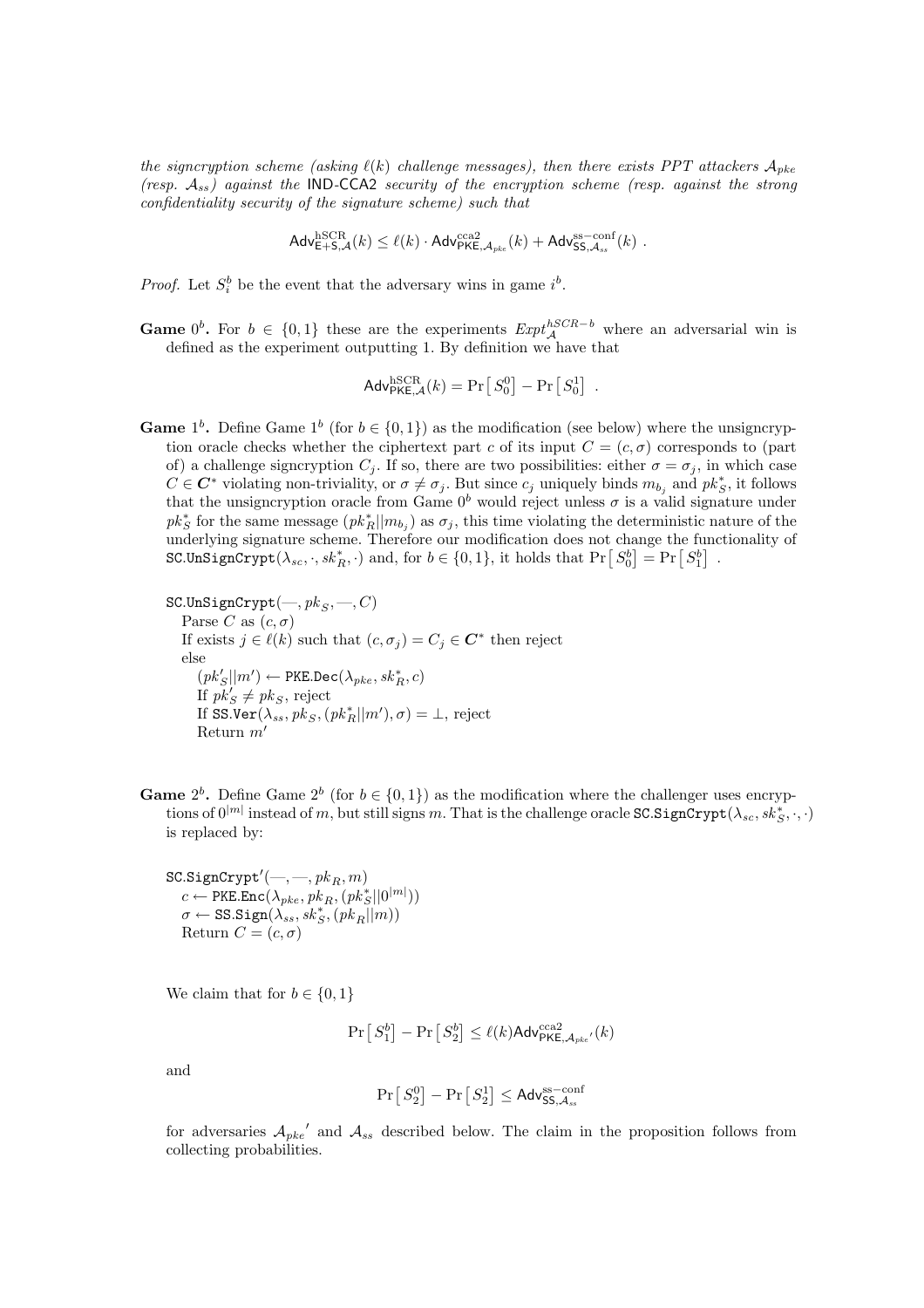Justification of the hop. For concreteness we will concentrate on  $b = 0$  and show that

$$
\Pr[S_1^0] - \Pr[S_2^0] \leq \mathsf{Adv}_{\mathsf{PKE}, \mathcal{A}_{\mathit{pke}}}^{\mathit{cca2}}(k) \ .
$$

for adversary  $A_{pke} = (A_{pke_1}, A_{pke_2})$  (as defined in Figure 13) against the IND-CCA2 property of the encryption scheme. The case  $b = 1$  is analagous (with some obvious changes to  $\mathcal{A}_{pke}$ to take into account the changed b). Note that  $A_{pke}$  is a multi-message IND-CCA2 adversary (asking for challenge encryption of  $\ell(k)$  messages). A standard hybrid argument can be used to relate this to the IND-CCA2 advantage of a single challenge adversary  $A_{pke}$ ' such that

$$
\mathsf{Adv}_{\mathsf{PKE},\mathcal{A}_{pke}}^{\text{cca2}}(k) \leq \ell(k) \mathsf{Adv}_{\mathsf{PKE},\mathcal{A}_{pke'}}^{\text{cca2}}(k)
$$

as used in the proposition statement.

Consider  $\mathcal{A}_{pke}$  in the IND-CCA2 game  $Expt_{\text{PKE},\mathcal{A}_{pke}}^{cca-0}(k)$ . In this case c will be an encryption of  $m_0$  and C will correspond to the answer to  $A_2$  in Game 1<sup>0</sup>. In particular, the simulation provided by  $\mathcal{A}_{pke}$  is perfect and  $\mathcal{A}_2$  finds itself in Game 1<sup>0</sup>. Note furthermore that  $\mathcal{A}_{pke}$  only uses its IND-CCA2 oracle on ciphertexts not returned by its own challenge oracle.

On the other hand, if  $\mathcal{A}_{pke}$  finds itself in  $Expt_{\text{PKE},\mathcal{A}_{pke}}^{cca-1}(k)$ , then c will consist of a (corrupted) encryption of a matching set of zero strings and  $C$  will correspond to the answer to  $\mathcal{A}_2$  in Game  $2^0$  and this time  $\mathcal{A}_2$  finds itself in Game  $2^0$ .

Since  $A_{pke}$  inherits its winning condition from A we have that

$$
\Pr[S_1^0] - \Pr[S_2^0] = \Pr\left[\text{Expt}_{\text{PKE}, A_{pke}}^{\text{cca} - 0} = 1\right] - \Pr\left[\text{Expt}_{\text{PKE}, A_{pke}}^{\text{cca} - 1} = 1\right]
$$

$$
= \text{Adv}_{\text{PKE}, A_{pke}}^{\text{cca} - 0}(k) .
$$

| $_{p_{k}}$                                                                  | $\frac{p_{k}}{P_{k}}$                                             |     |     |
|-----------------------------------------------------------------------------|-------------------------------------------------------------------|-----|-----|
| $\lambda_{ss} \leftarrow SS$ .Setup(1 <sup>k</sup> )                        | SC.SignCrypt(-, -, pk_R, m)                                       |     |     |
| $\lambda_{sc} \leftarrow (\lambda_{ss}, \lambda_{pke})$                     | SC.SignCrypt(-, -, pk_R, m)                                       |     |     |
| $\lambda_{sc} \leftarrow (\lambda_{ss}, \lambda_{pke})$                     | c $\leftarrow P_{k}$ .Enc( $\lambda_{pke}, pk_R, (pk_S^*  m)$ )   |     |     |
| $(m'_0, t_0) \leftarrow A_1^O(\lambda_{sc}, pk_S^*, pk_R^*)$                | $\sigma \leftarrow SS$ .Sign( $\lambda_{ss}, sk_S^*, (pk_R  m)$ ) |     |     |
| $\omega \leftarrow (\lambda_{ss}, \lambda_{pke}, pk_R^*, sk_S^*, m_0, t_0)$ | Returns $C = (c, \sigma)$                                         |     |     |
| For all $j \in [\ell(k)]$ :                                                 | SC.UnSignCrypt(-, pk_S, -, C)                                     |     |     |
| $m_{1j} \leftarrow (pk_S^*  0^{1m_{0j}})\$                                  | SPISE C as $(c, \sigma)$                                          |     |     |
| $\lambda_{pke_2}$                                                           | 2C. UnSignCrypt(-, pk_S, -, C)                                    |     |     |
| $m_{1j} \leftarrow (pk_S^*  0^{1m_{0j}})\$                                  | 9C. UnSignCrypt(-, pk_S, -, C)                                    |     |     |
| $\lambda_{pke_2}$                                                           | 10C                                                               | 11C | 12C |
| $\lambda_{pke_2}$                                                           | 13C                                                               | 14C |     |
| $\lambda_{pke_2}$                                                           | 15C                                                               | 16C |     |
| $\lambda_{pke_2}$                                                           | 17C                                                               | 18C |     |
| $\lambda_{pke_$                                                             |                                                                   |     |     |

Fig. 13. Encrypt-and-Sign derived adversary  $A_{pke} = (A_{pke_1}, A_{pke_2})$  with oracle simulation.

Relationship with confidentiality of signature scheme. Let  $A_{ss} = (A_{ss-1}, A_{ss-2})$  as depicted in Figure 14 be the adversary against strong confidentiality of the signature scheme. It provides a perfect environment for A and it is clear that  $A_{ss-1}$  inherits the properties pattern-preserving, high entropy and signature freeness from  $A_1$ .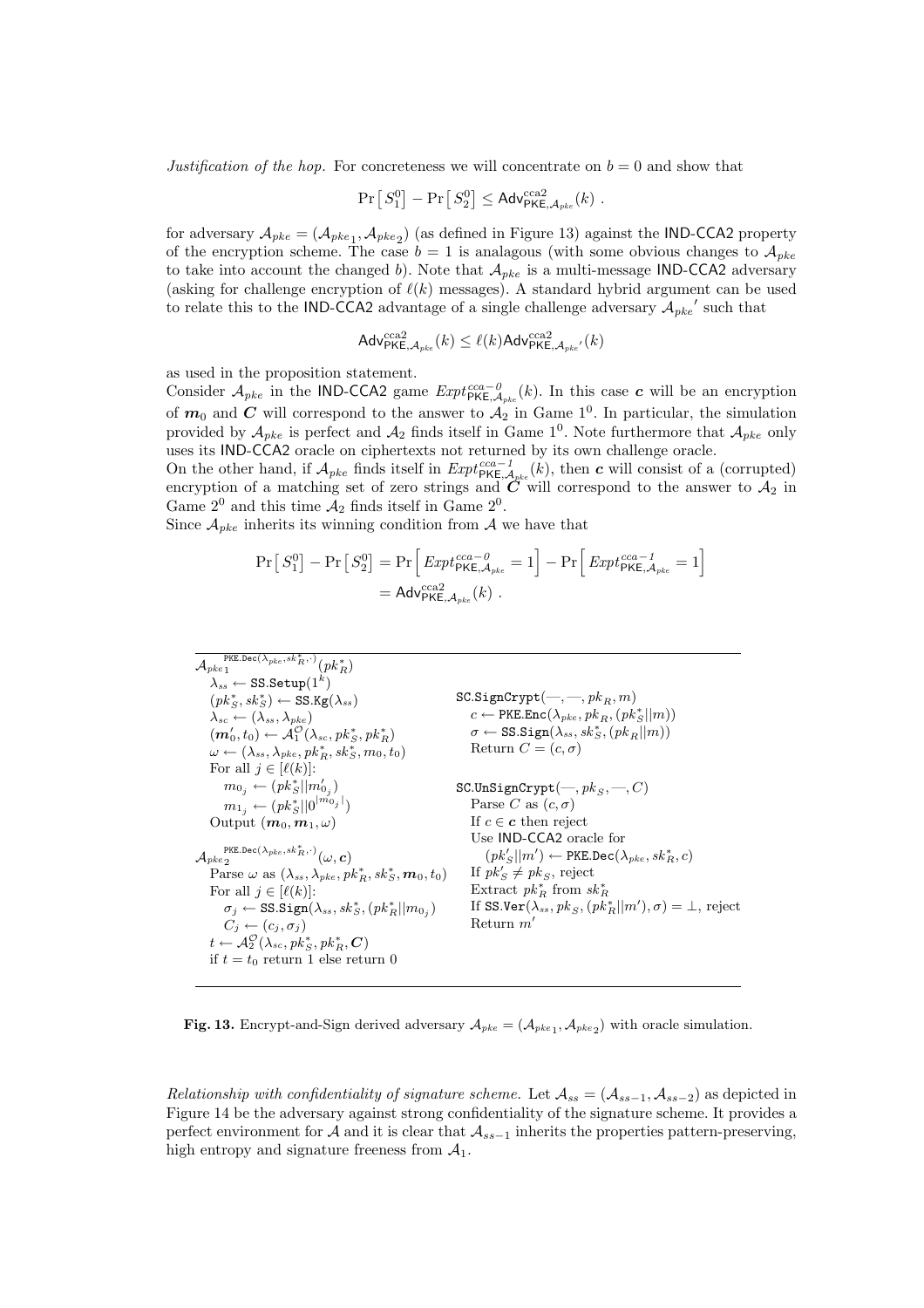| $\mathcal{A}_{ss-1}^{\text{SS.Sign}(\overline{\lambda_{ss},sk_S^*},\cdot)}(pk_{\sigma}^*)$              |                                                                                                                     |
|---------------------------------------------------------------------------------------------------------|---------------------------------------------------------------------------------------------------------------------|
|                                                                                                         |                                                                                                                     |
| $\lambda_{nke} \leftarrow \text{PKE}.\text{Setup}(1^k)$                                                 | $SC.SignCrypt(-, \text{---}, pk_B, m)$                                                                              |
| $(pk_B^*, sk_B^*) \leftarrow \text{PKE.Kg}(\lambda_{nke})$                                              | $c \leftarrow \text{PKE}.\text{Enc}(\lambda_{nke}, p k_{B}, (p k_{S}^{*}  m))$                                      |
| $\lambda_{sc} \leftarrow (\lambda_{ss}, \lambda_{pke})$                                                 | Use SS. Sign oracle for                                                                                             |
| $(m, t) \leftarrow \mathcal{A}_1^{\mathcal{O}}(\lambda_{sc}, p k_{\mathcal{S}}^*, p k_{\mathcal{B}}^*)$ | $\sigma \leftarrow$ SS.Sign( $\lambda_{ss}$ , sk <sup>*</sup> s, (pk <sub>B</sub>   m))                             |
| For $i \in [\ell[k]]$ :                                                                                 | Return $C = (c, \sigma)$                                                                                            |
| $m'_j \leftarrow (pk_R^*  m_j)$                                                                         |                                                                                                                     |
| Return $(m',t)$                                                                                         | $SC.UnSignCrypt(-, pks, -, C)$                                                                                      |
|                                                                                                         | Parse C as $(c, \sigma)$                                                                                            |
| $\mathcal{A}^{\text{SS.Sign}(\lambda_{ss},sk_S^*,\cdot)}_{\text{new}}(pk_S^*,\boldsymbol{\sigma}^*)$    | If $c \in \mathbf{c}$ then reject                                                                                   |
| for all $j \in \ell[k]$ :                                                                               | $(pk'_{S}  m') \leftarrow \text{PKE.Dec}(\lambda_{nke}, sk^{*}_{B}, c)$                                             |
| $c_j \leftarrow \texttt{PKE}.\texttt{Enc}(\lambda_{pke}, pk_R^*, (pk_S^*  0^{q_j(k)}))$                 | If $pk'_{s} \neq pk_{s}$ , reject                                                                                   |
| $C_i \leftarrow (c_i, \sigma_i)$                                                                        | If SS.Ver $(\lambda_{ss}, \, pk_{\scriptscriptstyle S}, (pk^*_{\scriptscriptstyle B}  m'), \sigma) = \bot$ , reject |
| $t \leftarrow \mathcal{A}_2^{\mathcal{O}}(\lambda_{sc}, p k_{S}^*, p k_{B}^*, C)$                       | Return $m'$                                                                                                         |
| Return t                                                                                                |                                                                                                                     |

Fig. 14. Encrypt-and-Sign derived adversary  $A_{ss}$ .

Moreover, if  $\mathcal{A}_{ss}$  finds itself in  $Expt_{\mathcal{A}_{ss}}^{Sig-0}$  then A finds itself in Game  $2^0$ , whereas if  $\mathcal{A}_{ss}$  is in  $Expt_{\mathcal{A}_{ss}}^{Sig-1}$ , then A is playing Game 2<sup>1</sup>. Therefore (since the winning conditions coincide):

$$
\Pr[S_2^0] - \Pr[S_2^1] = \Pr\left[\text{Expt}_{\mathcal{A}_{ss}}^{sSig - 0} = 1\right] - \Pr\left[\text{Expt}_{\mathcal{A}_{ss}}^{sSig - 1} = 1\right]
$$

$$
= \text{Adv}_{\text{SS},\mathcal{A}_{ss}}^{ss - \text{conf}}
$$

This concludes the proof.

Proposition 25 (Derandomized Signcryption). Let SC be an unforgeable and high-entropy (resp. low-entropy) confidential signcryption scheme. Then the scheme  $SC^{PRF}$  is a deterministic, unforgeable signcryption scheme which is high-entropy (resp. low-entropy) confidential for distinct queries. That is, for  $x \in \{l, h\}$  and any adversary  $\mathcal{A} = (\mathcal{A}_1, \mathcal{A}_2)$  against xSCR confidentiality, there exist adversaries D and  $\mathcal{B} = (\mathcal{B}_1, \mathcal{B}_2)$  such that

$$
\mathsf{Adv}_{\mathsf{SC}^{\mathsf{PRF}},\mathcal{A}}^{\mathsf{xSCR}}(k) \leq 2 \cdot \mathsf{Adv}_{\mathcal{D}}^{\mathsf{PRF}}(k) + \mathsf{Adv}_{\mathsf{SC},\mathcal{B}}^{\mathsf{xSCR}}(k) + 2q_{sc}(k) \cdot \ell(k) \cdot \mu(k)
$$

where D's running time is identical to the one of A, plus  $Time_{SC.Setup}(k) + Time_{SC.Kg_s}(k) +$  $Time_{SC.Kg_r}(k) + (q_{sc} + \ell(k)) \cdot Time_{SC.SignCrypt}(k) + O(k);$  the running time of B equals the one of A plus  $O(q_{sc} \cdot \log q_{sc})$ . For any adversary A against unforgeability, making  $q_{sc}$  signcryption requests, there exist adversaries D and B such that

$$
Adv_{\mathcal{A}}^{unf}(k) \leq Adv_{\mathcal{D}}^{\mathsf{PRF}}(k) + Adv_{\mathcal{B}}^{unf}(k)
$$

where D runs in A's time plus  $Time_{SC.Setup}(k) + Time_{SC.Kg_s}(k) + Time_{SC.Kg_r}(k) + (q_{sc} + \ell(k))$ .  $Time_{SC.SignCrypt}(k) + O(k).$ 

Note that we could use the implication from low-entropy confidentiality to high-entropy confidentiality (Proposition 7) but give a direct proof to obtain better bounds:

*Proof.* We start with the derandomized scheme  $SC^{PRF}$  and show that any unforgeability or confidentiality attacker can be turned into one against the original probabilistic scheme SC with essentially the same success probability. We start with the case of high-entropy confidentiality; the other cases follow below.

 $\Box$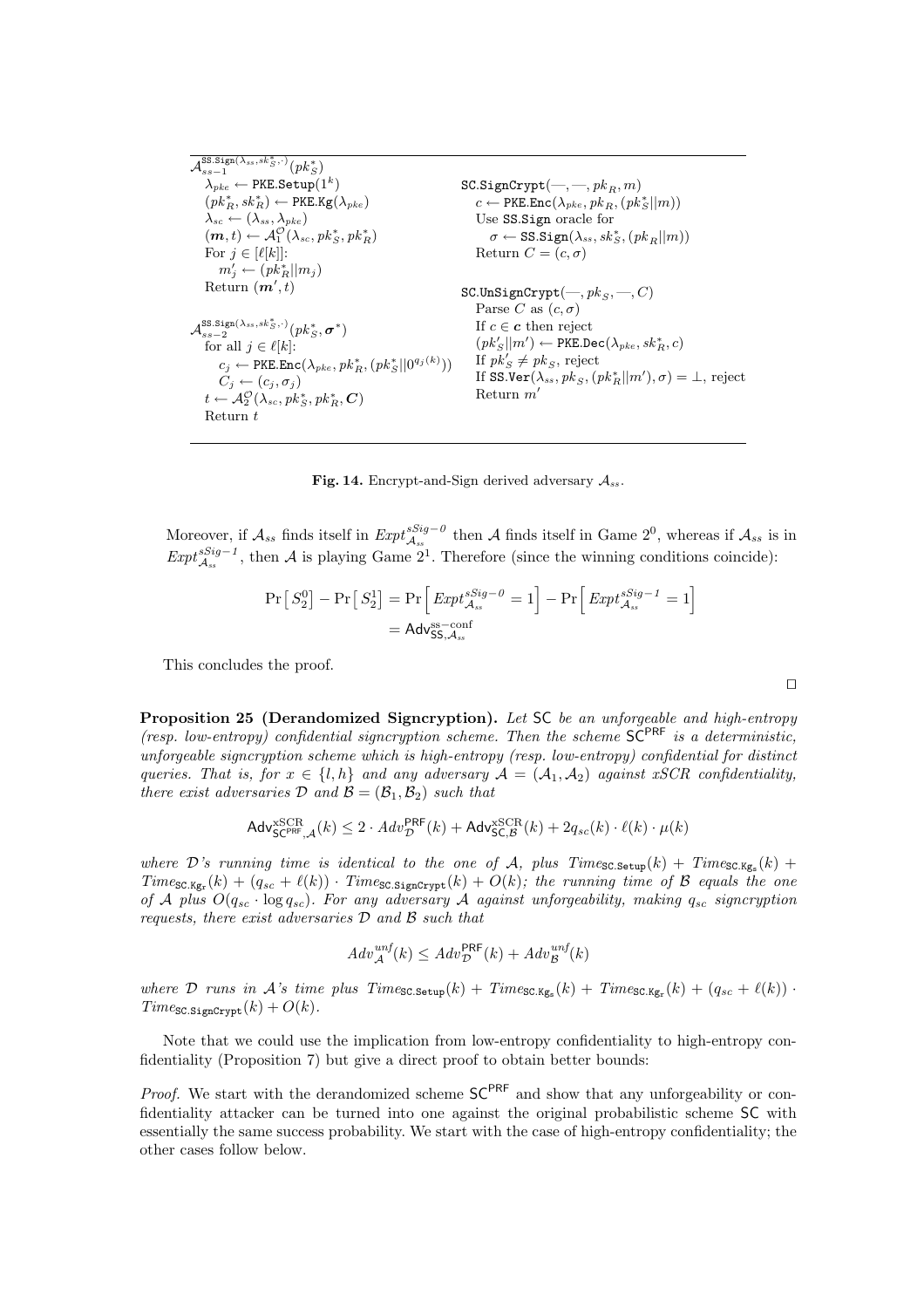High-Entropy Confidentiality. Assume, in a thought experiment, that we replace the pseudorandom function PRF in the scheme  $SC^{PRF}$  by a truly random function. Denote this scheme by  $SC^{RND}$ . Note that this scheme would not be efficiently implementable but it only serves as an intermediate step. We claim that the advantage of any adversary attacking  $SC^{PRF}$  in the high-entropy confidential game is at most the advantage of attacking  $SC^{RND}$  plus the advantage of distinguishing the pseudorandom function PRF from a truly random function RND:

$$
\mathsf{Adv}_{\mathsf{SC}^{\mathsf{PRF}}, \mathcal{A}}^{\mathrm{hSCR}}(k) \leq \mathsf{Adv}_{\mathsf{SC}^{\mathsf{RND}}, \mathcal{A}}^{\mathrm{hSCR}}(k) + 2 \cdot \mathsf{Adv}_{\mathcal{D}}^{\mathsf{PRF}}(k)
$$

This can be seen as follows. Construct a distinguisher  $D$  with oracle access to either an instance  $PRF(\kappa, \cdot)$  for a random key  $\kappa$ , or to a truly random function RND( $\cdot$ ), via a black-box simulation of A. To be more precise, we actually consider two distinguishers  $\mathcal{D}_b$  with a bit b hardwired, determining which game  $D$  simulates; but since the two distinguishers behave identical we comprise them in one algorithm. Algorithm  $\mathcal{D}$  (with bit  $b \in \{0, 1\}$ ) simulates all steps in the high-entropy game for b, except that for signature queries by  $A$  and for creating the challenge signcryptions,  $D$  calls its oracle to create the randomness from the message. Distinguisher  $D$  eventually runs the check of the experiment and outputs the corresponding bit.

Clearly, the advantage of  $A$  attacking  $SC^{RND}$  instead of  $SC^{PRF}$  cannot drop by more than twice the distinguishing advantage of  $\mathcal{D}$ , where the factor two originates from the case of two distinguishers. We next argue that, in the experiment involving the scheme  $SC^{RND}$ , with high probability the signcryption algorithm is never run on the same pair  $(pk_R, m)$  twice (including the step where the challenge ciphertexts are created). Here we assume that we first "normalize" A in the sense that none of the challenge messages are identical. This can be easily fixed by removing such entries from  $\mathcal{A}_1$ 's output and duplicating signcryption entries in  $\mathcal{A}_2$ 's input with the help of the  $\delta_{ij}$  relation. Denote the event that the signcryption algorithm in an attack for bit b is run on the same input again by  $TWICE<sub>b</sub>$ .

- Since we demand signature-freeness,  $A_1$  never outputs a message for which it has called the signcryption oracle before.
- The query distinctiveness guarantees that  $A$  never calls the signcryption oracle twice about the same message-key pair.

Hence, the only case that a signcryption query for  $(pk_R, m)$  can be made twice, is that  $A_2$  calls the oracle about a message m output by  $A_1$ . By the high-entropy assumption, though, the probability that this happens for any of the  $\ell(k)$  messages output by  $\mathcal{A}_1$  in any of the at most  $q_{sc}(k)$ signcryption queries, is at most

$$
\Pr[\text{TWICE}_b] \le \ell(k) \cdot q_{\text{sc}}(k) \cdot \mu(k)
$$

independently of the bit b.

Given that event  $\text{TWICE}_b$  does not occur, the random function RND generates a fresh random string for each signcryption run —as the probabilistic scheme, too, would. But then it follows that the advantage of attacking  $SC^{RND}$  compared to the one of attacking the original probabilistic scheme differs by at most  $Pr[\text{TWICE}_0] + Pr[\text{TWICE}_1]$  (cf. Lemma 1). The claim now follows.

Low-Entropy Confidentiality. The low-entropy case is almsot identical to the high-entropy case. Only here the adversary  $\mathcal{A}_2$  is explicitly forbidden to ask the signcryption oracle from either of the two challenge messages  $m_0, m_1$ , thuis ensuring that algorithm is never executed on the same pair  $(pk_B, m)$  twice. The claim then follows analogously.

Unforgeability. Unforgeability of the derandomized version follows as in the original transformation by Goldreich [15], noting that we only rely on the pseudorandomness of PRF. That is, with the same step as in the proof for confidentiality one can show that  $A$ 's success probability attacking  $SC^{PRF}$ and  $SC^{RND}$  can only differ in the distinguishing advantage against the pseudorandom function. Then, in another step, one can build an adversary  $\beta$  against the underlying (probabilistic) scheme